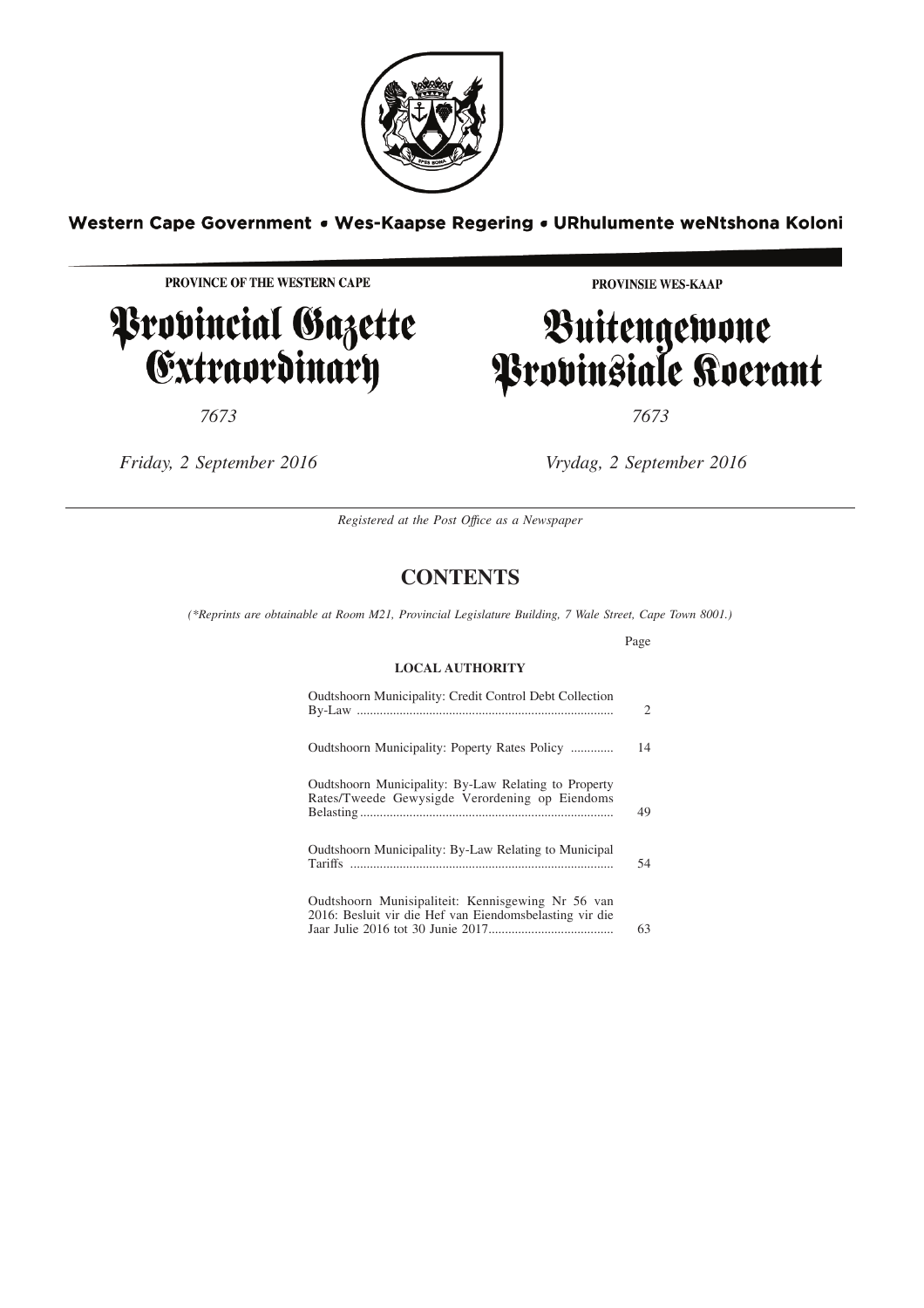





Oudtshoorn 6620 - Tel. (044) 2033000 - Fax: (044) 2033104 - Epos: post@oudtmun.co.za

OUDTSHOORN MUNICIPALITY

## CREDIT CONTROL DEBT COLLECTION BY-LAW

**Council Resolution No: 60.7/05/16** 

**Date: 26 May 2016**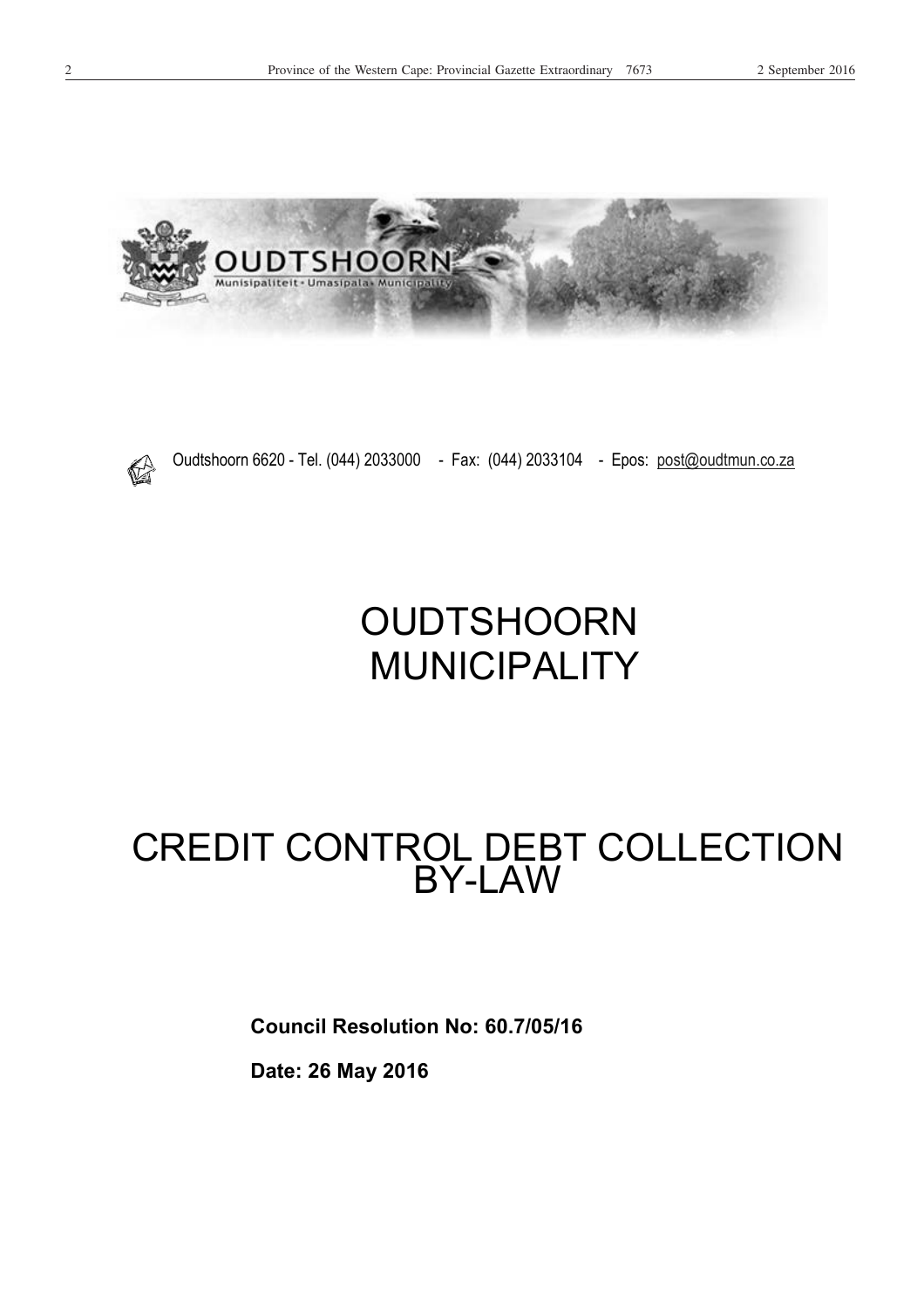#### **DRAFT CREDIT CONTROL AND DEBT COLLECTION BY-LAW FOR OUDTSHOORN MUNICIPALITY FOR OUDTSHOORN MUNICIPALITY**

#### **PREAMBLE**

In an attempt to ensure that the communities residing within the Oudtshoorn Municipal area of jurisdiction pay for services rendered by the municipality, the Oudtshoorn Municipality hereby approves the Credit Control and Debt Collection *By-Law*, in order to ensure that all communities pay for basic services that are provided by the municipality, as required by the Municipal Systems Act No. 32 of 2000 and other government regulations, and also to ensure that the levels of non-payment for municipal services are minimized. Payment for services rendered by the municipality will enable the municipality to provide services as planned in its annual Budget and the annual Integrated Development Plan (IDP).

#### **DEFINITION OF KEY WORDS**

In this policy the following words shall have the meanings assigned as follows: -

**"Act"** means the Local Government: Municipal Finance Management Act, 2003 (Act 56 of 2003),

**"Accounting Officer"** refers to the Municipal Manager of the municipality,

**"By-law"** refers to the legislation passed by the council of a municipality binding in the municipality on the persons to whom it applies,

**"Chief Financial Officer"** refers to the head of the Budget and Treasury Business Unit,

**"Finance Department"** refers to the municipal department dealing with the financial affairs of the municipality,

**"Finance and Service Delivery Committee"** refers to the committee of council dealing with the financial affairs of the municipality,

**"Indigent Households"** These are households or ratepayers that fall within the qualifying criteria of being declared a poor household and qualify for financial assistance through the Indigent Policy.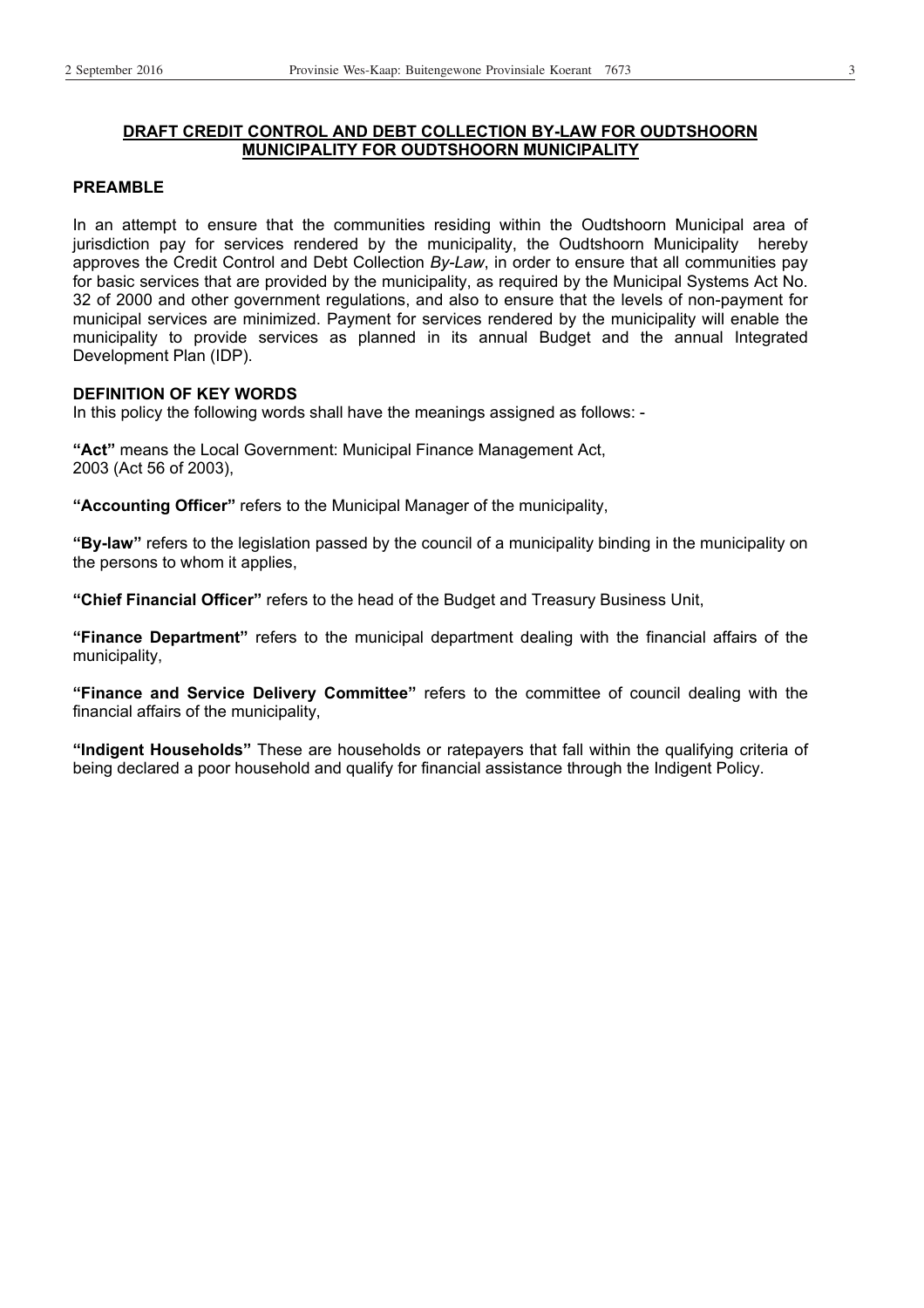#### **TABLE OF CONTENTS**

- 1. Legal Compliance
- 2. Scope of the Policy
- 3. Objectives of the Policy
- 4. Definition of Credit Control
- 5. Credit Control Principles
- 6. Elements of Credit Control
- 7. Contract of Agreement for the supply of services
- 8. Rendering of accounts
- 9. Credit Control Procedures
- 10. Procedures for collection of arrears
- 11. Right of Access
- 12. Right of Appeal
- 13. Steps to be taken before effecting disconnection
- 14. Commencement and or resumption of service
- 15. Unauthorised consumption, theft or willingly damage to Municipal Property
- 16. Disconnection of services
- 17. Responsibility for Credit Control
- 18. Financial Implications
- 19. Personnel Implications
- 20. Arrear accounts for municipal employees and councillors
- 21. Indigent Consumers
- 22. Political Support
- 23. Control / Working Documents
- 24. How will this By-Law be successfully communicated?
- 25. Renewal of the Credit Control and Debt Management By-Law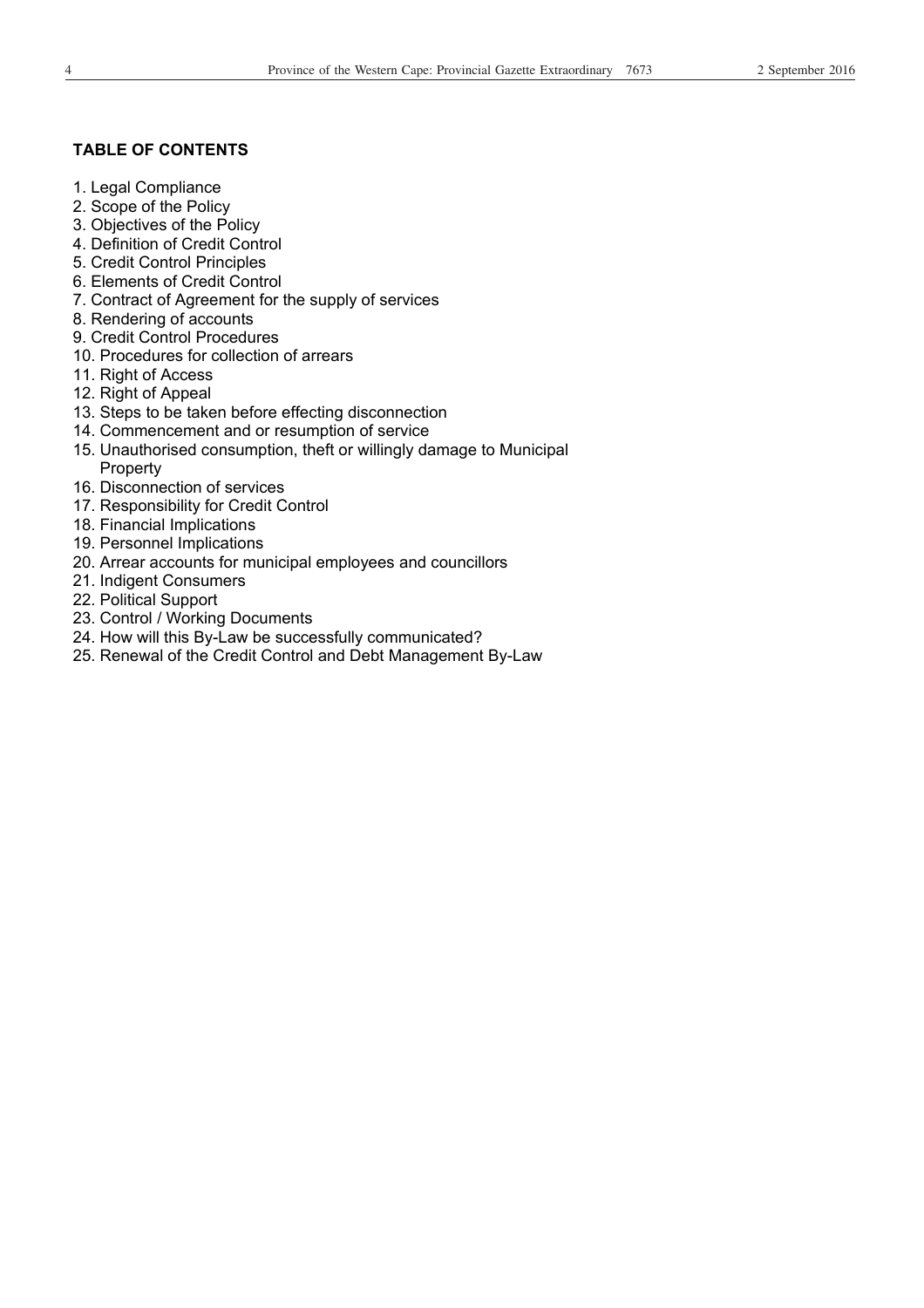#### **1. LEGAL COMPLIANCE**

In terms of the Constitution of the Republic of South Africa, everybody has the right to access to certain municipal services. A local authority can therefore not refuse a person his or her constitutional right on the basis that he/she constitutes an unacceptably high credit risk. It is in any event, not in the spirit of the developmental local government in South Africa to exclude people from basic services, especially those residents in the long neglected communities. However, it is in nobody's interest that these basic rights be abused (for example, by not paying or by abusing usage). A national disaster could follow in the wake of a general collapse in local government. The right of access to basic services should be protected but, on the other hand, local government should be given protection against abuse and "misconduct".

The Constitution states in section 152 (1) (b) that local government must strive within its financial and administrative capacity, to ensure the provision of services to communities in a sustainable manner. Services should be rendered within the following eight principles, as outlined in the White Paper on Transforming Public Services **(Batho Pele Principles)**:

- $\checkmark$  Consultation with community;
- $\checkmark$  Agreement on service standards;
- $\checkmark$  Equal access to services;
- $\checkmark$  Courtesy in rendering of services;
- $\checkmark$  Provision of information to all;
- $\checkmark$  Openness and transparency regarding cost of services;
- $\checkmark$  Communities' right to redress; and
- $\checkmark$  Value for money.

The above could only be realised if local government obtains sufficient revenue to fund its activities and tasks in order to provide services. Presently, local revenue comes from two sources, namely:

- $\checkmark$  Own generation through taxes, levies and tariffs.
- $\checkmark$  An equitable share of revenue raised nationally in terms of section 214 and 227 (1)(a) and (b) of the Constitution.

Section 227 (2), of the Constitution also states that additional revenue raised by the municipalities may not be deducted from their equitable share of revenue raised nationally or from any other allocations made to them out of national government revenue. Equally, there is no obligation on the national government to compensate municipalities that do not raise revenue commensurate with their fiscal capacity and tax base. The National Credit Control Guidelines issued by the Department of Constitutional Development on 13 March 1998, expresses the following concerns:

- $\checkmark$  Tariffs in many cases are not cost reflective, and therefore the true potential debtors is substantially reduced;
- $\checkmark$  Extending service delivery to the low income communities in the form of basic services, without an accompanying improvement in economic circumstances, will increase the negative result;
- $\checkmark$  In many cases, amalgamation has placed immense pressure on municipal administrative structures. Adjustments to accommodate the changed circumstances may be lagging in favour of showing progress with service delivery;
- $\checkmark$  Lenient approaches to debtors, in terms of extended payment periods, is contributing to the debtor's accumulation of debt and is not producing any improvement to the situation on the ground or to substantial cash inflows.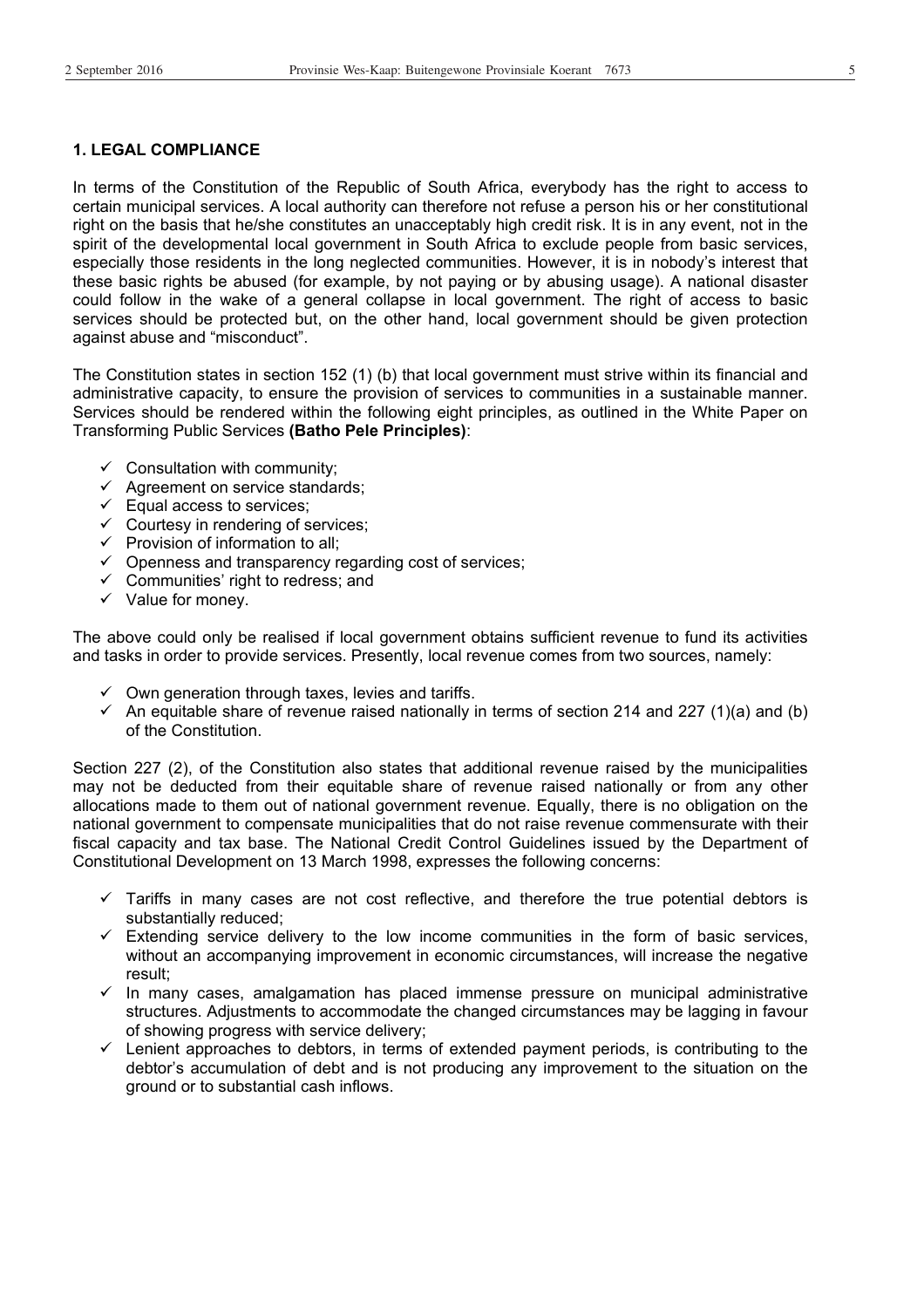Chapter 9 of the Municipal Systems Act (MSA) No. 32 of 2000 deals with the subject of "Credit Control and Debt Collection" by municipalities in the Republic of South Africa, and states inter-alia the following: -

Section 95 of the MSA obliges the municipalities to establish a sound customer management system that aims to create a positive and reciprocal relationship between persons liable for these payments and the municipality,

Section 96 of the MSA provides that a municipality must collect all monies due and payable to it, and for this purpose, must adopt, maintain and implement a credit control and debt collection policy which is consistent to its rates and tariffs policy,

Section 97 of the MSA provides that the credit control and debt collection policy of the municipality must provide for credit control and debt collection procedures and mechanisms as well as provision for indigent debtors that is consistent with its policies on indigent households and any national policies or government regulations on indigent households.

Section 97(1) of the MSA requires that the credit control and debt collection policy of the municipality to provide for the following: -

(i) Credit control procedures and mechanisms,

(ii) Debt collection procedures and mechanisms,

(iii) Provision for indigent debtors that is consistent to its indigent policy, and any other government regulations relating to indigent households,

(iv) Realistic targets consistent with (a) General Recognised Accounting Practices and collection ratios, and (b) the estimates of income as set in the budget less an acceptable provision for bad debts.

(v) Interest on arrears, where appropriate,

(vi) Extension of time for payment of accounts,

(vii) Termination of services or the restriction of the provision of services when payments are in arrears,

(viii) Matters relating to unauthorised consumption of services, theft and damages, and

(ix) Any other matters that may be prescribed by regulation in terms of Section 104.

Section 97(2) of the MSA further states that the municipality's credit control and debt collection policy may differentiate between different categories of ratepayers, users of services, debtors, taxes, services, service standards and other matters as long as the differentiation does not amount to unfair discrimination.

Section 99 of the MSA places the legal responsibility on the executive mayor or executive committee, of monitoring and supervising the application of the credit control and debt collection policy, and of reporting to council on the extent and success of credit control actions.

Section 99 of the MSA assigns the legal responsibility for implementing the credit control and debt collection policy and by-laws to the municipal manager.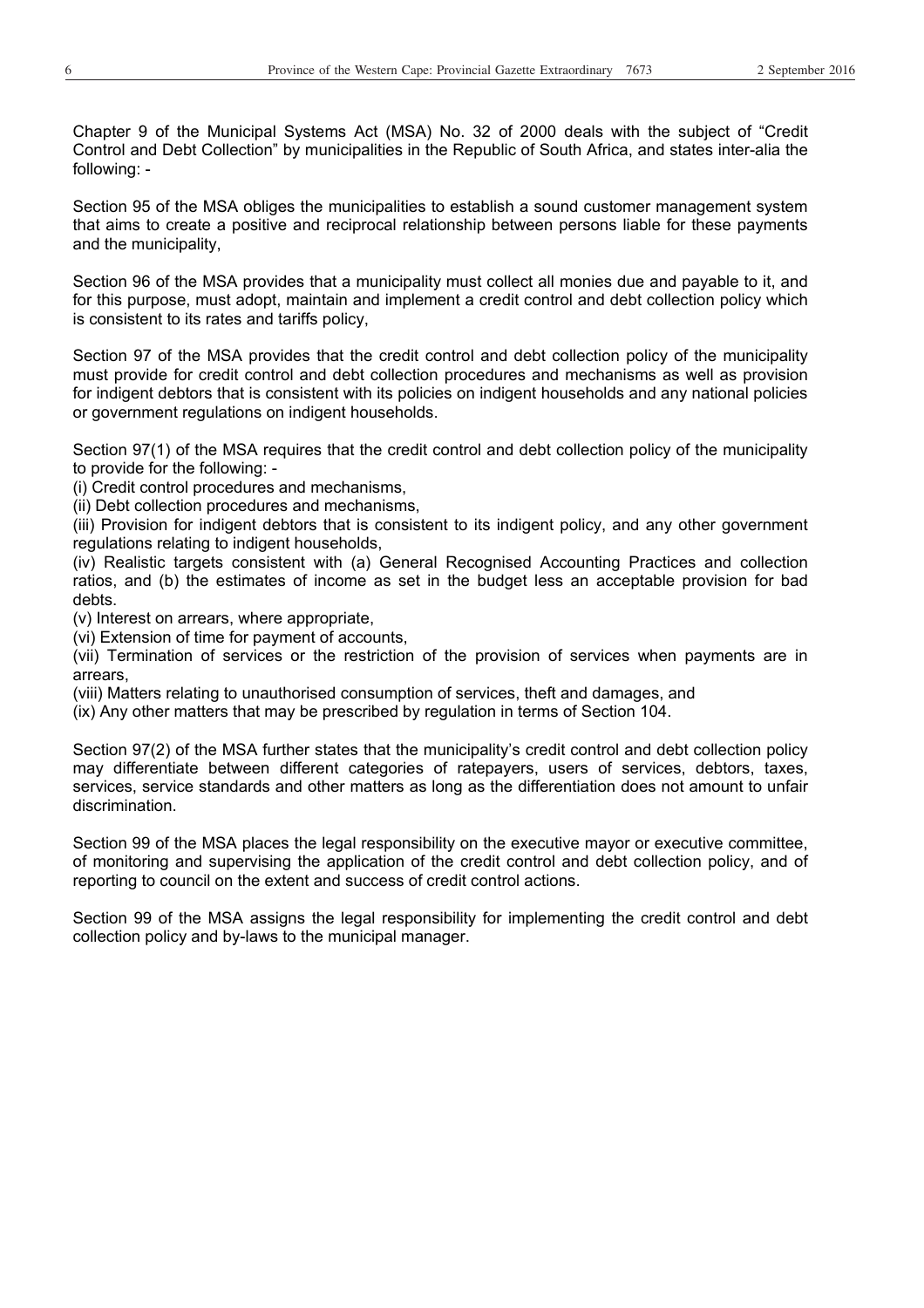#### **2. SCOPE OF THE BY-LAW**

This By-Law applies to the Oudtshoorn Municipality's area of jurisdiction, and is only applicable to the ratepayers of Oudtshoorn Municipal area, who are excluded from the assistance Indigent Policy of the municipality, as determined or revised from time to time by Council.

#### **3. OBJECTIVES OF THE BY-LAW**

The objectives of the Credit Control and Debt Collection By-Law of the Oudtshoorn Municipality are as follows: -

(i) Ensuring that households pay for the basic services that they are afforded by the municipality, (ii) Ensuring that the municipality is able to provide services as approved in its annual budget or its annual Integrated Development Program (IDP), and

(iii) Ensuring that the non-payment of services is minimised.

#### **4**. **DEFINITION OF CREDIT CONTROL**

Credit control is the process utilised by a municipality to ensure collection of revenue from rates, fees levied and for services rendered and entails in the main, metering/measurement, billing/invoicing and debt collection.

#### **5**. **CREDIT CONTROL PRINCIPLES**

The following principles are to be considered:

- $\checkmark$  Enforcement is a local matter subject only to relevant legislation;
- $\checkmark$  The municipal manager who is entrusted with the determination and execution of credit control measures must report to the municipal council;
- $\checkmark$  Enforcement and policy-making must be independent to ensure accountability;
- $\checkmark$  Credit control must be understandable, uniform, fair and consistently applied;
- $\checkmark$  Credit control must be effective, efficient and economical;
- $\checkmark$  The credit control measures employed must be sustainable in the long term; and
- $\checkmark$  A proper indigent policy must be in place to ensure that the circumstances of the poor are accommodated.

#### **6**. **ELEMENTS OF CREDIT CONTROL**

#### 6.1 **Metering/Measurement**

Service metering or measurement is the determination of the amount of service rendered to each customer in each category. This may vary from flat rates, such as refuse removal, to metered consumption of water and electricity, to deemed consumption such as sewerage disposal.

#### 6.2 **Billing / Invoicing**

Billing refers to the process of preparing and presenting a claim or invoice to each consumer, which is based on the quantity of service, which is consumed by, and delivered to the consumer in a specified time.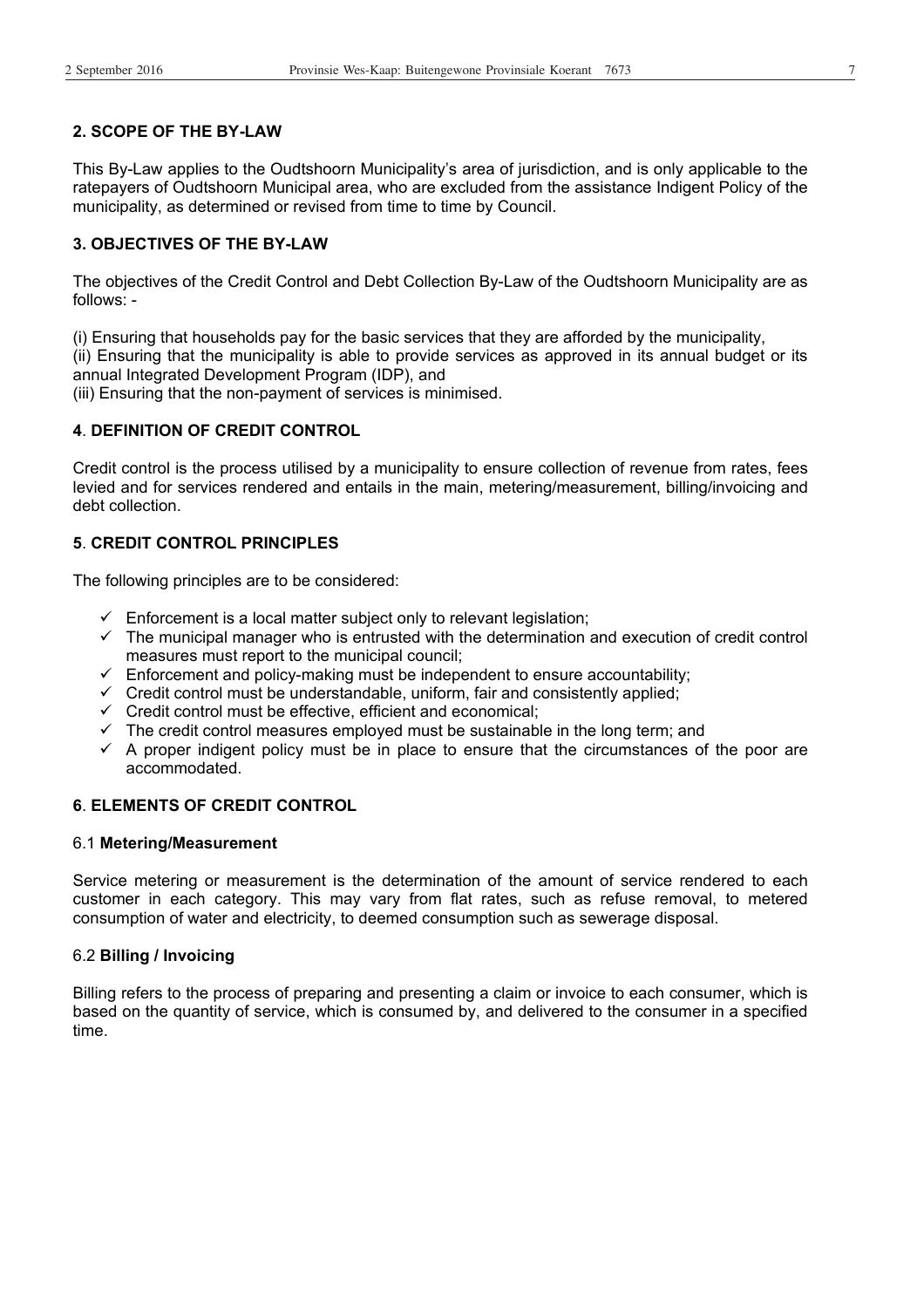#### 6.3 **Arrear Collection**

Arrear collection, commonly known as credit control in local government, refers to the process of recovery of outstanding amounts from customers by taking the necessary steps and actions which include among others, interruption of services, litigation and attachment of assets.

#### **7**. **CONTRACT OF AGREEMENT FOR THE SUPPLY OF SERVICES**

Before being supplied with a service, a consumer must enter into a contract of agreement. The contract must stipulate and be accompanied by a deposit as determined by Council from time to time (**on a financial year basis)**. Consumers shall not be entitled to interest on deposits lodged with the municipality. Upon termination of the consumer agreement with the municipality, the deposit shall first be offset against any outstanding balances and the remaining balance of the deposit (if any), refunded to the consumer. No tenants are allowed to enter an agreement with the municipality, and all services will be for the account of the owner.

#### **8**. **RENDERING OF ACCOUNTS**

The municipality shall render a regular account for the amount owing by a debtor for rates, fees and service charges but failure by the municipality to render such accounts shall not absolve the debtor of his obligation to pay for rates, fees and/or services received.

Accounts must show the following:

- $\checkmark$  If measured, details of consumption for the period being charged and the amount due;
- $\checkmark$  If flat rate, the amount due in terms of services rendered;
- $\checkmark$  The amount due for other services rendered;
- $\checkmark$  Other amounts due;
- $\checkmark$  The amount due for property tax;
- $\checkmark$  The final date for payment of amount due, which shall be on or before the 10<sup>th</sup> of each month from date of invoice.

#### **9**. **CREDIT CONTROL PROCEDURE**

If payment for the amount due is not received by the municipality by the due date, then the following procedure shall be instituted:

- $\checkmark$  Immediately after due date, disconnect and/or restrict all water and/or electricity services for all overdue amounts relating to rates, service charges or any charges for services rendered by the municipality in terms of the procedures laid down in Section 7.5 of the Credit Control Debt Collection Policy;
- $\checkmark$  Reconnection fee applicable in case of disconnection of service;
- $\checkmark$  In the event of disconnection, the review of amount of deposit at the discretion of the Chief Financial Officer.
- $\checkmark$  Should payment still not be received after "cut-off", relevant municipal official shall visit the premises to ensure that unauthorised consumption is not taking place;
- $\checkmark$  At this stage, the procedure for collection of arrears shall be instituted against the debtor.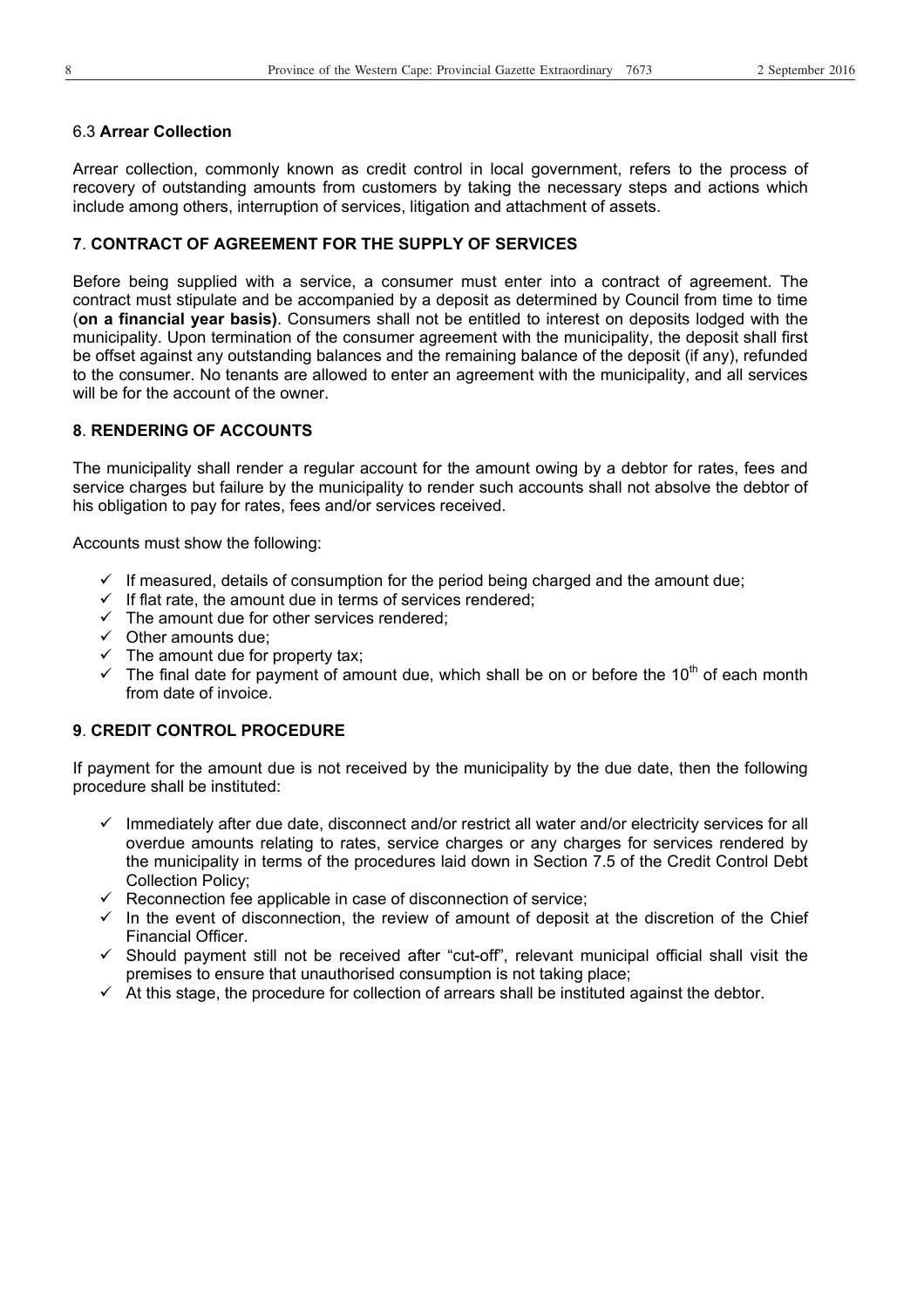#### **10**. **PROCEDURES FOR COLLECTION OF ARREARS**

Arrangement for payment of arrears should be made as follows but only after an Acknowledgement of Debt (the Agreement), has been signed by the debtor who should provide positive proof of identity or an authorised agent with a Power of Attorney. The agreement must be completed entailing details of all arrangements for paying off arrear account **(as detailed hereunder)**. A copy of the agreement must be handed to the client and a copy filed in the debtor's file.

**For consumers earning between R0 – R3 300,00 per month or less, the following is to apply: -**  (Consumers refer to the entire household, based on gross income)

 $\checkmark$  Consumers in arrears for 2 months and more must pay a minimum amount equal to 10% of their arrears with the remaining 80% to be settled in 36 equal instalments commencing from the month following the month in which the initial 10% payment was made. The reconnection fee is also to be paid over and above the 10% payment in order for the service to be reinstated.

**For consumers earning between R3 301,00 – R7 500,00 per month or less, the following is to apply:** - (Consumers refer to the entire household, based on gross income)

 $\checkmark$  Consumers in arrears for 2 months and more must pay a minimum payment equal to 25% of their arrears with the remaining 75% to be settled in 24 equal monthly instalments commencing from the month following the month in which the initial 75% payment was made. The reconnection fee is also to be paid over and above the 75% payment in order for the service to be reinstated.

**For consumers earning between R7 501,00 – R10 501,00 per month or less, the following is to apply: -** (Consumers refer to the entire household, based on gross income)

 $\checkmark$  Consumers in arrears for 2 months and more must pay a minimum amount equal to 40% of their arrears with the remaining 60% to be settled in 12 equal monthly instalments commencing from the month following the month in which the initial 40% payment was made. The reconnection fee is also to be paid over and above the 40% payment in order for the service to be reinstated.

**For consumers earning between R10 501,00 – R17 501,00 per month or less, the following is to apply:** - (Consumers refer to the entire household, based on gross income)

 $\checkmark$  Consumers in arrears for 2 months and more must pay a minimum amount equal to 50% of their arrears with the remaining 50% to be settled in 12 equal monthly instalments commencing from the month following the month in which the initial 50% payment was made. The reconnection fee is also to be paid over and above the 50% payment in order for the service to be reinstated.

**For consumers earning R17 501,00 per month and above, the following is to apply: -**  (Consumers refer to the entire household, based on gross income)

 $\checkmark$  Consumers in arrears for 2 months and more must pay a minimum amount equal to 60% of their arrears with the remaining 40% to be settled in 12 equal monthly instalments commencing from the month following the month in which the initial 40% payment was made. The reconnection fee is also to be paid over and above the 40% payment in order for the service to be reinstated.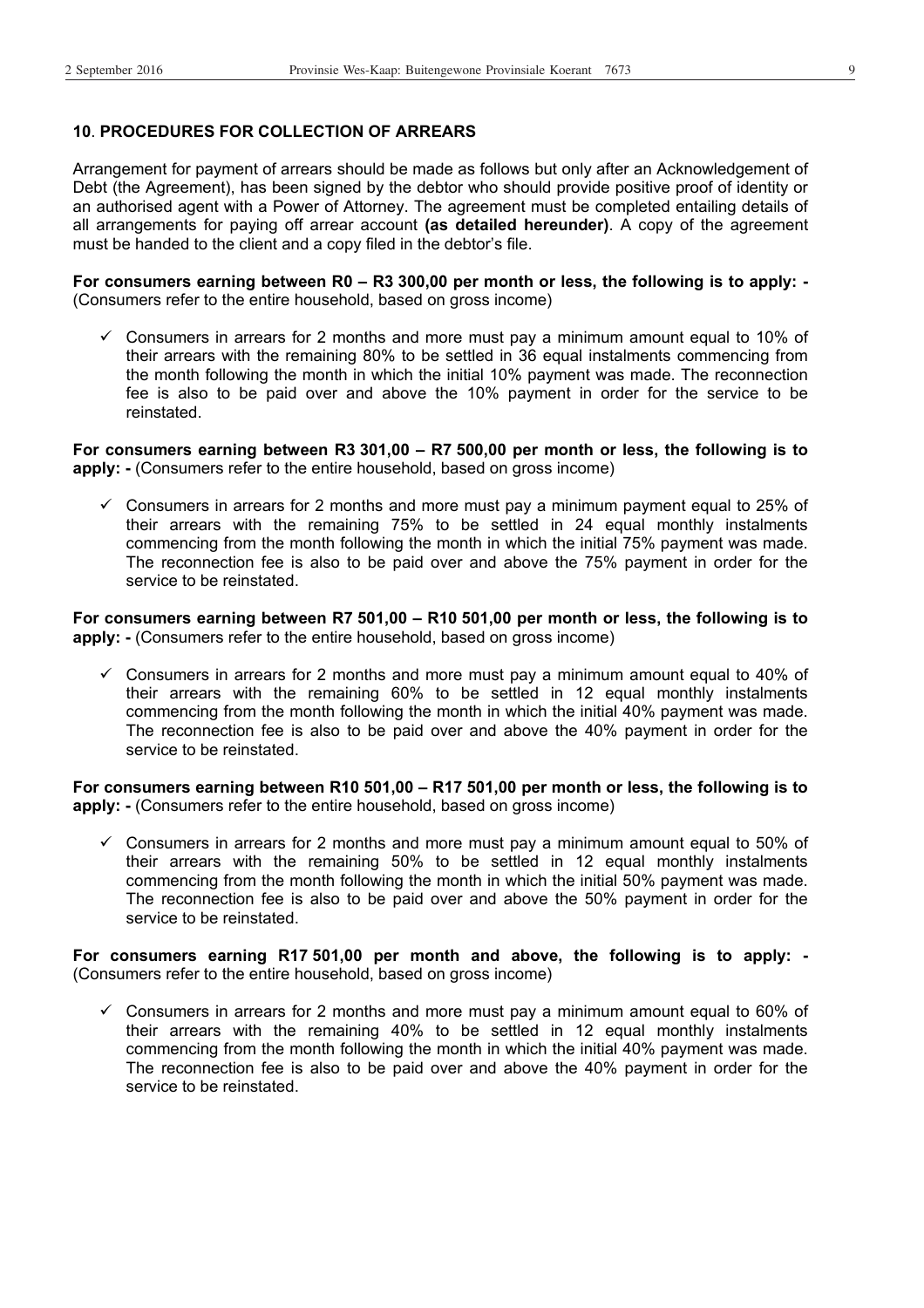#### **For business consumers the following is to apply:**

 $\checkmark$  Consumers in arrears for 2 months and more must pay a minimum amount equal to 50% of their arrears with the remaining 50% to be settled in 6 equal monthly instalments commencing from the month following the month in which the initial 50% payment was made. The reconnection fee is also to be paid over and above the 50% payment in order for the service to be reinstated.

10.1 If a consumer fails to comply with any arrangement, the services will once again be discontinued/restricted and the total arrears due will have to be paid prior to having the services restored. A consumer who fails to comply with any arrangement is automatically excluded from the right to be considered for a further arrangement for a period of twelve months.

10.2 If a consumer fails to comply with any arrangement, such a consumer will also be put on the auxiliary system, whereby the municipality use the prepaid electricity system to recover its outstanding debt from a consumer from time to time.

10.3 All arrangements will automatically include the condition that any future monthly accounts plus interest levied are paid by the standard due date.

10.4 All arrangements are to be entered into and signed by the consumer on a prescribed form designed by the Finance Directorate. No telephonic or verbal arrangements will be allowed.

10.5 No cheques are allowed as a means of a payment instrument.

10.6 The first payment (initial payment) to be made after the signing of the agreement shall be made within 30 days. Agreement will lapse if initial payment is not received within 30 days. The Chief Financial Officer is allowed to apply his / her mind in cases of debtors who cannot afford making these arrangements, due to their financial reasons.

#### **11**. **RIGHT OF ACCESS**

Municipal officials have the legal right of access to any property occupied by a consumer for the purposes of reading, inspecting meters, connections or to disconnect/ discontinue or restrict supply of service and for the evaluation of the property.

#### **12**. **RIGHT OF APPEAL**

An appeal must be submitted in writing to the Municipal Manager prior to the final due date for payment of the contested amount, and must contain details of the specific items on the account which are the subject of appeal, with full reasons. The debtor's obligation to pay that portion of the total amount due represented by the items appealed against. If found that the appeal is successful the debtors account will be rectified accordingly.

Whilst the appeal of the debtor is being dealt with, any further amounts accruing for services rendered to the debtor, shall be payable on due date. If the appeal is in respect of a metered consumption amount, the meter must be tested within 14 days of lodgement of appeal, or as soon as possible thereafter, in order to establish the accuracy. The debtor must be informed in writing of the results of the test of the meter, and of any adjustment to the amount due by him as a result of the meter having been found NOT to be faulty together with the cost of testing the meter. If the meter is found to be faulty, the municipality shall make the necessary adjustments to the debtors account based on the average usage for the past six months prior to the malfunctioning of the meter and shall bear the cost incurred in having the meter tested. If no error is found with the meter, the debtor will be liable for the cost of testing the meter.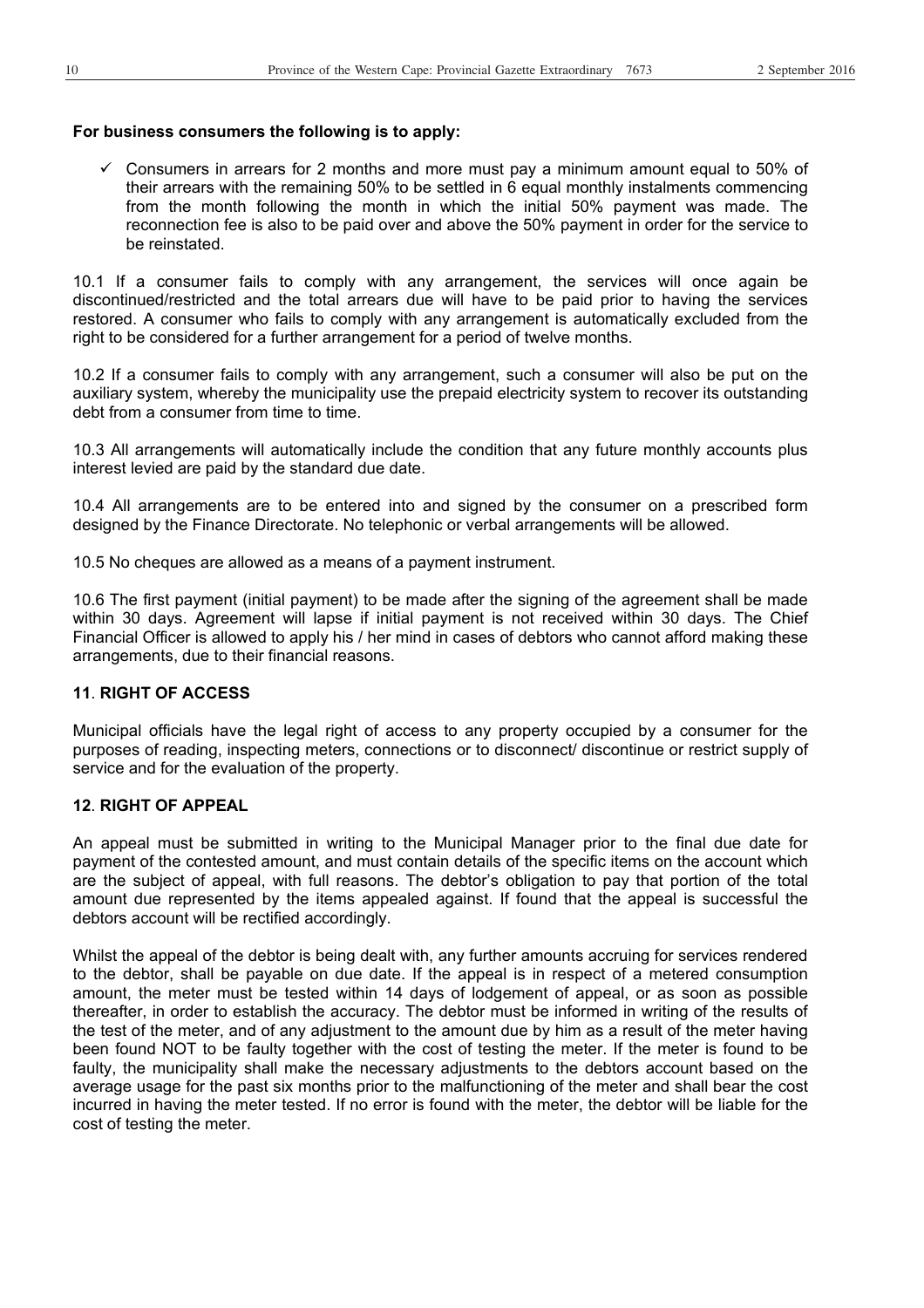#### **13**. **STEPS TO BE TAKEN BEFORE EFFECTING DISCONNECTIONS**

The municipality should as far as is practically possible, ensure that the following steps are in place before effecting disconnections:

- $\checkmark$  Reputable and efficient billing distribution systems to ensure that all consumers receive their monthly accounts is available;
- $\checkmark$  Sufficient pay points exist;
- $\checkmark$  Councillors should consult widely with their constituencies in order to encourage them to pay for services provided;
- $\checkmark$  Restriction of services and/or termination should be done within the ambit of the relevant legislation.

#### **14**. **COMMENCEMENTS AND OR RESUMPTION OF SERVICES**

The underlying principle in the provision of services by the municipality is that the service is provided to a property. Any changes in ownership shall not compromise the municipality's right to demand payment for outstanding amounts due for services rendered before a new connection or a reconnection is made in terms of the following clauses.

#### 14.1 **New Service Connections**

Connections and supply of a new service shall only be effected after all charges in respect of deposits and connection fees, and any arrears that may have accrued for services rendered to the property by the municipality, have been paid. No tenants will be allowed to connect services in their respective names, and all services is for the account of the owner.

#### 14.2 **Resumption of discontinued services**

If the debtor has:

- $\checkmark$  Paid the full amount outstanding, or
- $\checkmark$  Made a suitable arrangement with the Chief Financial Officer or his delegate for the payment of the amount in arrears, then the service will be resumed, subject to clause 10 of this policy.

#### **15**. **UNAUTHORISED CONSUMPTION, THEFT, OR WILFULL DAMAGE TO MUNICIPAL PROPERTY**

The following shall constitute UNAUTHORISED consumption, theft or damage:

- $\checkmark$  Any connection to, or consumption from, an electricity line that has not been provided to the consumer by the Council;
- $\checkmark$  Any consumption of water from, or connected to, a municipal pipeline that has not been provided to the consumer by the Council;
- $\checkmark$  Any damage to, or adjustment of any metering instrument which may result in inaccurate data being obtained by the Council or which may lead to a reduced charge being payable by the consumer;
- $\checkmark$  Any removal of any metering instrumentation by any person other than a municipal officer or authorised agent;
- $\checkmark$  Any tampering with or wilful or malicious damage to any component or any reticulation or metering system as installed by Council.

Where any such illegal activity is detected, the municipal supply shall be immediately suspended. The debtor shall be held responsible for payment of all deemed or calculated consumption on the basis determined by Council as well as for penalties determined by Council from time to time. Such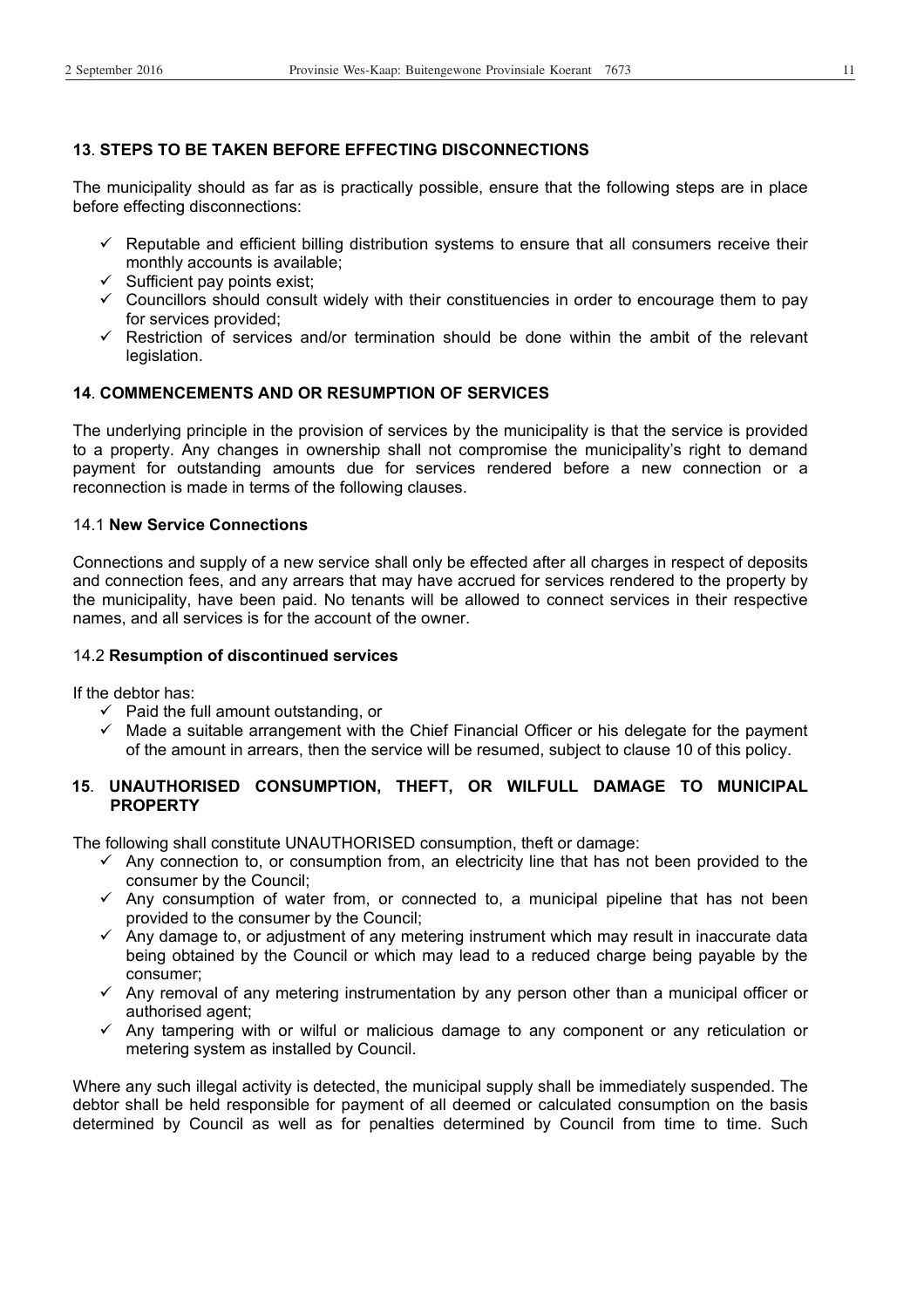penalties shall be in addition to any penalties imposed by a court of law arising from criminal prosecution for offences committed. For the purposes of this by-law, the penalties as stipulated by the Council, from financial year to financial year, shall apply. The municipality shall have the right to review these penalties at its discretion.

#### **16**. **DISCONTINUATION OF SERVICES**

- $\checkmark$  Debtors who have ceased to make use of municipal services and still have an outstanding amount owing to the municipality, are classified as inactive debtors;
- $\checkmark$  Immediate steps shall be taken to recover outstanding amounts to ensure that debt does not become irrecoverable;
- $\checkmark$  Upon discontinuation of service, the deposit held shall be appropriated to off-set outstanding amounts owing and if insufficient to cover debt, a letter of demand shall be written to the debtor demanding payment within 14 days for the balance owing;
- $\checkmark$  If no payment is received within the 14-day period, legal action shall be instituted.
- $\checkmark$  The municipality will exercise its rights, in terms of its Credit Control Debt Collection Policy, to disconnect supply (e.g. electricity) or restrict services (e.g. water), in cases of debtors who fail to respond to the reminders forwarded to them. This paragraph must be read in conjunction with the Credit Control and Debt Collection Policy.

#### **17**. **RESPONSIBILITY FOR CREDIT CONTROL**

In terms of Chapter 6, section 29 (d) (1) of the Municipal Finance Management Act No: 56 of 2003, the Municipal Manager must take effective and appropriate steps to collect all moneys due to the municipality.

#### **18**. **FINANCIAL IMPLICATIONS**

Implementation of the credit control debt collection policy has to be funded from the operating budget of a municipality. If this has an incremental impact on the budget, it must be offset by the improved cash flow as a result of an efficient collection system.

#### **19**. **PERSONNEL IMPLICATIONS**

Where a credit control debt collection function does not exist in a municipality, the responsibility for the function rests with the Chief Financial Officer who must ensure that the function is properly delegated to a responsible official.

#### **20**. **ARREAR ACCOUNTS FOR MUNICIPAL EMPLOYEES AND COUNCILLORS**

The code of conduct in the Municipal Systems Act No. 32 of 2000, for municipal employees and councillors requires municipal employees and councillors not to have arrear municipal accounts for a period in excess of 90 days. The Municipal Manager is permitted to deduct such arrears, without any warning from the affected party. Also, Section 124(b) of the Municipal Finance Management Act No. 56 of 2003 requires the municipality to disclose in the financial statements councillors whose accounts were in arrears for a period in excess of 90 days, during the financial year under review.

#### **21**. **INDIGENT CONSUMERS**

Indigent consumers are defined as total household's income that earns R 3300 per month or less. The municipality must handle indigent consumers in terms of its Indigent Policy.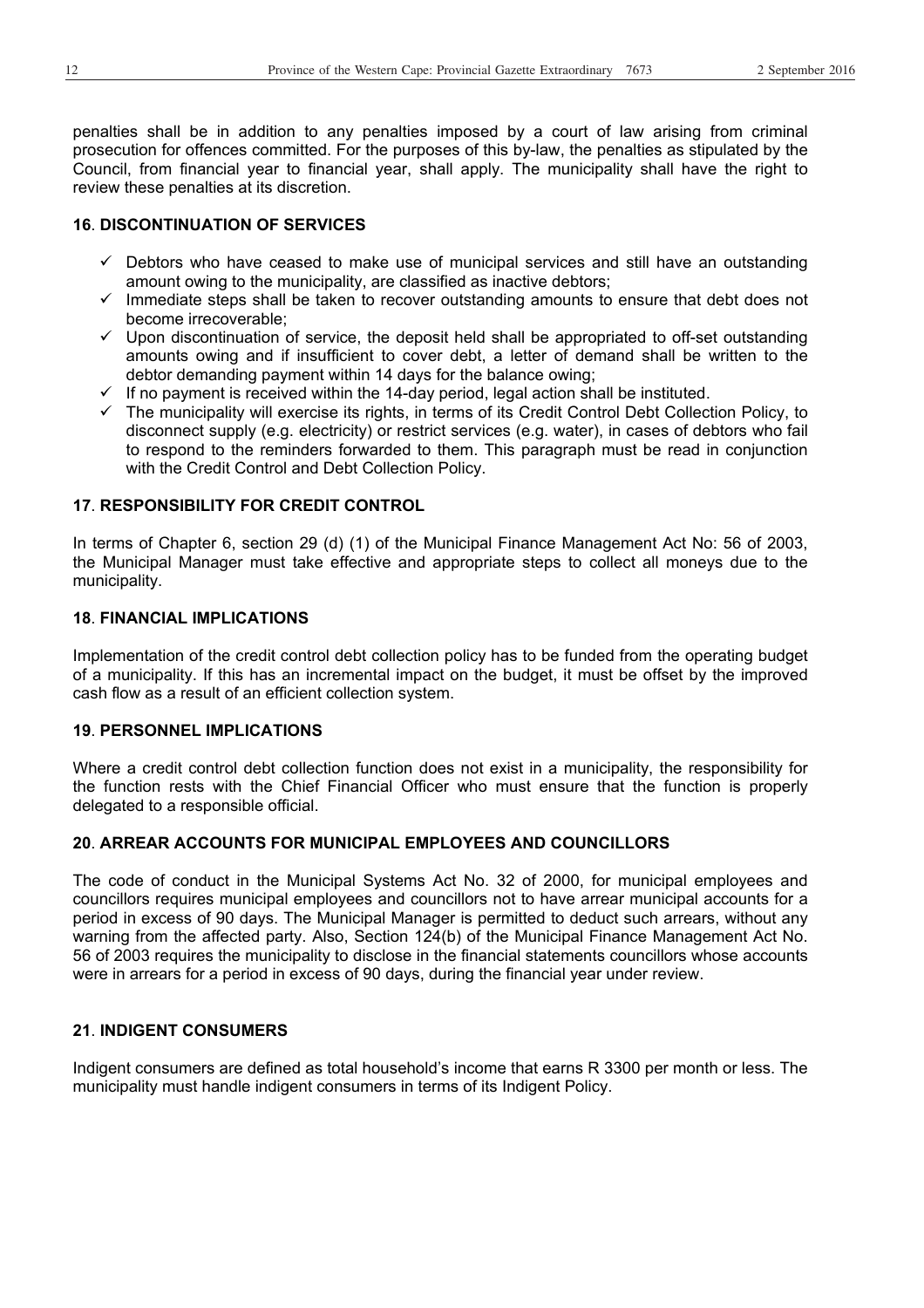#### **22**. **POLITICAL SUPPORT**

It is clear that without good administrative processes, good communication and an earnest attempt to change the culture of non-payment and very importantly, total "buy in" from all politicians, no credit control policy will be effective.

#### **23**. **CONTROL / WORKING DOCUMENTS**

The following forms, letters or documents is the working documents

- $\checkmark$  Application/Agreement for Supply of Services Form;
- $\checkmark$  Indigent Support Application Form;
- $\checkmark$  Application for Termination of Services Form;
- $\checkmark$  Tariff List (penalties, service deposits, connection fee, reconnection fee, etc.)
- $\checkmark$  Register to record "Arrangements for Payment".

#### **24. HOW WILL THIS** *BY-LAW* **BE SUCCESSFULLY COMMUNICATED?**

The success of this By-Law will depend on various key stakeholders that exist within the Oudtshoorn Municipal area of jurisdiction, including the following:

- $\checkmark$  Political Leadership (e.g. Executive Mayor, Councillors and Ward Committee Members),
- $\checkmark$  Administrative Leadership (e.g. Municipal Manager and Directors of various Directorates or Business Units),
- $\checkmark$  All Employees of Council have the responsibility of being the mouthpiece of the municipality or their employer, in as far as informing the members of the public about their benefits resulting from this by-law
- $\checkmark$  Lastly, this By-Law must be communicated to the communities residing in Oudtshoorn Municipal area of jurisdiction through community newspapers, notices in the notice boards, municipal websites, municipal accounts, booklets, and any other means of communication deemed to be effective.

#### **25. REVISION OF THE CREDIT CONTROL DEBT COLLECTION BY-LAW**

This By-Law will be reviewed annually, and such must firstly be submitted to the Finance and Service Delivery Committee by the Chief Financial Officer, as well as the Mayoral Committee, and be finally endorsed by the Municipal Council before it can be implemented. This By-Law supersedes any other one adopted by Council previously, including any other resolutions taken.

*"Working together in good governance"* 

| <b>MR A PAULSE</b>              | <b>CIVIC CENTER</b> |
|---------------------------------|---------------------|
| <b>ACTING MUNICIPAL MANAGER</b> | <b>OUDTSHOORN</b>   |
| Date published: 2016-06-17&18   |                     |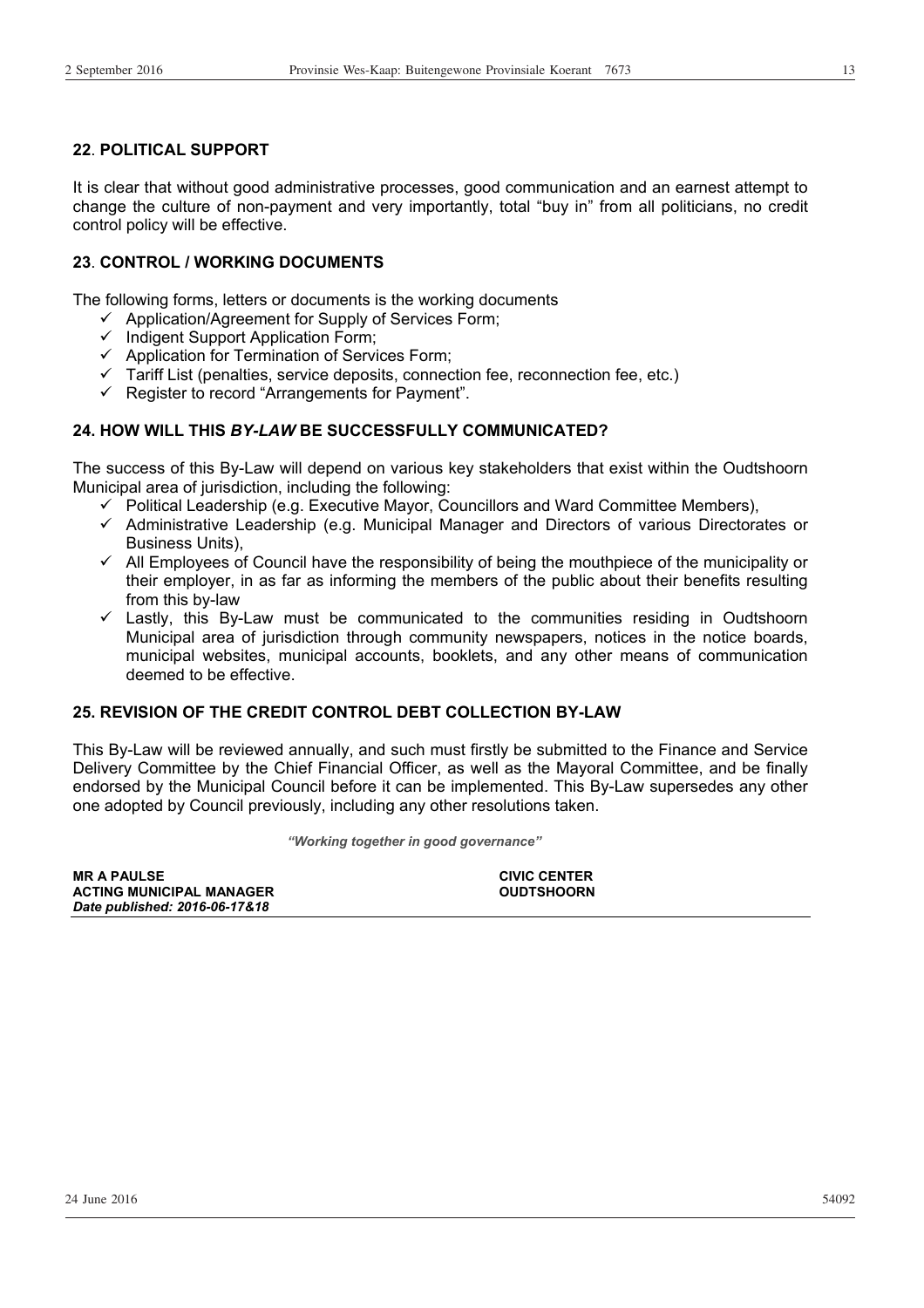



Oudtshoorn 6620 - Tel. (044) 2033000 - Fax: (044) 2033104 - Epos: post@oudtmun.co.za

## **OUDTSHOORN** MUNICIPALITY

## PROPERTY RATES POLICY

**Council Resolution No: 60.7/05/16** 

**Date: 26 May 2016**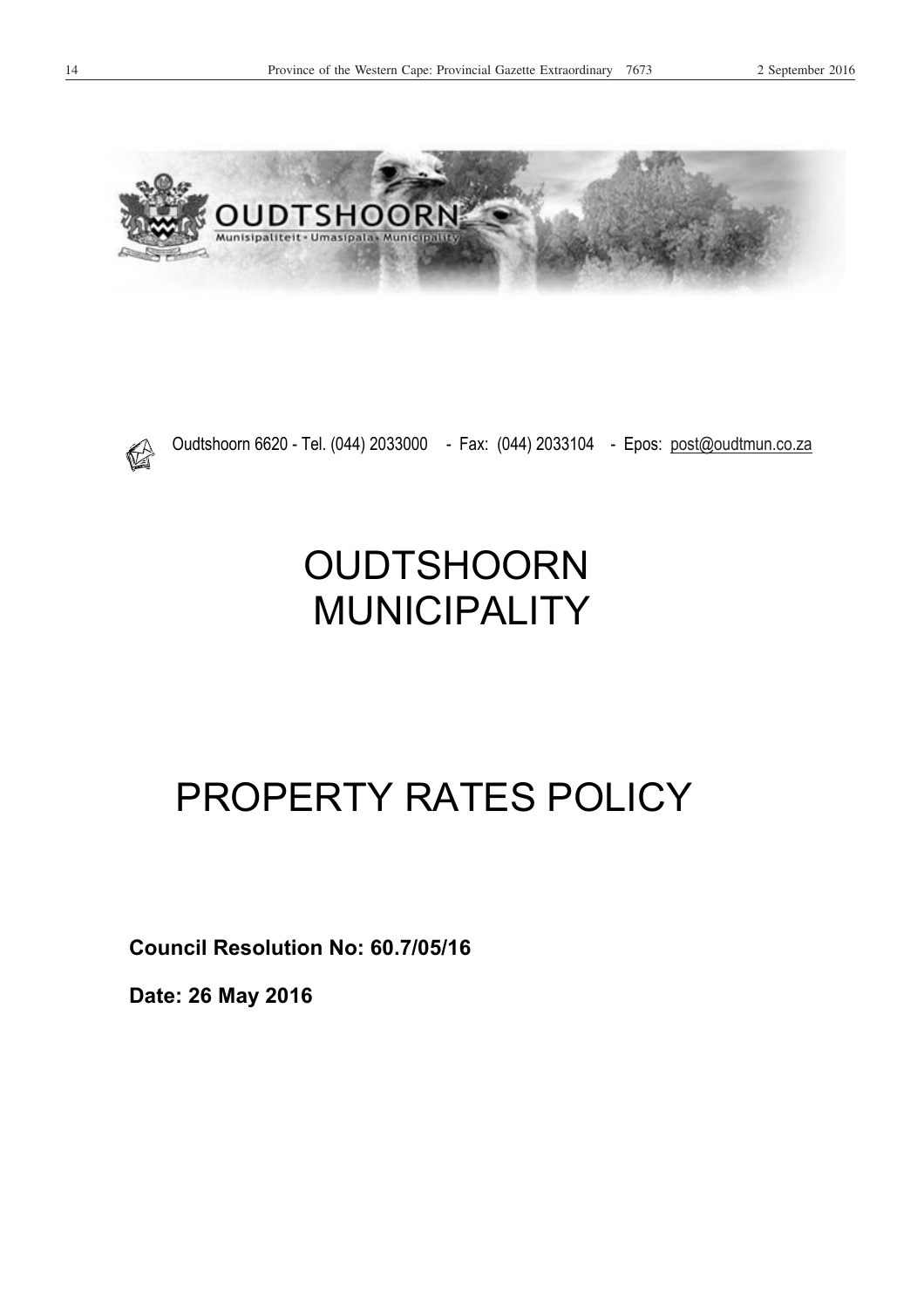#### **TABLE OF CONTENT**

- 1. Legislative context
- 2. Objectives
- 3. Definitions
- Purpose of the policy
- 5. Policy principles
- 6. Scope of the policy
- 7. Application of the policy
- 8. Categories of Property
- 9. Categories of Owners
- 10. Properties used for Multi Purposes
- 11. Classification of services and expenditure
- 12. Levying of rates
- 13. Different Rating
- 14. Impermissible rates
- 15. Exemptions
- 16. Rebates
- 17. Reductions
- 18 Cost of exemptions, rebates, reductions, phasing in of rates and grants-in lieu of rates
- 19 Special rating areas
- 20 Rates increase
- 21 Disregarded items for valuation purposes
- 22 Local, social and economic developments
- 23 Register of properties
- 24. Notification of Rates
- 25 Frequency of valuations
- 26 General valuation and preparations for valuation rolls
- 27 Date of valuations
- 28 Commencement and period of validity of valuation rolls
- 29 General basis of valuation
- 30 Valuation of property in sectional title schemes
- 31. Supplementary valuations
- 32 Regular review of Rates Policy
- 33 Enforcement / Implementation
- 34 Legal Requirements
- 35 Short title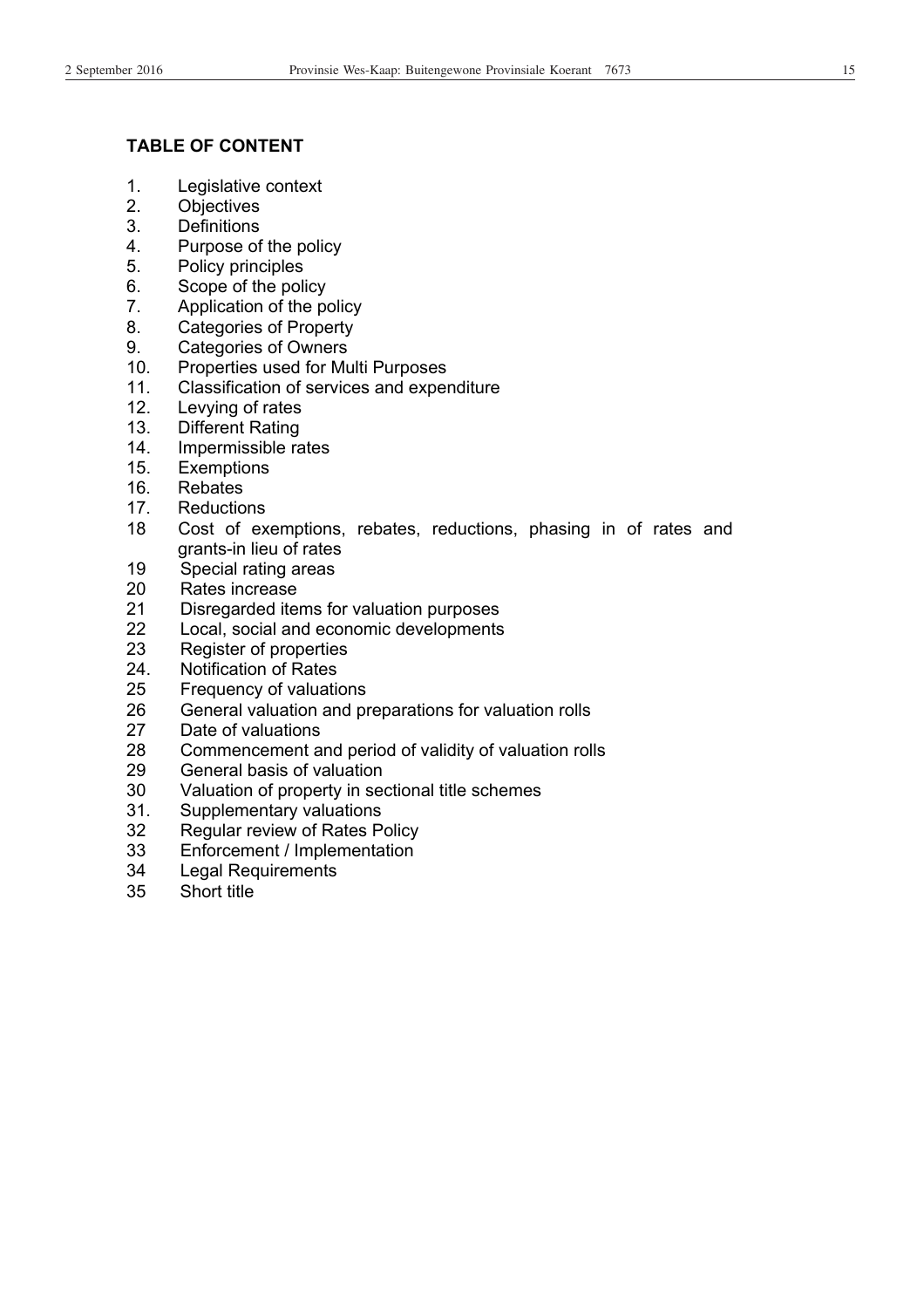#### **1. LEGISLATIVE CONTEXT**

- 1.1 This Policy is mandated by Section 3 of the Local Government: Municipal Property Rates Act, 2004 (No.6 of 2004), which specifically provides that a Municipal must adopt a Rates Policy.
- 1.2. In terms section 5(1) of the act supra the municipality must annually during its budget process review its Rates Policy and if necessary amend the policy .The amended policy must accompany the annual budget when it is tabled and follow a process of community participation through the budget process.

 Now therefore the following amended Rates Policy is tabled for adoption by Council and community comments.

- 1.2 In terms of Section 229 of the Constitution of the Republic of South Africa, 1996 (No.108 of 1996), a Municipality may impose rates on property.
- 1.3 In terms of the Local Government: Municipal Property Rates Act, 2004 (No.6 of 2004) a municipality in accordance with –
	- (a) Section 2(1), may levy a rate on property in its area; and
	- (b) Section 2(3), must exercise its power to levy a rate on property subject to-

 i Section 229 and any other applicable provisions of the Constitution; ii The provisions of the Property Rates Act ; and iii The rates policy

- 1.4 In term of Section 4 (1) (c) of the Local Government: Municipal Systems Act, 2000 (Act 32 of 2000), the municipality has the right to finance the affairs of the municipality by imposing, *inter alia*. Rates on property.
- 1.5 In terms of Section 62(1)(f)(ii) of Local Government: Municipal Finance Management Act, 2003 (No. 6 of 2003) the municipal manager must ensure that the municipality has implement a rates policy.

#### **2. OBJECTIVES:**

 In developing and adopting this rates policy, the council has sought to give effect to the sentiments expressed in the preamble of the Property Rates Act, namely that:

The Constitution enjoins local government to be developmental in nature, in addressing the service delivery priorities of our country and promoting the economic and financial viability of our municipalities;

 There is a need to provide local government with access to a sufficient and buoyant source of revenue necessary to fulfil its developmental responsibilities;

Revenues derived from property rates represent a critical source of income for municipalities to achieve their constitutional objectives, especially in areas neglected in the past because of racially discriminatory legislation and practices; and;

It is essential that municipalities exercise their power to impose rates within a statutory framework which enhances certainty, uniformity and simplicity across the nation, and which takes account of historical imbalances and the burden of rates on the poor.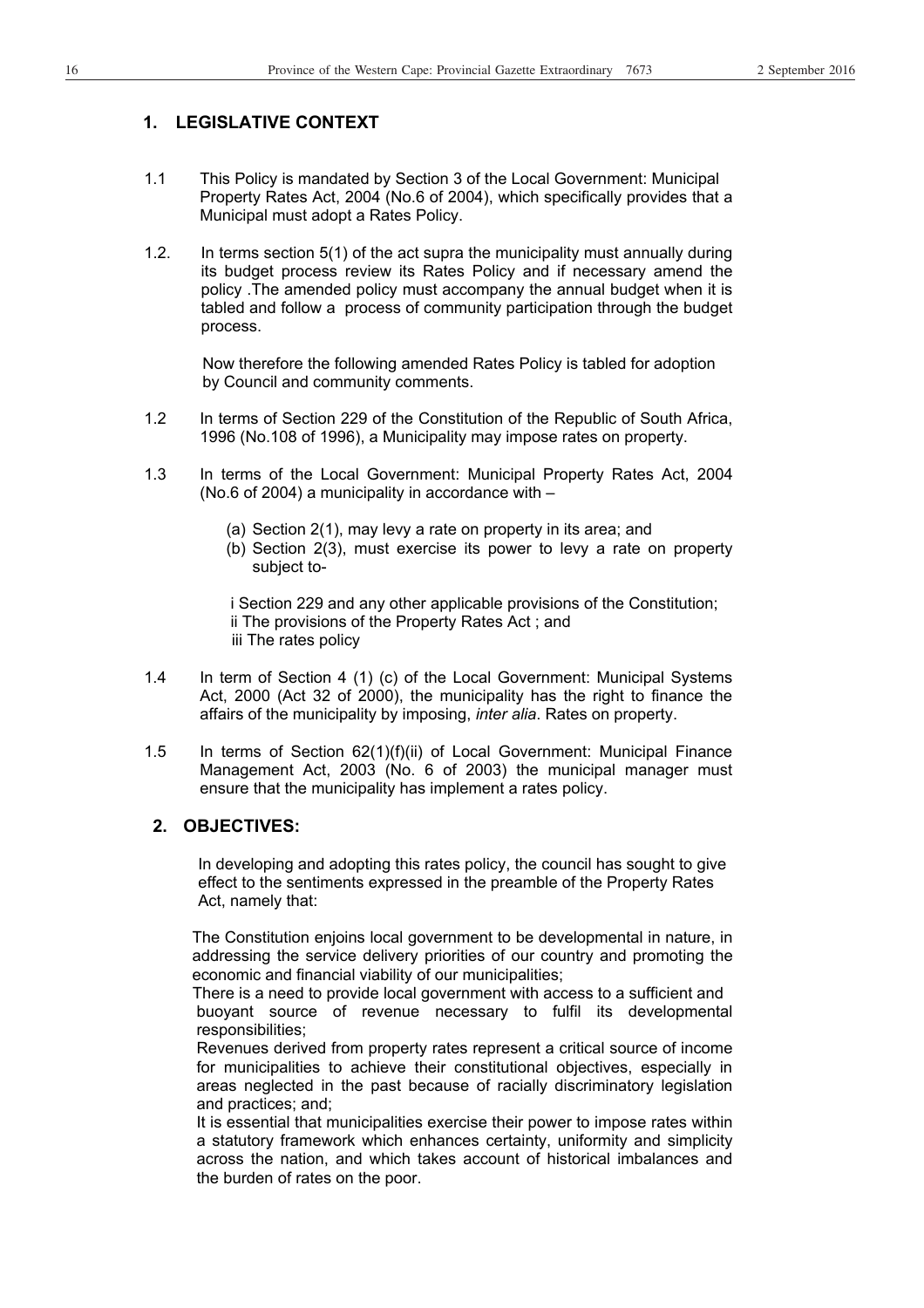In applying its rates policy, the council shall adhere to all the requirements of the Property Rates Act no. 6 of 2004 and amendment act no. 29 of 2014 including any regulations promulgated in terms of the said Act.

The objectives of this policy are also to ensure that-

- $\checkmark$  All ratepayers within a specific category are treated equal and reasonable;
- $\checkmark$  All rates levied are affordable. In dealing with the poor/indigent ratepayers the municipality will provide relief measures through exemptions, reductions or rebates.
- $\checkmark$  Rates are levied in accordance with the market value of the property as determined through a valuation.
- $\checkmark$  The rate will be based on the value of all rateable property in that category and the amount required by the municipality to balance the operational budget, taking into account the surplus obtained from the trading- and reductions and rebates that the municipality may approve from time to time;
- $\checkmark$  Income derived from rates will be used to finance community- and subsidized services;
- $\checkmark$  To optimally safeguard the income base of the municipality through exemptions, reductions and rebates that are reasonable and affordable taking into account the poor/indigent ratepayers;
- $\checkmark$  In order to minimize major shocks to certain ratepayers the market values in the new valuation roll or tariffs determent by Council may be phased–in over the entire periods as stipulated in the Rates Act. to adhere to the legal requirements of the Property Rates Act (Act 6/2004) and amendment Act, Act no. 29 of 2014

#### **3 DEFINITIONS**

- 3.1 **"Act''** means the Local Government: Municipal Property Rates Act, 2004 (Act No.6 of 2004 and amendment act no. 29 of 2014
- 3.2 **"accommodation establishment**" means a facility that provides for lettable residential accommodation on a regular and continuous basis in addition to its permitted use and includes "guesthouses", "bed & Breakfast" and "Selfcatering" establishments
- 3.3 **"Agricultural Purposes"** means a property that is used primarily for agricultural purposes, excludes any portion thereof that is used commercially for the hospitality of guests, and excludes the use of the property for the purpose of eco-tourism or for the trading in or hunting of game.
- 3.4 **"Bona fide farmers"** means genuine or real farmers whose dominant income is generated from farming.
- 3.5 **"Business''** means the activity of buying, selling or trade in goods or services and includes any office or other accommodation on the same erf, the use of which is incidental to such business of mining, agriculture, farming, or inter alia, any other business consisting of cultivation of soils, the gathering in of crops or the rearing of livestock or consisting of the propagation and harvesting of fish or other aquatic organisms.
- 3.6 **"category"** 
	- (a) in relation to property, means a category of property determined in terms of section 8 of the Act;
	- (b) in relation to owners of property, means a category of owners determined in terms of section 15 (2) of the Act; includes "guesthouses", "bed & Breakfast" and "Self-catering" establishments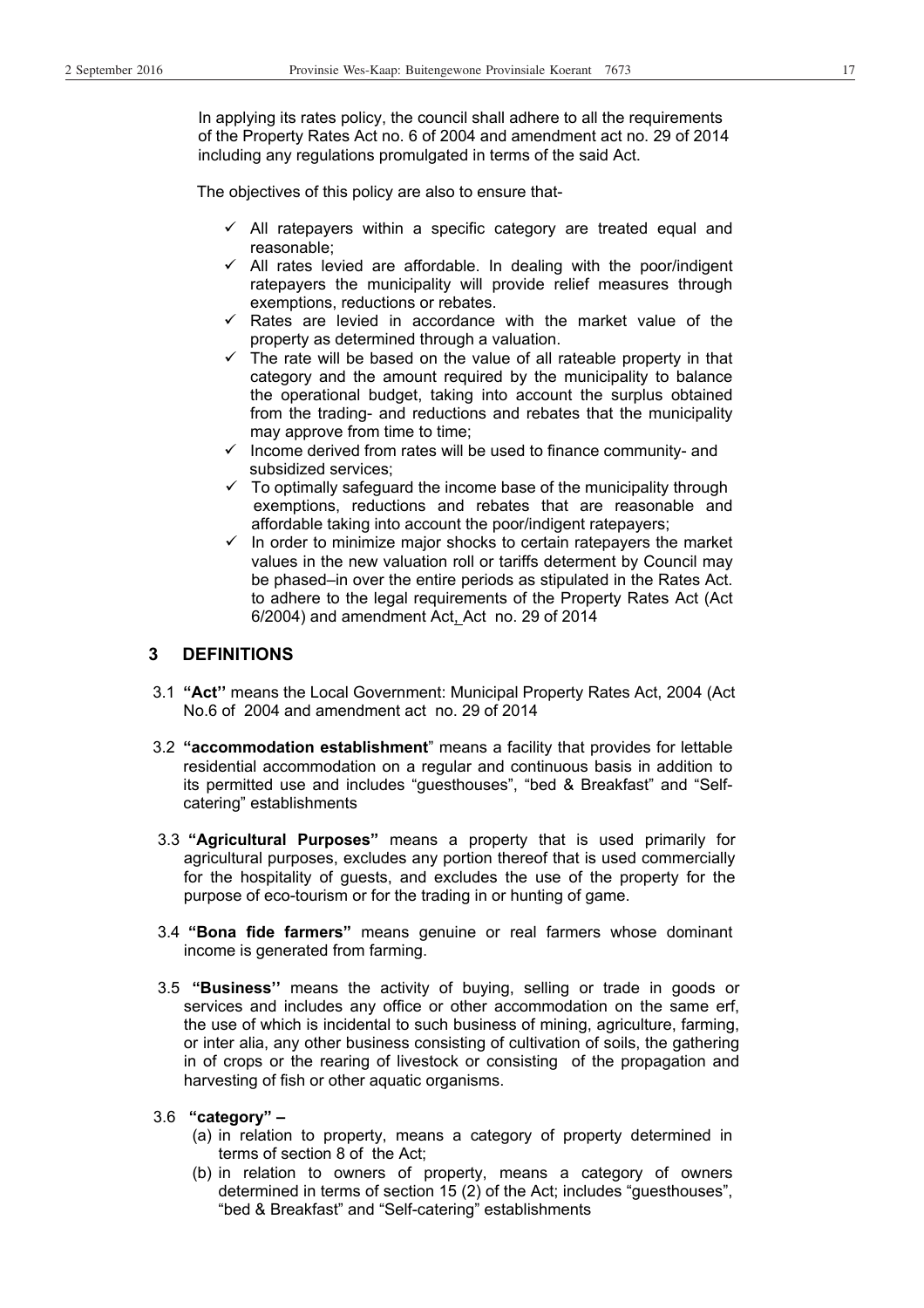- 3.6/1 **"date of valuation"** means the date determined by a municipality in terms of section 31(1)
- 3.6/2 **"day"** means when any number of days are prescribed for the performance of any Act, those days must be reckoned by excluding the first day and including the last day, unless the last day falls on a Saturday, Sunday or any public holiday, in which case the number of days must be reckoned by excluding the first day and also such Saturday, Sunday or public holiday;
- 3.7 **"eco –tourism property"** means agricultural property use for the purpose of eco- tourism
- 3.8 **"exclusion"** in relation to a municipality's rating power, means a restriction of that power as provided for in section 17 of the Act;
- 3.9 **"game farming"** means agricultural property on which the trading in or the hunting of game take place.
- 3.10 **"household income"** means the income accruing to all members of the household permanently residing at the address. It includes income of spouses;
- 3.11 **"income tax act"** means the Income Tax Act ,1962 (Act 58 of 1962)
- 3.12 **"indigent person"** means a person whose household income does not exceed the minimum household income as predetermined by the council;
- 3.13 **"Industrial"** means any branch of trade or manufacturing, production assembling or Processing of finished or partially finished products from raw materials or fabricated part, on so large scale that capital and labor are significantly involved.
- 3.14 **"land reform beneficiary"** in relation to a property , means a person who acquired the property through the Provincial Land and Assistance Act,1993 (Act 126/1993); the Restitution of Land Rights Act, 1994 (act 22/1994); holds the property subject to the Communal Property Associations Act,1996 (Act 28 of 1996); or holds or acquires the property in terms of such other land tenure enacted after this Act has taken effect;
- 3.15 **"land tenure right"** means a land tenure right as defined in section 1 of the upgrading of land tenure rights Act 1991 (Act no.112 of 1991)

#### 3.16 **"local community"**, in relation to a municipality

- (a) means that body of persons comprising:
- (i) the residents of the municipality;
- (ii) the ratepayers of the municipality;
- (iii) any civic organisations and non-governmental, private sector or labour

 organisations or bodies which are involved in local affairs within the municipality; and

- (iii) visitors and other people residing outside the municipality who, because of their presence in the municipality, make use of services or facilities provided by the municipality.
- (b) Includes, more specifically, the poor and other disadvantaged sections of such body of persons.
- 3.17 **"local municipality"** means a municipality that shares municipal executive and legislative authority in its area with a district municipality within whose area it falls, and which is described in section l55(1) of the Constitution as a category B municipality;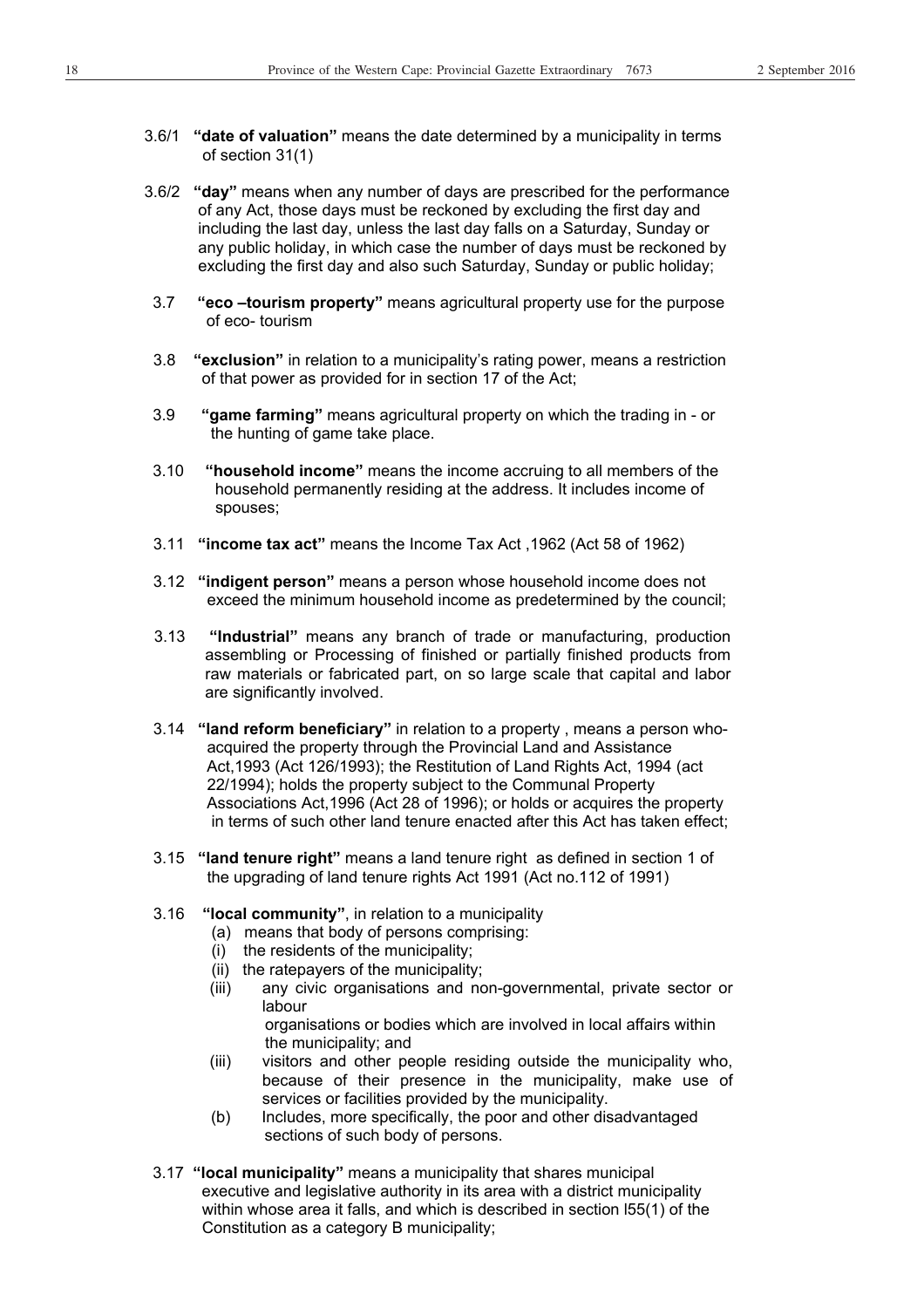- 3.18 **"market value"**, in relation to a property, means the value of the property determined in accordance with section 46 of the Act;
- 3.19 **"MEC for Local Government"** means the member of the Executive Council of a Province who is responsible for local government in that province
- 3.20 **"Mining Property"** means a property used for mining operations as defined in theMineral and Petroleum Recources Development Act, 2002 (Act no. 28 of 2002).
- 3.21 **"Multiple use properties**" in relation to a property, means the use of a property for more than one purpose, subject to section 9
- 3.22 **"Municipal council" or "Council"** means a municipal council referred to in section 18 of the municipal Structures act;
- 3.23 **"Municipal Finance Management Act"** means the Local Government: Municipal Finance Management Act, 2003 (Act no. 56 of 2003)
- 3.24 "**Municipality"** means the municipal council for the Municipal area of Oudtshoorn.
- 3.25 **"Municipal properties"** means those properties of which the municipality is the owner.
- 3.26 **"Municipal Systems Act**" means the Local Government: municipal Systems Act, 2000 (Act 32 /2000);
- 3.27 **"Newly ratable property"** means any ratable property on which property rates were not levied by 30 June 2005 excluding a property that was incorrectly omitted from a valuation roll and for that reason was not rated before that date.
- 3.28 **"Occupier"**, in relation to a property, means a person in actual occupation of a property whether or not that person has a right to occupy the property;
- 3.29 **"Office bearer"** in relation to places of public worship, means the primary person who officiates at services at that place of worship;
- 3.30 **"Official recidence"** , in relation to places of public worship, means (a) a portion of the property used for residential purposes: **or**
	- (b) *one* residential property, if the residential property is not located on the same property as the place of worship, registered in the name of a religious community or registered in the name of a trust established for the sole benefit of a religious community and used as a place of residence for an "office bearer"
- 3.31 **"Organ of state"** means an organ of state as defined in section 239 of the constitution
- **3.32 "Owner"**

(a) in relation to a property referred to in paragraph *(a)* of the definition of "property" means-a person in whose name ownership of the property is registered:

 (b) in relation to a right referred to in paragraph *(b)* of the definition of "property", means a person in whose name the right is registered;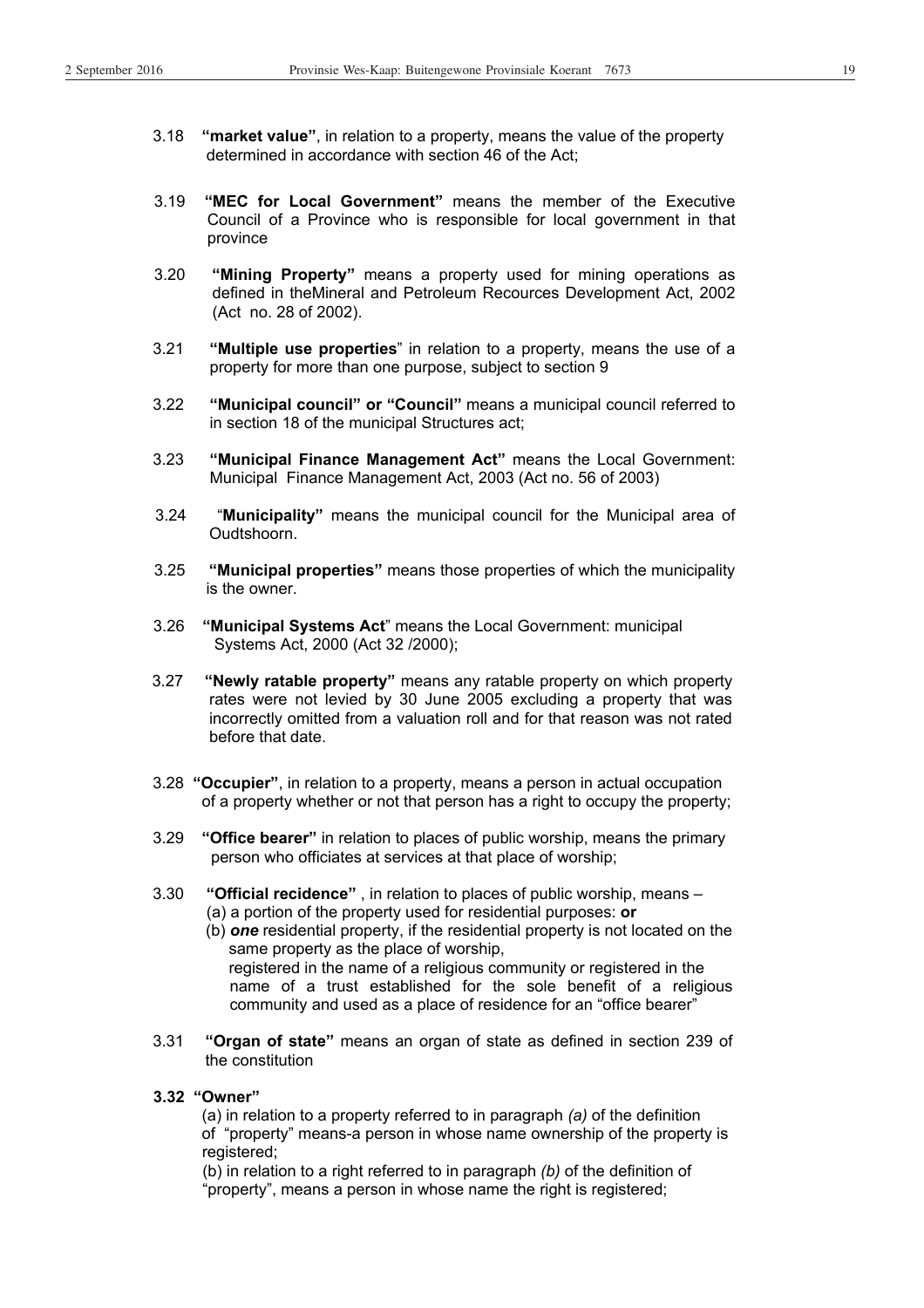(bA) in relation to a time sharing interest contemplated in the Property Time-sharing Control Act, 1983 (Act no. 75 of 1983), means the management association contemplaterd in the regulations made in terms of section 12 of the Property Time-sharing Control Act, 1983, and published in government notice R327 of 24 February 1984;

(bB) in relation to a share block company, the share block company as defined in the Share Block Control Act, 1980 (Act no. 59 of 1980)

(bC) in relation to buildings, other immovable structures and infrastructure referred to in section  $17(1)(f)$ , means the holder of the mining right or the mining permit; and

 (c) in relation to a land tenure right referred to in paragraph *(c)* of the definition of "property", means a person in whose name the right is registered or to whom it was granted in terms of legislation; or

 (d) in relation to public service infrastructure referred to in paragragh (d) of the definition of "property", means the organ of state which owns or controls that public service infrastructure as envisaged in the definition of "public controlled",

 provided that a person mentioned below may for the purposes of this Act be regarded by a municipality as the owner of a property in the following cases:

- (i) A trustee, in the case of a property in a trust excluding state trust land;
- (ii) an executor or administrator, in the case of a property, in a deceased estate;
- (iii) a trustee or liquidator, in the case of a property, in an insolvent estate or in liquidation:
- (iv) a judicial manager, in the case of a property, in the estate of a person under judicial management;
- (v) a curator, in the case of a property, in the estate of a person under curatorship;
- (vi) an usufructuary or other person in whose name a usufruct or other personal servitude is registered, in the case of a property that is subject to a usufruct or other personal servitude;
- (vii) a lessee, in the case of a property that is registered in the name of a municipality and is leased by it; or
- (viiA) a lessee, in the case of property to which a land tenure right applies and which is leased by the holder of such right; or
- (viii) buyer, in the case of a property that was sold by a municipality and of which possession was given to the buyer pending registration of ownership in the name of the buyer;
- 3.33 "**permitted use"**, in relation to a property, means the limited purposes for which the property may be used in terms of –
	- (a) any restrictions imposed by –
	- (i) a condition of title;
	- (ii) a provision of a town planning or land use scheme; or
	- (iii) any legislation applicable to any specific property or properties; or any alleviation of any such restrictions;
- 3.34 **"person"** includes an organ of the state;
- 3.35 **"place of public worship"** means property used primiraly for the purposes of congregation, excluding a structure that is primiraly used for education instruction in which secular or religious education is the primary instructive medium: Provided that the property is –
	- (a) registered in the name of a religious community
	- (b) registered in the name of a trust established for the sole benefit of a religious community; **or**
	- (c) subject to a land tenure right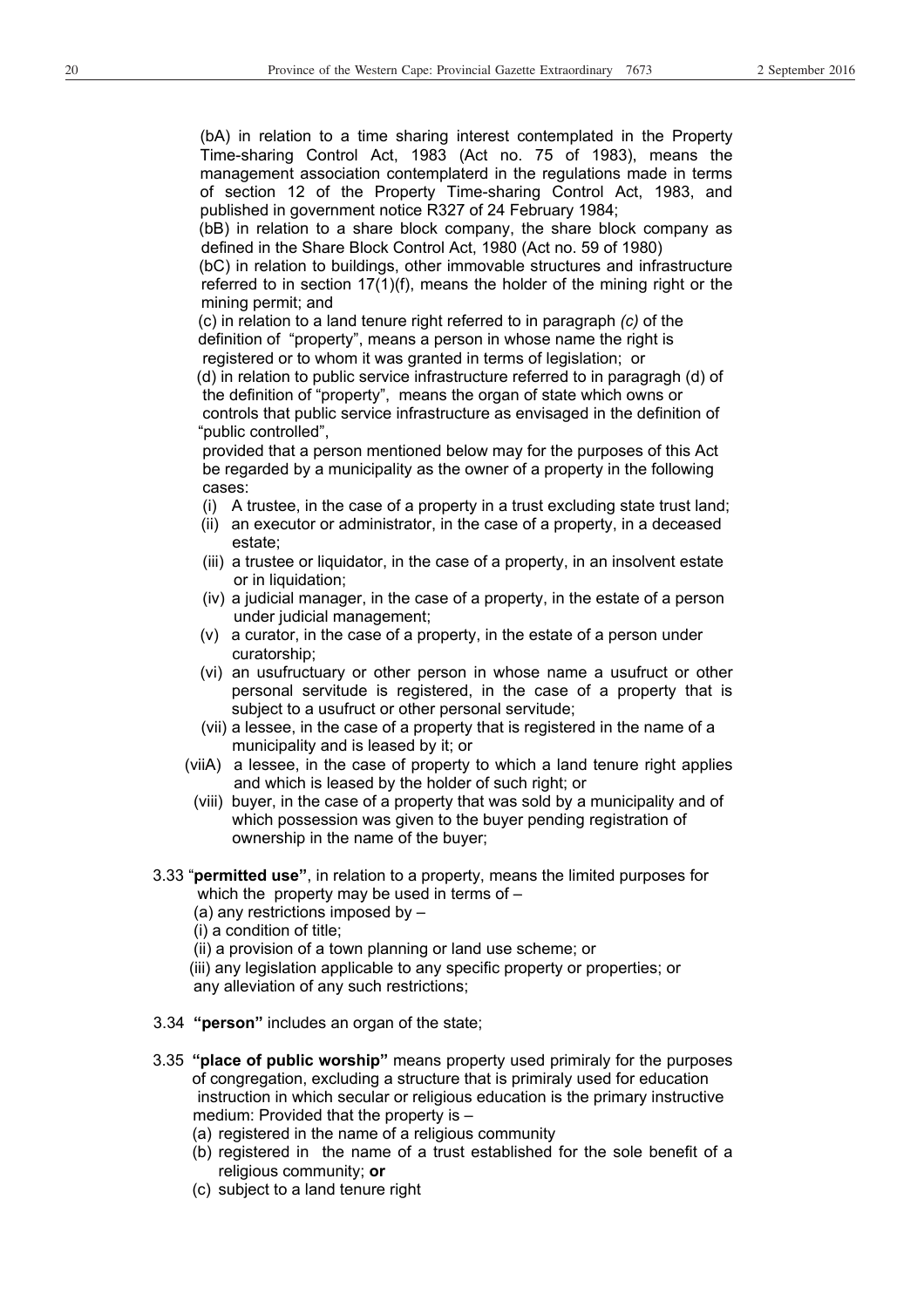- 3.36 **"prime rate"** means the prime rate of the bank where the primary account of the municipality is kept plus 1%
- 3.37 **"protected area"** means an area that is or has to be listed in the register referred to in section 10 of the National Environmental Management Protected Areas Act, 2003.
- 3.38 **"public benefit organization"** means an organization conducting specified public benefit activities as defined in the Act and registered in terms of the Income Tax Act 1962 (act 1962 no. 58) for tax reductions of those activities.
- 3.39 **"public service infrastructure"** means publicly controlled infrastructure of the following kinds:
	- (a) national, provincial or other public roads on which goods, services or labour move across a municipal boundary;
	- (b) water or sewer pipes, ducts or other conduits, dams and water supply reservoirs, water supply reservoirs, water treatment plants or water pumps forming part of a water or sewer scheme serving the public;
	- (c) power stations, power substations or power lines forming part of an electricity scheme serving the public.
	- (d) gas or liquid fuel plants or refineries or pipelines for gas or liquid fuels, forming part of a scheme for transporting such fuels;
	- (e) railway lines forming part of a national railway system;
	- (f) communication towers, masts, exchanges or lines forming part of a communications system serving the public;
	- (g) runways, aprons and the air traffic controle unit at national or provincial airports, including the vacant land known as the obstacle free zone surrounding these, which must be vacant for the air navigation purposes;
	- (h) breakwater, sea walls, channels. Basin, quay walls, jetties, roads, railway or infrastructure used for the provision of water, lights, power, sewerage or similar services of ports, or navigational aids comprising light houses, radio navigational aids buoys, beacons or any other device or system used to assist the safe and efficient navigation of vessels;
	- (i) any other publicly controlled as may be prescribed ; or
	- (j) rights of way easements or servitudes in connection with infrastructure mentioned in paragraphs (a) to (i)
- 3.40 **"public service purposes",** in relation to the use of a property, means property owned and used by an organ of state as-
	- (a) hospitals and clinics;
	- (b) schools, pre-schools, early childhood development centres or further education and training colleges;
	- (c) national and provincial libraries and archives;
	- (d) police stations;
	- (e) correctional facilities; or
	- (f) court of law,

 but excludes property contemplated in the definition of "public servicve infrastructure",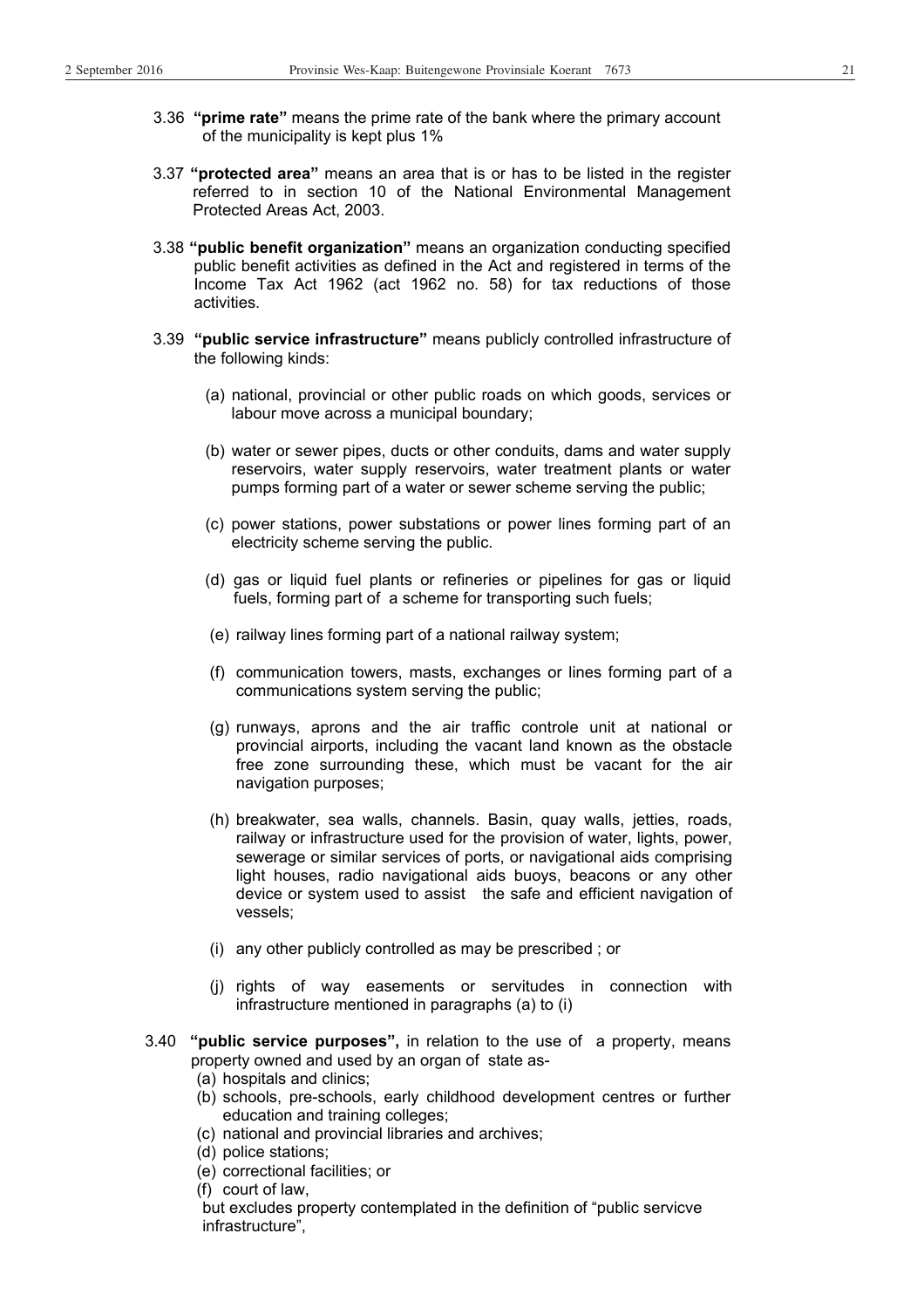- 3.41 **"rate"** means a municipal rate on property envisaged in section 229(1)(a) of the Constitution;
- 3.42 **"rateable property"** means property on which a municipality may in terms of section 2 of the Act levy a rate, excluding property fully excluded from the levying of rates in terms of section 17 of the Act;
- 3.43 **"ratio",** in relation to section 19, means the relationship between the cent amount in the Rand applicable to residential properties and different catagories of non-residential properties: Provided that the two relevant cent amounts in the Rand are inclusive of any relief measures that amount to rebates of a general application to all properties within a property category;
- 3.44 **"rebate"**, in relation to a rate payable on a property, means a discount on the amount of the rate payable on the property;
- 3.45 **"reduction"**, in relation to a rate payable on a property, means the lowering of the amount for which the property was valued and the rating of the property at that lower amount;
- 3.46 **"residential property "** means a property included in a valuation roll in terms of section 8 in respect of which the primary use or permitted use is for residential purposes without derogating from section 9;
- 3.47 **"sectional titles act"** means the Sectional Titles Act , 1986 (Act 95/1986)
- 3.48 **"sectional titles unit"** means a unit defined in section 1 of the Sectional Titles Act;
- 3.49 **"small holding or Rural area"** an area mainly zoned as rural or any other equivalent zoning with the main purpose to accommodate smaller rural properties in the rural area used for agricultural purposes or alternatively used for residential purposes
- 3.50 **"specified public benefit activity"** means an activity listed in item 1 (welfare and humanitarian), item 2 (health care) and item 4 (education and development) of Part 1 of the Ninth Schedule to the Income Tax Act, 1962 (Act no.58 of 1962)
- 3.51 **"state-owned properties"** means properties owned by the State, which are not included in the definition of public service infrastructure in the Act.

These state- owned properties are classified as follows:

- (a) State properties that provide local services.
- (b) State properties that provide regional/municipal district- wide/ metro-wide service
- (c) State properties that provide provincial / national service
- 3.52 **"vacant land"** means a land where no immovable improvements have been erected.

#### **4. PURPOSE OF THE POLICY**

- The purposes of the policy are to:
- (1) Comply with the provisions of section 3 of the Act.
- (2) Determine criteria to be applied for-
- the levying of differential rates for different categories of properties;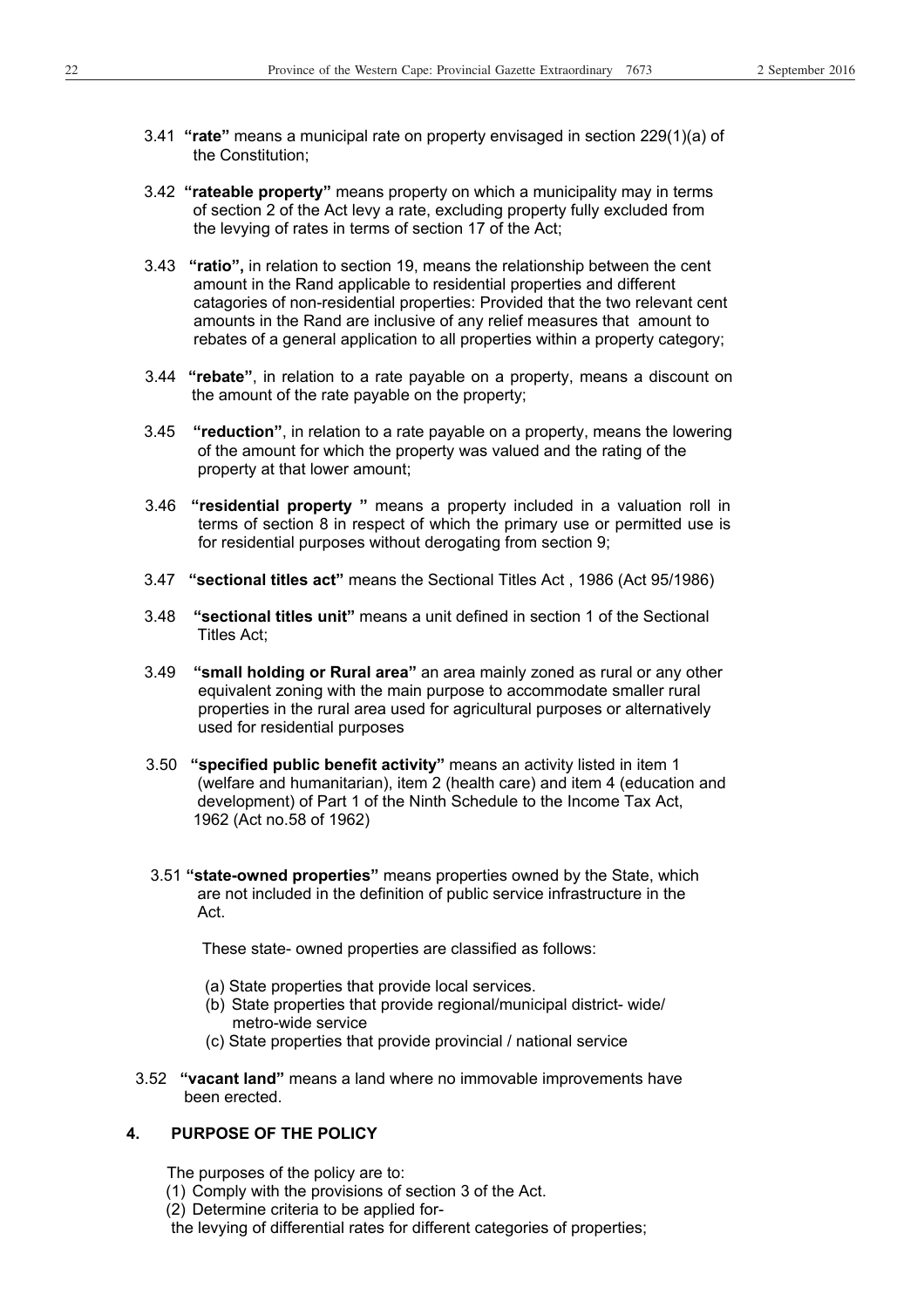- a) exemptions;
- b) grants and rebates; and
- c) rate increases.
- (3) Determine or provide criteria for the determination of:
	- a) categories of properties for the purpose of levying different rates; and
	- b) categories of owners of properties for the purpose for the granting of exemptions, rebates and reductions.
- (4) Determine how the municipality's powers must be exercised in relation to multi purpose properties.
- (5) Identify and provide reasons for
	- a) exemptions, rebates and reductions;
	- b) exclusions; and
	- c) rates on properties that must be phased in.
- (6) Take into account the effect of rates on the poor.
- (7) Take into account the effect of rates on organisations conducting specified public benefit activities and registered in terms of the Income Tax Act for tax exemptions because of those activities, in the case of property owned and used by such organisations for those activities.
- (8) Take into account the effect of rates on public service infrastructure.
- (9) Take into account the effect of rates on public service purposes
- (10) Determine measures to promote local economic and social development.
- (11) Identify all rateable property that is not rated.

#### **5 POLICY PRINCIPLES**

- 5.1 Rates are levied in accordance with the Act and amended Act as an amount in the rand based on the market value of all ratable property contained in the municipality's valuation roll and supplementary valuation roll.
- 5.2 As allowed for in the Act, the Municipality has chosen to differentiate between various categories of property and categories of owners of property. Some categories of property and categories of owners are granted relief from rates. The municipality however does not grant relief in respect of payments for rates to any category of owners or properties, or to owners of properties on an individual basis, other than by way of an exemption, rebate or reduction provided for in this policy.
- 5.3 There would be no phasing in of rates based on the new valuation roll, except as prescribed by legislation.
- 5.4 The rates policy for the municipality is based on the following principles:
	- **(a) Equity**

The municipality will treat all ratepayers with similar properties the same

**(b) Affordability**

The ability of a person to pay rates will be taken into account by the municipality. In dealing with the poor/indigent ratepayers the municipality will provide relief measures through exemptions, reduction or rebates.

#### **(c ) Sustainability**

Rating of property will be implemented in a way that:

- i) it supports sustainable local government by providing a stable an buoyant revenue source within the discretionary control of the municipality ; and
- ii supports local social economic development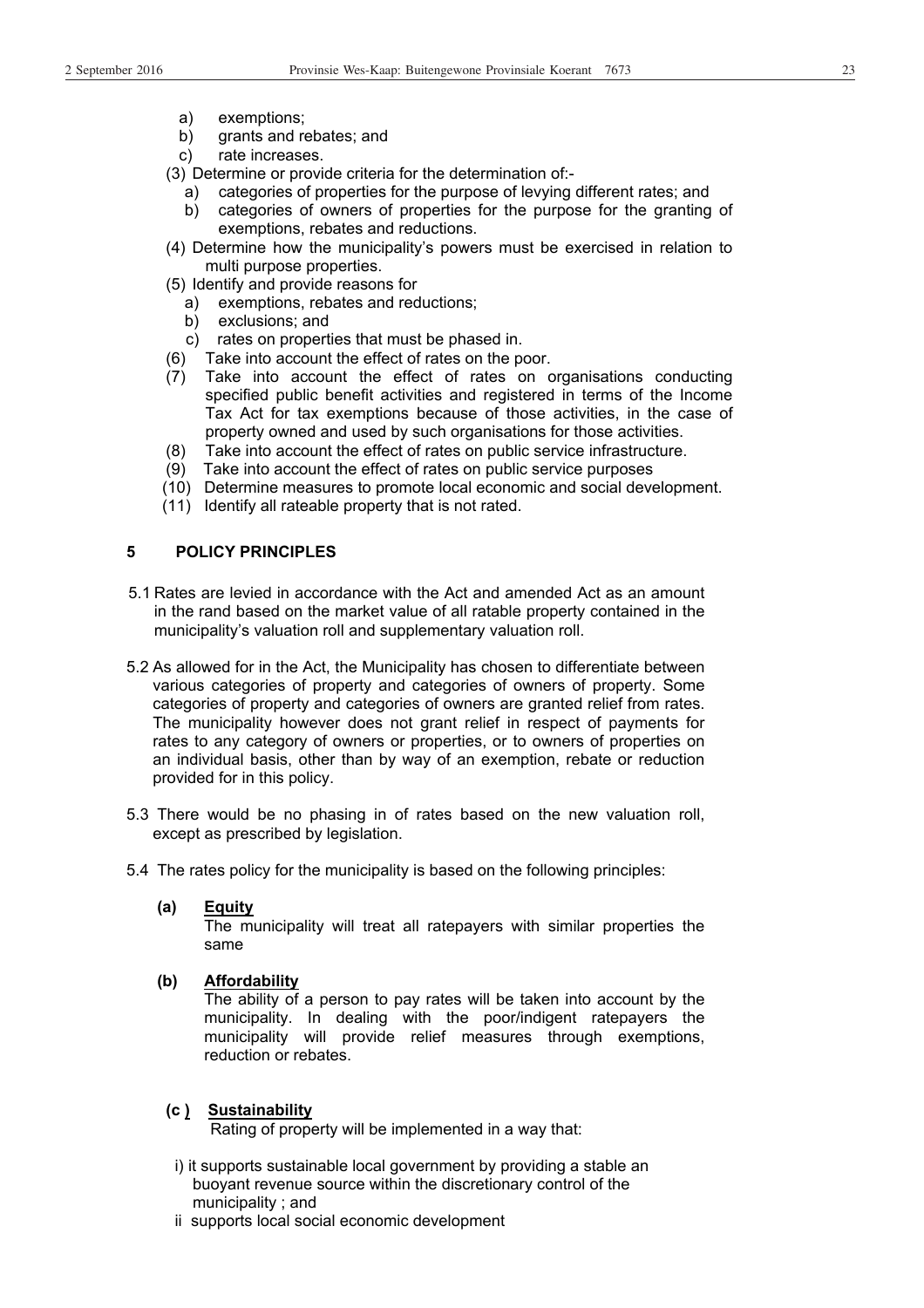#### **(d ) Cost efficiency**

Rates will be based on the value of all ratable property and the amount required by the municipality to balance the operating budget after taking into account profits generated on trading ( water, electricity ) and economic (refuse removal, sewerage removal) services and the amounts required to finance exemptions, rebates reduction and phasing-in of rates as approved by the municipality from time to time.

#### **6 SCOPE OF THE POLICY**

 This policy document guides the annual setting (or revision) of property rates. It does not make specific property rates proposals. Details pertaining to the applications of the various property rates are published in the Provincial Gazette and the Municipality's schedule of tariffs, which must be read in conjunction with this policy.

#### **7 APPLICATION OF THE POLICY**

 In imposing the rate in the rand for each annual operating budget component, The Municipality shall grant exemptions, rebates and reductions to the categories of properties and categories of owners as allowed for in this policy document.

#### **8 CATEGORIES OF PROPERTY**

8.1 Criteria for determining categories of properties for the purpose of levying different rates and for the purpose of granting exemptions will be according to:

- (a) the use of the property;
- (b) the permitted use of the property or;
- (c) the geographical area in which the property is situated
- 8.2 Categories of property for the municipality include-

| Section | Sub  | Sub    | Long                                     | <b>Short</b> |
|---------|------|--------|------------------------------------------|--------------|
| 8.2     | (a)  |        | Accommodation establishment              | Acc est      |
| 8.2     | (b)  |        | Agricultural purpose (farming)           | Agri         |
| 8.2     | (b)  | (i)    | Agricultural purpose vacant              | Agri vac     |
|         |      |        |                                          | Agri acc     |
| 8.2     | (b)  | (ii)   | Agricultural accommodation establishment | est          |
| 8.2     | (b)  | (iii)  | Agricultural bus                         | Agri bus     |
| 8.2     | (b)  | (iv)   | Agricultural eco-tourism                 | Agri eco     |
|         |      |        |                                          | Agri         |
| 8.2     | (b)  | (v)    | Agricultural game farm                   | game         |
| 8.2     | (b)  | (vi)   | Agricultural industrial                  | Agri ind     |
| 8.2     | (b)  | (vii)  | Agricultural institution                 | Agri inst    |
| 8.2     | (b)  | (viii) | Agricultural not used for any purpose    | Agri         |
| 8.2     | (b)  | (ix)   | Agricultural private nature reserve      | priv nat     |
| 8.2     | (b)  | (x)    | Agricultural religion                    | Agri rel     |
| 8.2     | (b)  | (xi)   | Agricultural residential                 | Agri res     |
|         |      |        |                                          | Agri res     |
| 8.2     | (b)  | (xii)  | Agricultural residential vacant          | vac          |
| 8.2     | (b)  | (xiii) | Agricultural other than (i) to (xiii)    | Agri non     |
| 8.2     | (c)  |        | <b>Business and commercial</b>           | <b>Bus</b>   |
| 8.2     | (c)  | (i)    | Business and commercial vacant           | Bus vac      |
| 8.2     | (d)  |        | General residential properties improved  | Gen res      |
|         |      |        |                                          | Gen res      |
| 8.2     | (d)  | (i)    | General residential properties vacant    | vac          |
| 8.2     | (e ) |        | Industrial                               | Ind          |
| 8.2     | (e)  | (i)    | Industrial vacant                        | Ind vac      |
|         |      |        |                                          |              |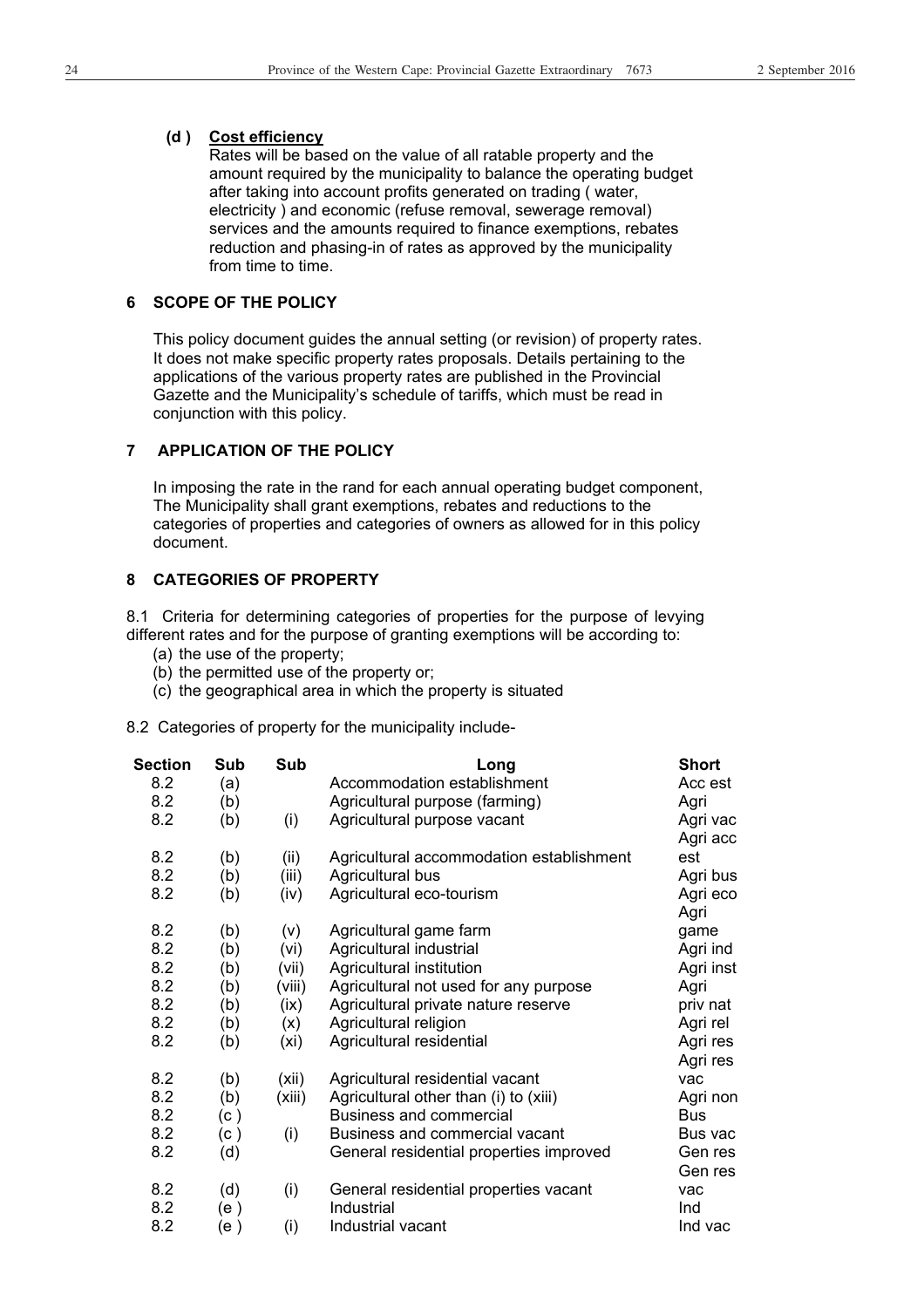| I |
|---|

| 8.2<br>8.2<br>8.2<br>8.2<br>8.2<br>8.2 | (f)<br>(f)<br>(g)<br>(h)<br>(i)<br>(i) | (i)<br>(i)                   | Institutional<br>Institutional vacant<br>Mining properties<br>Multi-purpose properties<br>Municipal properties<br>Municipal properties vacant                     | Inst<br>Inst vac<br>Mine<br>Multi<br>Mun<br>Mun vac |
|----------------------------------------|----------------------------------------|------------------------------|-------------------------------------------------------------------------------------------------------------------------------------------------------------------|-----------------------------------------------------|
| 8.2                                    | (i)                                    | (ii)                         | Municipal properties agricultural                                                                                                                                 | Mun<br>agri<br>Mun                                  |
| 8.2<br>8.2<br>8.2<br>8.2               | (i)<br>(i)<br>(i)<br>(i)               | (iii)<br>(iv)<br>(v)<br>(vi) | Municipal properties agricultural vacant<br>Municipal properties business and commercial<br>Municipal properties industrial<br>Municipal properties institutional | agri vac<br>Mun bus<br>Mun ind<br>Mun inst<br>Mun   |
| 8.2<br>8.2                             | (i)<br>(i)                             | (vii)<br>(viii)              | Municipal properties public open places<br>Municipal properties residential improved                                                                              | pop<br>Mun res                                      |
| 8.2<br>8.2                             | (i)<br>(i)                             | (ix)<br>(x)                  | Municipal properties residential vacant<br>Municipal properties religious                                                                                         | Mun res<br>vac<br>Mun rel<br>Mun                    |
| 8.2<br>8.2                             | (i)<br>(j)                             | (x <sub>i</sub> )            | Municipal properties sport facilities<br>Such other categories as Council may to time<br>identify                                                                 | sport<br>Mun<br>other                               |
| 8.2<br>8.2<br>8.2                      | (j)<br>(k)<br>(1)                      | (i)                          | Other historical monument<br>Private open spaces<br>Provincial owned properties                                                                                   | Other<br>hist<br>Pos<br>Prov                        |
| 8.2                                    | (1)                                    | (i)                          | Provincial owned properties vacant                                                                                                                                | Prov<br>vac<br>Prov                                 |
| 8.2                                    | (1)                                    | (ii)                         | Provincial owned properties agricultural                                                                                                                          | agri<br>Prov                                        |
| 8.2                                    | (1)                                    | (iii)                        | Provincial owned properties agricultural vacant                                                                                                                   | agri vac<br>Prov                                    |
| 8.2<br>8.2                             | (1)<br>(1)                             | (iv)<br>(v)                  | Provincial owned properties business<br>Provincial owned properties industrial                                                                                    | bus<br>Prov ind<br>Prov                             |
| 8.2                                    | $($ l $)$                              | (vi)                         | Provincial owned properties institutional<br>Provincial owned properties public open                                                                              | inst<br>Prov                                        |
| 8.2                                    | (1)                                    | (vii)                        | spaces<br>Provincial owned properties residential                                                                                                                 | pop                                                 |
| 8.2                                    | (1)                                    | (viii)                       | improved                                                                                                                                                          | Prov res<br>Prov res                                |
| 8.2<br>8.2<br>8.2                      | (1)<br>(m)<br>(n)                      | (ix)                         | Provincial owned properties residential vacant<br>Public benefit organisations<br>Public service infrastructure                                                   | vac<br>Pub ben<br>Psi                               |
| 8.2                                    | (n)                                    | (i)                          | Public service infrastructure municipality<br>Public service infrastructure national                                                                              | Psi mun                                             |
| 8.2                                    | (n)                                    | (ii)                         | government<br>Public service infrastructure provincial                                                                                                            | Psi nat                                             |
| 8.2<br>8.2                             | (n)<br>(n)                             | (iii)<br>(iv)                | government<br>Public service infra-structure private                                                                                                              | Psi prov<br>Psi priv                                |
| 8.2<br>8.2<br>8.2                      | (0)<br>(0)<br>(p)                      | (i)                          | Religious used properties improved<br>Religious use properties vacant<br>Residential properties improved                                                          | Rel<br>Rel vac<br>Res                               |
| 8.2                                    | (p)                                    | (ii)                         | Residential properties vacant                                                                                                                                     | Res vac<br>Res                                      |
| 8.2                                    | (p)                                    | (iii)                        | Residential properties with departure use                                                                                                                         | depart<br>Res re-                                   |
| 8.2                                    | (p)                                    | (iv)                         | Residential properties re-development                                                                                                                             | dev                                                 |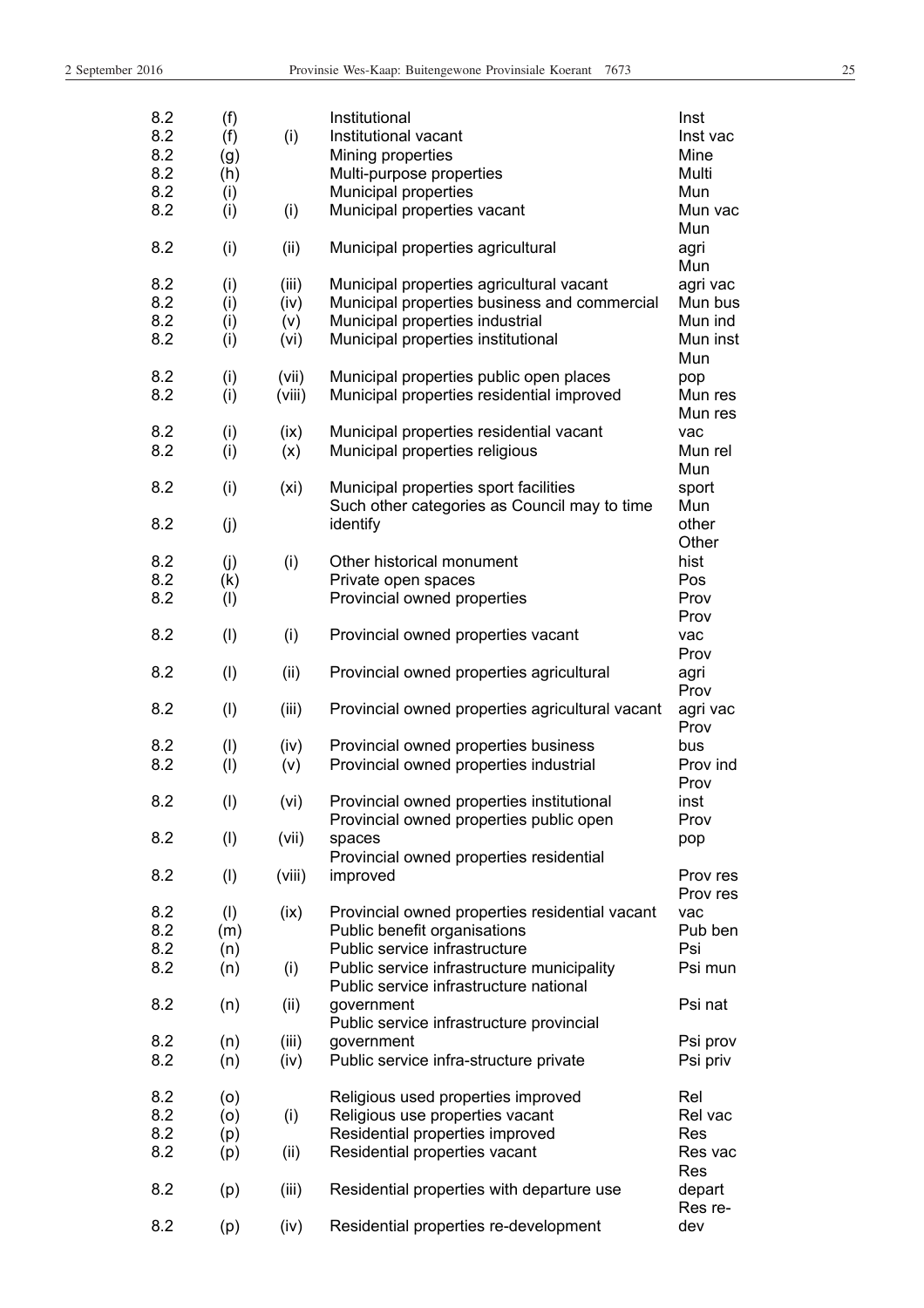| 8.2        | (q)        |        | Sectional title schemes                                                  | SS<br>SS                               |
|------------|------------|--------|--------------------------------------------------------------------------|----------------------------------------|
| 8.2<br>8.2 | (q)<br>(r) | (i)    | Sectional title schemes - garage or store etc.<br>State owned properties | gar/st<br><b>State</b><br><b>State</b> |
| 8.2        | (r)        | (i)    | State owned properties vacant                                            | vac<br><b>State</b>                    |
| 8.2        | (r)        | (ii)   | State owned properties agricultural                                      | agri<br><b>State</b>                   |
| 8.2        | (r)        | (iii)  | State owned properties agricultural vacant                               | agri vac<br><b>State</b>               |
| 8.2        | (r)        | (iv)   | State owned properties business                                          | bus<br><b>State</b>                    |
| 8.2        | (r)        | (v)    | State owned properties industrial                                        | ind<br><b>State</b>                    |
| 8.2        | (r)        | (vi)   | State owned properties institutional                                     | inst<br><b>State</b>                   |
| 8.2        | (r)        | (vii)  | State owned properties public open spaces                                | pop<br>State                           |
| 8.2        | (r)        | (viii) | State owned properties residential improved                              | res<br><b>State</b>                    |
| 8.2<br>8.2 | (r)<br>(s) | (ix)   | State owned properties residential vacant<br>Sundry properties vacant    | res vac<br>Vac                         |

#### **9 CATEGORIES OF OWNERS**

 Criteria for determining categories of owners of properties, for the purpose of granting exemptions, rebates and reductions will be according to the-

- (a) indigent status of the owner of a property as determined by the income level of the owner;
- (b) limited income of owners of a property who are pensioners or dependant on social grants;
- (c) owners of property situated within an area affected by
	- i. a disaster within the meaning of the Disaster Management Act, 2002 (Act No.57 of 2002); **or**
	- ii. any other serious adverse social or economic conditions;
- (d) owners of residential properties with a market value below a determined threshold; (or)
- (e) owners of agricultural properties who are bona fide farmers

#### **10 PROPERTIES USED FOR MULTIPLE PURPOSES (section 8 & 9)**

A property used for multiple purposes must, for rates purposes, be assigned to a category determined by the municipality for properties used for:

(a) a purpose corresponding with the permitted use of the property

(b) a purpose corresponding with the dominant use of the property; **or**

(c) multiple purpose in terms of section 8(2)(i)

A rate levied on a property assigned in terms of subsection (1) (c) to a category of properties used for multiple purposes must be determined by -

(a) apportioning the market value of a property, in a manner as may be prescribed, to the different purposes for which the property is used; and

(b) applying the rates applicable to the category for those purposes to the different market value apportionments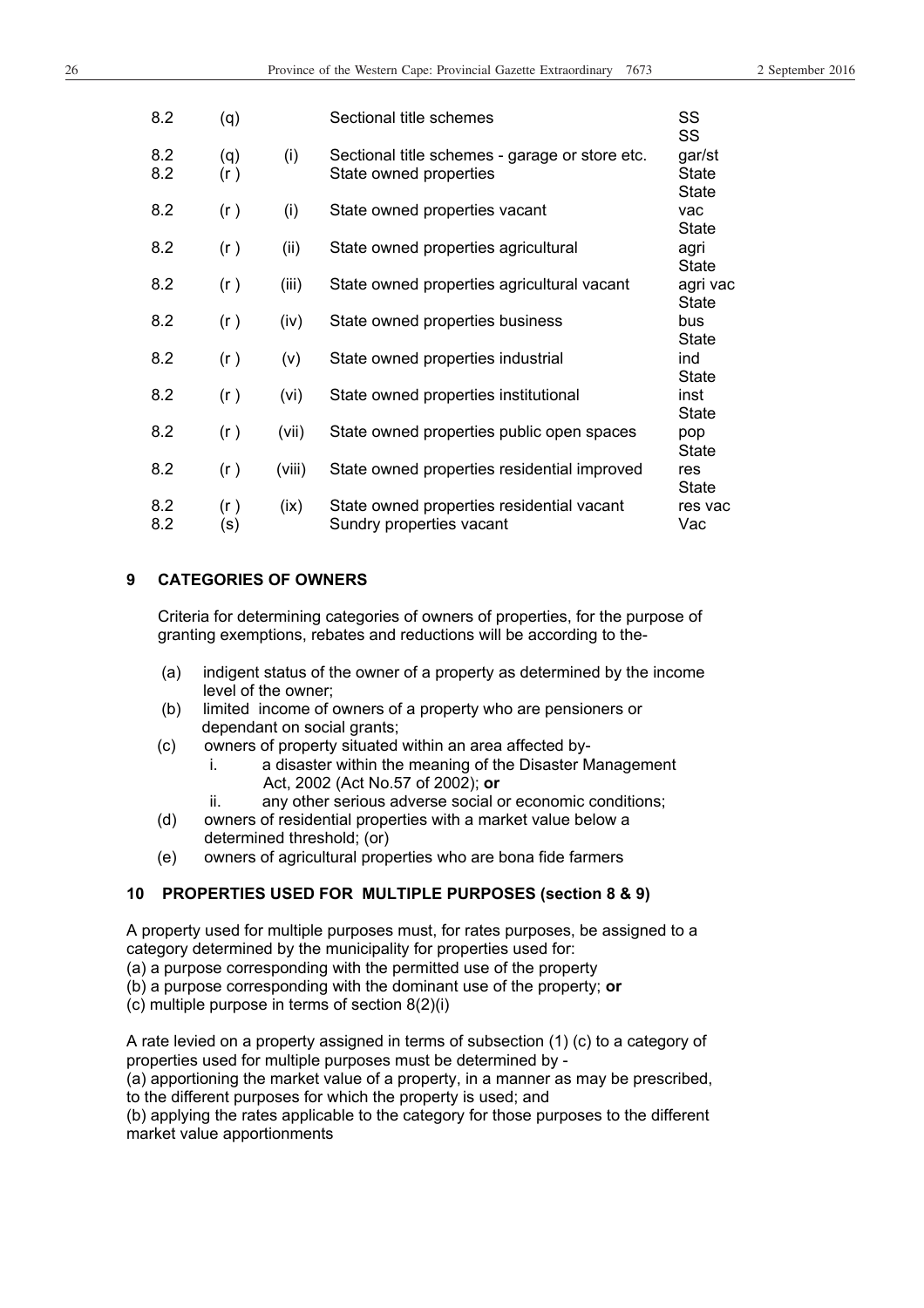**If the market value of the property can be apportioned, each portion must be categorized according to its individual use as determined in items 8 and/or 10 above. If the market value of the property cannot be apportioned to its various use purposes, then such a property must be categorized in terms of the dominant use of the property** 

#### **11 CLASSIFICATION OF SERVICES AND EXPENDITURE**

 The Chief Financial Officer shall, subject to the guidelines provided by the Legislation and the Executive Mayor, provide for the classification of services as outlined in the Municipality's annual budget into trading and economic services.

#### **12 LEVYING OF RATES**

#### **(1) Liability for rates by property owners:**

Rates levied by a municipality on a property must be paid by the owner of the property, subject to Chapter 9 of the Municipal Systems Act. 2 (a) Joint owners are jointly and severally liable for the amount due for rates on that property.

 (b) In a case of agricultural property owned by more than one owner in undivided shares where the holding of such undivided shares was allowed before the commencement of the subdivision of the Agricultural Land Act, 1970 (Act no. 70 of 1970) the municipality may consider the following options for determining the liability for rates:

If the joint owners are all available, the issue of who is liable for rates will be deal with in the context of whether they have entered into an agreement or not regarding payment of rates liabilities.

Where the joint owners have a written agreement that a specific joint owner is liable for all the rates, the municipality will hold such a joint owner liable in respect of all the rates. A certified copy of the agreement must be submitted to the municipality. **Where there is no such agreement** the municipality will according to section 24(2);

(i) hold anyone of the joint owners in terms of paragraph (a) liable for all rates levied in respect of the agricultural property concerned; **or**

(ii) hold any joint owner only liable for that portion of the rates levied on the property that represents that joint owner's undivided share in the agricultural property.

(iii) If the joint owners are not traceable with the exception of one joint owner and such joint owner is occupying or using the entire property or a significant larger portion the municipality will hold that joint owner liable for the total rates bill.

#### **(2) Method and time of payment**

The municipality will recover the rate levied in periodic instalments of equal amounts in twelve months. The monthly instalment is payable on or before the day determined by Council for payment of services, following the month in which it has been levied. Interest will be charged at 1% above the prime interest rate for any late payments received.

#### **(3) Annual Payment Arrangements**

By prior arrangement with the municipality the rate may be paid in a single amount before 30 September of the year it is levied in, however, application must be submitted before 31 May prior to the financial year of implementation of the arrangement. The Director of Financial Services will consider any applications after this date.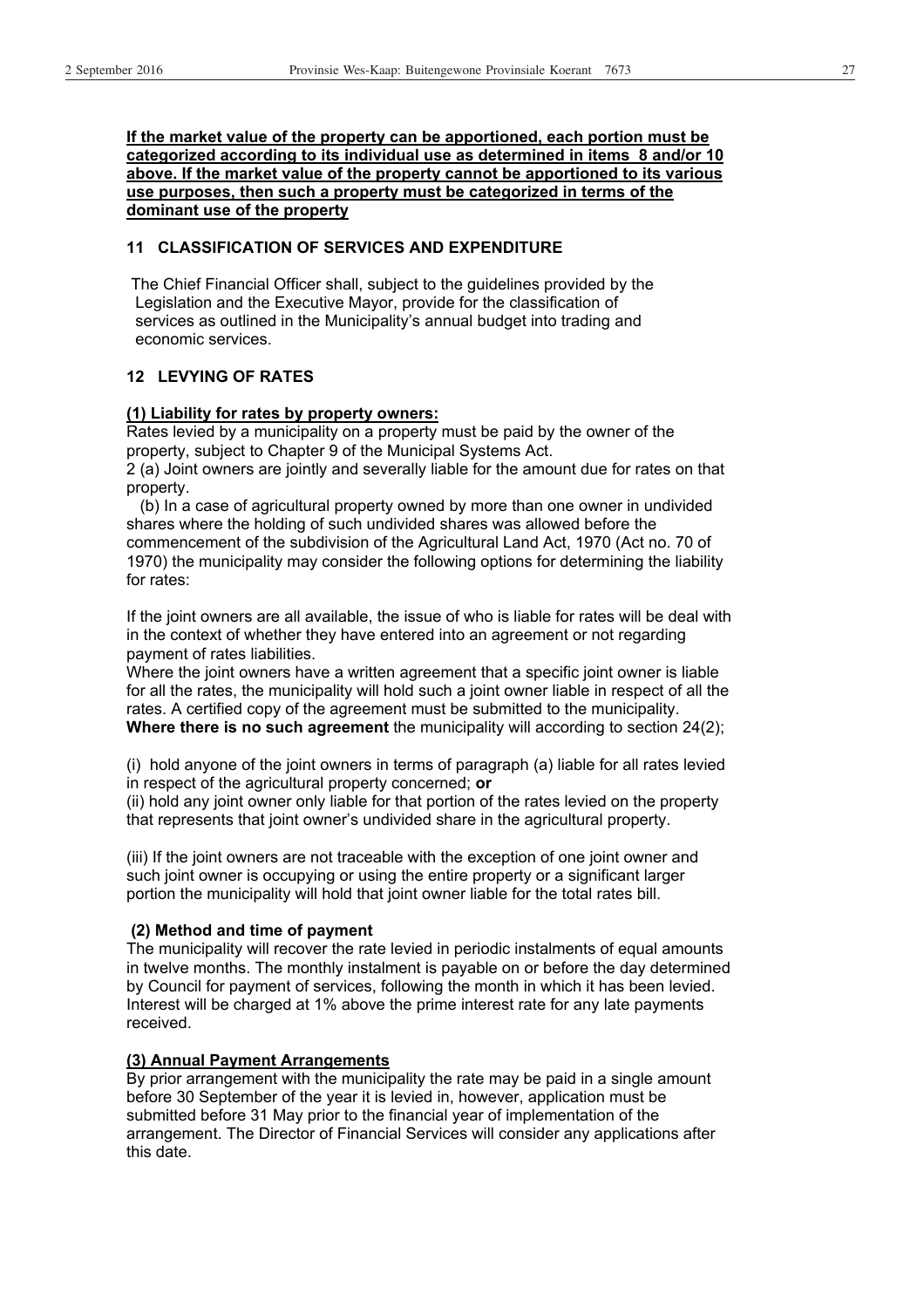#### **(4) (i) Recovery of arrear rates from owner**

As soon as the annual rates becomes overdue or the monthly rates have been raised for the remaining months in the financial year, an overdue notice must be issued on the owner at the address selected by the owner.

If there is no response from the owner, a further overdue notice should be served at the property with a rider that the services to the property will be terminated within a reasonable period, the minimum being 30 days, should the rates not be paid or satisfactory arrangements made.

This notice should enquire whether the occupier is paying rent and other monies to an agent of the owner and the state that the municipality can, legally, attach the net payment. ( i.e. gross receipts by the agent less commission due to the agent on those gross receipts) due to the owner by the agent to settle the arrears. Should the tenant refuse to co-operate, the services should be disconnected and the other debt management actions implemented

#### **(4) (ii) Recovery of arrear rates from tenants, occupiers and agents**

If an amount due for rates levied in respect of a property is unpaid after the day determined, the municipality may recover the amount in whole or in part from a tenant or occupier of the property. The amount the municipality might recover from the tenant or occupier of the property is limited to the amount of the rent or other money due and payable by the tenant or occupier to the owner of the property. Any amount the municipality recovers from the tenant or occupier of the property may be set off, by the tenant or occupier, against any money owed by the tenant or occupier to the owner.

The municipality may recover the amount due for rates from an agent of the owner after it has given written notice to that agent or person. The amount the municipality may recover from the agent or other person is limited to the amount of that rent received by the agent or person, less the commission due to that agent or person. (subject to the Estate Agents Act, 1976 (Act No. 112 of 1976). The agent or other person must, on request by the municipality, furnish the municipality with a written statement specifying all payments for rent on the property received by that agent or person during a period determined by the municipality. If the managing agent is identified through the tenant's assistance, a copy of the notice, which was served on the tenant, must be served on the agent stating that failure to co–operate would lead to action being taken against the agent as well as the termination of the services at the supply address. Should the payments by the agent not be able to redeem the arrears within the next 12 months, the monies must be attached and the next step in the debts

management plan of the municipality implemented. The municipality may however decide to extend the 12 month period to such longer period that they deem fit based on the merit.

Where the rates levied on a particular property have been incorrectly determined, whether because of an error or omission on the part of the municipality or false information provided by the property owner concerned or a contravention of the rates payable shall be appropriately adjusted for the period extending from the date on which the error or omission is detected back to the date on which rates were first levied in terms of the current valuation roll.

 In addition, where the error occurred because of false information provided by the property owner or as a result of a contravention of the permitted use of the property concerned, interest on the unpaid portion of the adjusted rates payable shall be levied at the maximum rate permitted by prevailing legislation.

#### **(5) Deferral of payment of rates liabilities**

The municipality will consider each and every application for deferral of rates, taking into account the merits and demerits of each and the financial implications thereof in so far the cash-flow of the municipality is concerned.

#### **(6) Supplementary Valuation Debits**

In the event that a property has been transferred to a new owner and an Supplementary Valuation took place, the previous owner as well as the new owner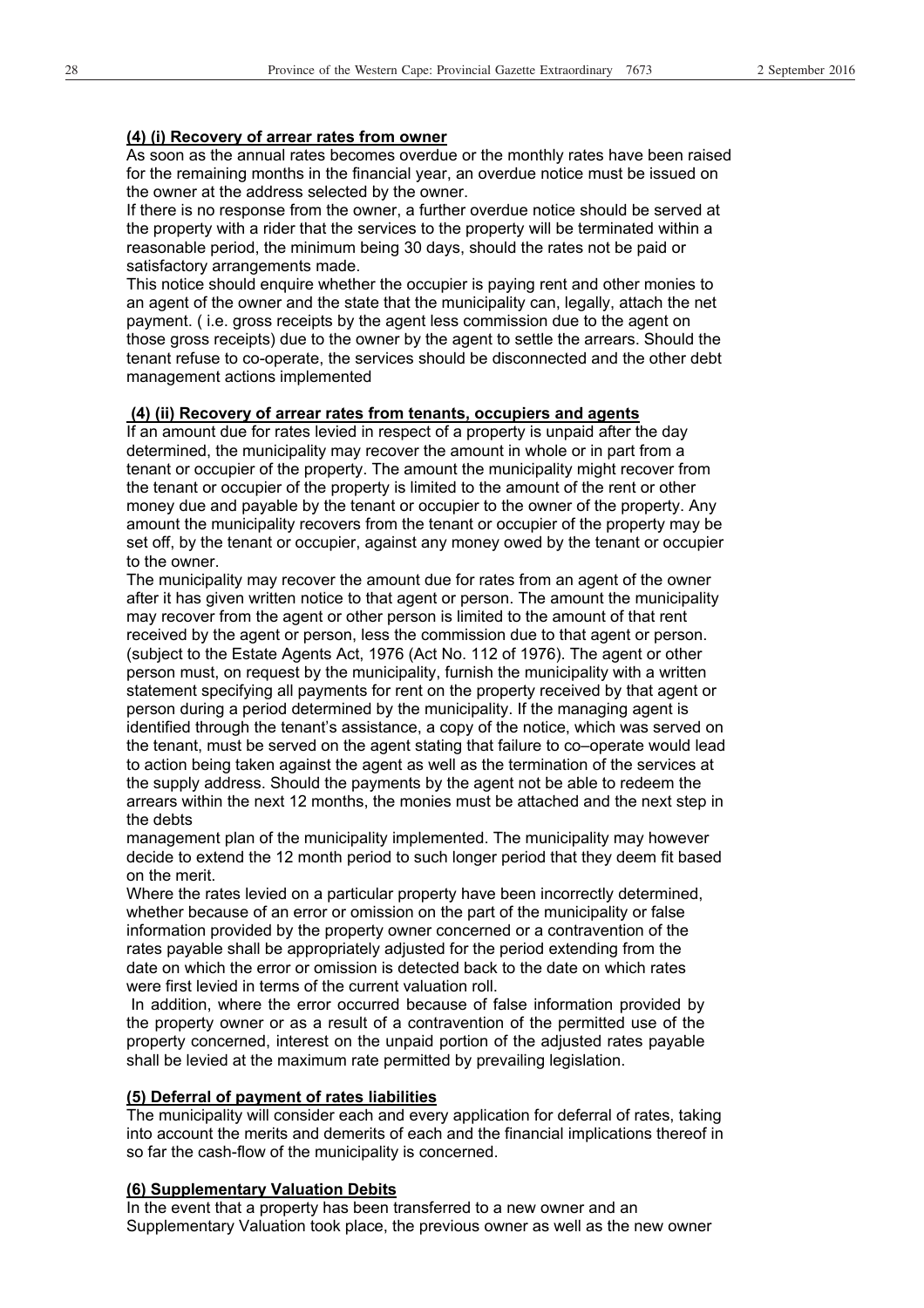will jointly and separately be held responsible for the settling the supplementary rates account.

#### **(7) Ownership**

Properties, which vest in the Municipality during developments, i.e. open spaces and roads should be transferred at the cost of the developer to the Municipality. Until such time, rates levied will be for the account of the developer.

#### **(8) Rates Clearance Certificate**

Rates Clearance Certificates will be valid until 30 June of a financial year, if monies paid in full until such a date. However, should attorneys request to extend the certificate for 120 days beyond this date, and this extension of time surpasses the date of 30 June the full new year's rates or estimated rates become payable in full.

#### **(9) Levying of rates on property in sectional title scheme (section 25)**

A rate on property, which is subject to a sectional title scheme, will be levied on the individual sectional title units in the scheme.

#### **13 DIFFERENT RATING**

13.1 Criteria for different rating on different categories of properties will be according to -

- (a) The nature of the property including its sensitivity to rating e.g. agricultural properties used for bona fide agricultural purposes.
- (b) The promotion of social and economic development of the community.

13.2 Different rating among the various property categories may be done by way of setting different cent amount in the rand for each property category and/or by way of reductions and rebates.

The Director of Financial Services will annually calculate the costs of these services and determine through a public participation process to which extent these services are used by the various categories of ratepayers. Inputs from representatives from the various categories of ratepayers must be considered and agreed upon. Different categories of properties may pay different rates in the rand based on the market value of their properties

#### **14 IMPERMISSIBLE RATES**

 A municipality may not levy the following rates in terms of sections 16 (1) and 17 (1) of the Act.:

(i) Rates that would prejudice national economic policies.

(ii) Rates that would prejudice economic activities across boundaries

Rates that would prejudice national mobility of goods, services, capital or labour On the first 30% of market value of public service infrastructure

On any part of the seashore as defined in the Seashore Act

On any part of the territorial waters of the Republic in terms of the Marine Zones Act (15/1994)

On any island of which the state is the owner including the Prince Edward Islands On a special nature reserve, national park or nature reserve within the meaning of the National Environmental Management: Protected Areas Act, 2003 (Act no 57 of 2003), or of a national botanical garden within the meaning of the National

Environment Management: Biodiversity Act of 2004(Act no 10 of 2004) which are not developed or used for commercial, business or residential agricultural purposes. On a mineral right within the definition of property

On a property belonging to a land reform beneficiary or his or her heirs, provided that this exclusion lapses ten years from the date on which such beneficiary's title was registered in the office of the Registrar of deeds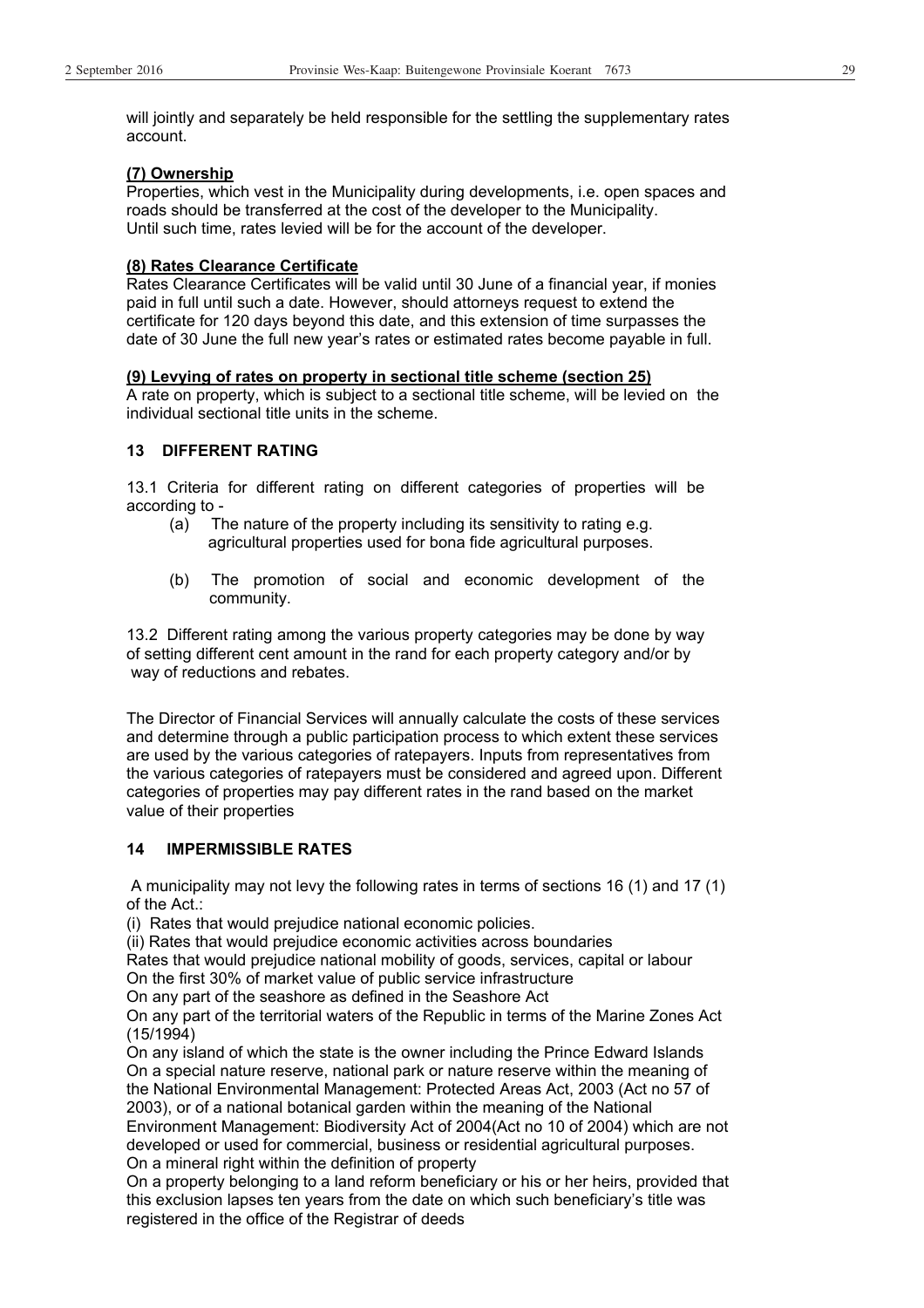On the first R15 000 of the market value of a property assigned in the valuation roll or supplementary valuation roll to a category determined as residential property or multiple used property provided that one or more component is used for residential purposes.

On property registered in the name of and used primarily as a place of public worship by a religious community, including an official residence registered in the name of that community, which is occupied by an office-bearer of that community who is, officiates at services at that place of worship.

#### **(***The exclusion lapses if not used for the purposes as indicated above)*

#### **15 EXEMPTIONS**

15.1 The following categories of property are conditionally partially or fully exempted from rates:

#### **(a ) Municipal properties**

Municipal properties are exempted from paying rates.

#### **(b) Residential properties**

 (i) The first R15 000 of the market value of a residential property contemplated in terms of section 17(1)(h) of the Property Rates Act or a multiple used property (provided that one or more component is used for residential purposes) are exempted from rates.

 (ii) Owners of residential property qualifying for indigent grant in terms of the council's Indigent Policy and/or rebates in terms of item 17 of this policy, with a market value below the amount annually determined by council during its budget process, are exempted from paying rates. (see section 15(2) (e) of the act supra.)

 This is an important part of the council's Indigent Policy and is aimed primarily at alleviating poverty.

#### **(c) Cemeteries and crematoriums**

 All burial facilities registered in the names of private persons and operated not for gain.

#### **(d) Public Service Infrastructure**

 The first 30% of the valuation of all public infrastructure as defined on paragraph 2.12 are exempted from rates as they provide essential facilities and services to the community.

#### **(e) Public Benefit Organizations**

 The following Public Benefit Organizations may apply for the exemption of property rates subject to producing a tax exemption certificate issued by the South African Revenue Services (SARS) as contemplated in Part 1 of the Ninth Schedule of the Income Tax Act. 1962 (No 58 of 1962 ):

i Health care institutions

Properties used exclusively as a hospital, clinic and mental hospital. Including workshops used by the inmates, laundry or cafeteria facilities,

Provided that any profits from the use of the property are used entirely for the benefit of the institution and/or for (to) charitable purposes within the municipality.

- ii Education institutions Property belonging to non-profitable independent schools for educational purposes only.
- iv Independent schools Property used by registered non-profitable independent schools for educational purposes only.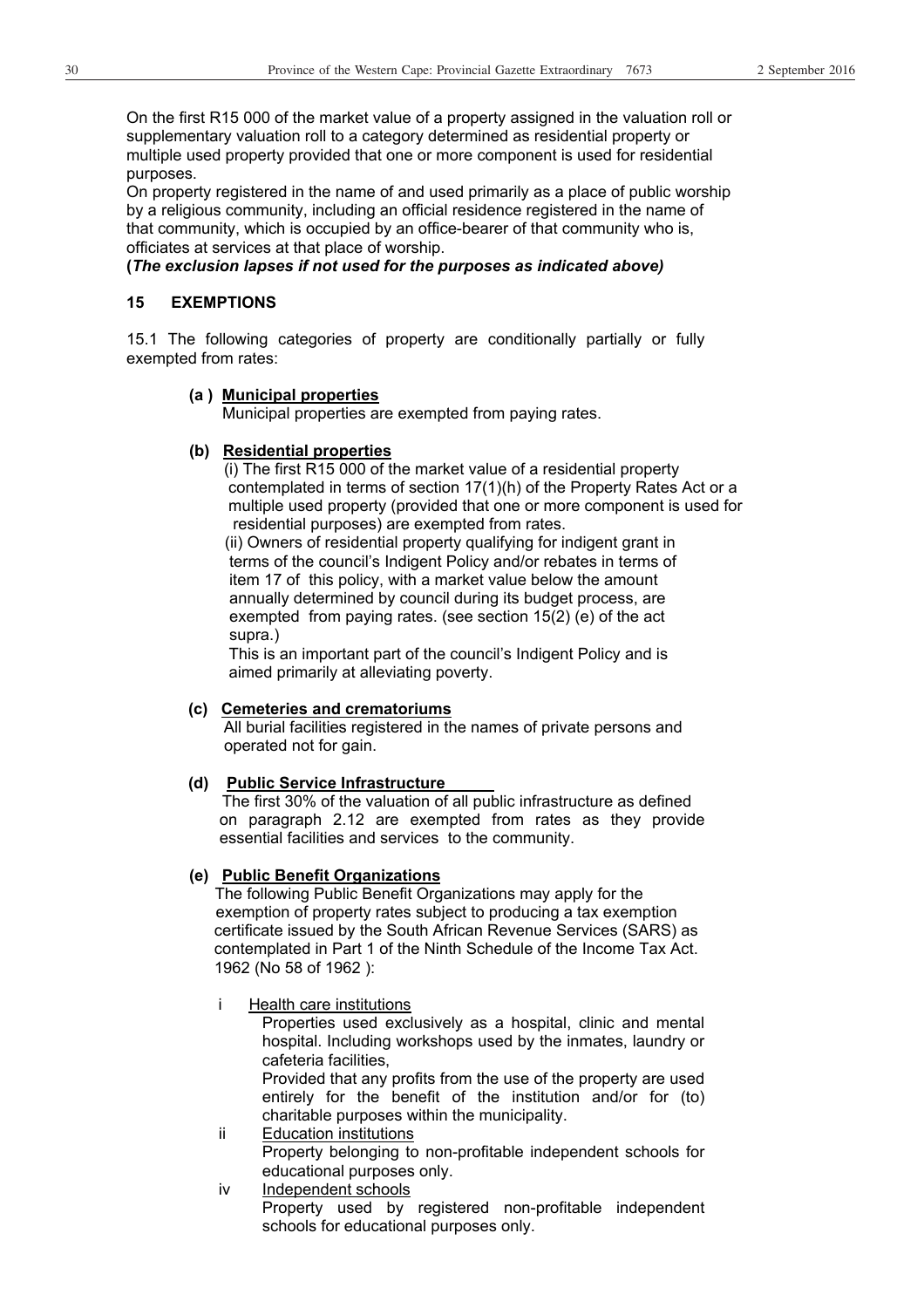- v. Charitable institutions Property belonging to not-for-gain institutions or organizations that Perform charitable work.
- vi Sporting bodies Property used by an organization whose sole purpose is to use basis.
- vii Cultural institutions Properties declared in terms of the Cultural Institutions Act, Act 29 of 1969 or the Cultural Institutions Act, Act 66 of 1989, and not operated for gain.
- ix Youth development organizations Property owned and/or used by organizations for the provision of youth Leadership or development programme.
- x Animal welfare Property owned or used by institutions/ organizations whose Exclusive aim is to protect birds, reptiles and animals on a not-for gain basis.
- 15.2 Exemptions will be subject to the following conditions
	- (a) all applications, must be addressed in writing to the municipality;
	- (b) a SARS tax exemption certificate must be attached to all applications;
	- (c) the Council must approve all applications;
	- (d) applications must reach the municipality before the end of October preceding the start of the new municipal financial year for which relief is sought;
	- (e) the municipality retains the right to refuse exemptions if the details supplied in the application form were incomplete, incorrect of false; and
	- (f) exemptions will only be granted by Council resolution.

#### **16 REBATES**

#### 16.1 **Categories of property**

#### **(a) Residential Properties**:

 Council may annually during the budget process, by means of an approved sliding scale based on monthly household income, grant qualifying owners a rebate on their rates payable.

#### **(b) Business, commercial and industrial properties**

 (i) The municipality may grant rebates to enterprises that promote local, social and economic development in its area of jurisdiction, based on its Local, Social end Economic Development Policy. The following criteria will apply

- (a) job creation in the municipal area;
- (b) social upliftment of the local community; and
- (c) creation of infrastructure for the benefit of the community
- (ii) Rebates will be granted on application subject to:
	- (a) a business plan issued by the directors of the company indicating how the local, social and economic development objectives of the municipality are going to be met;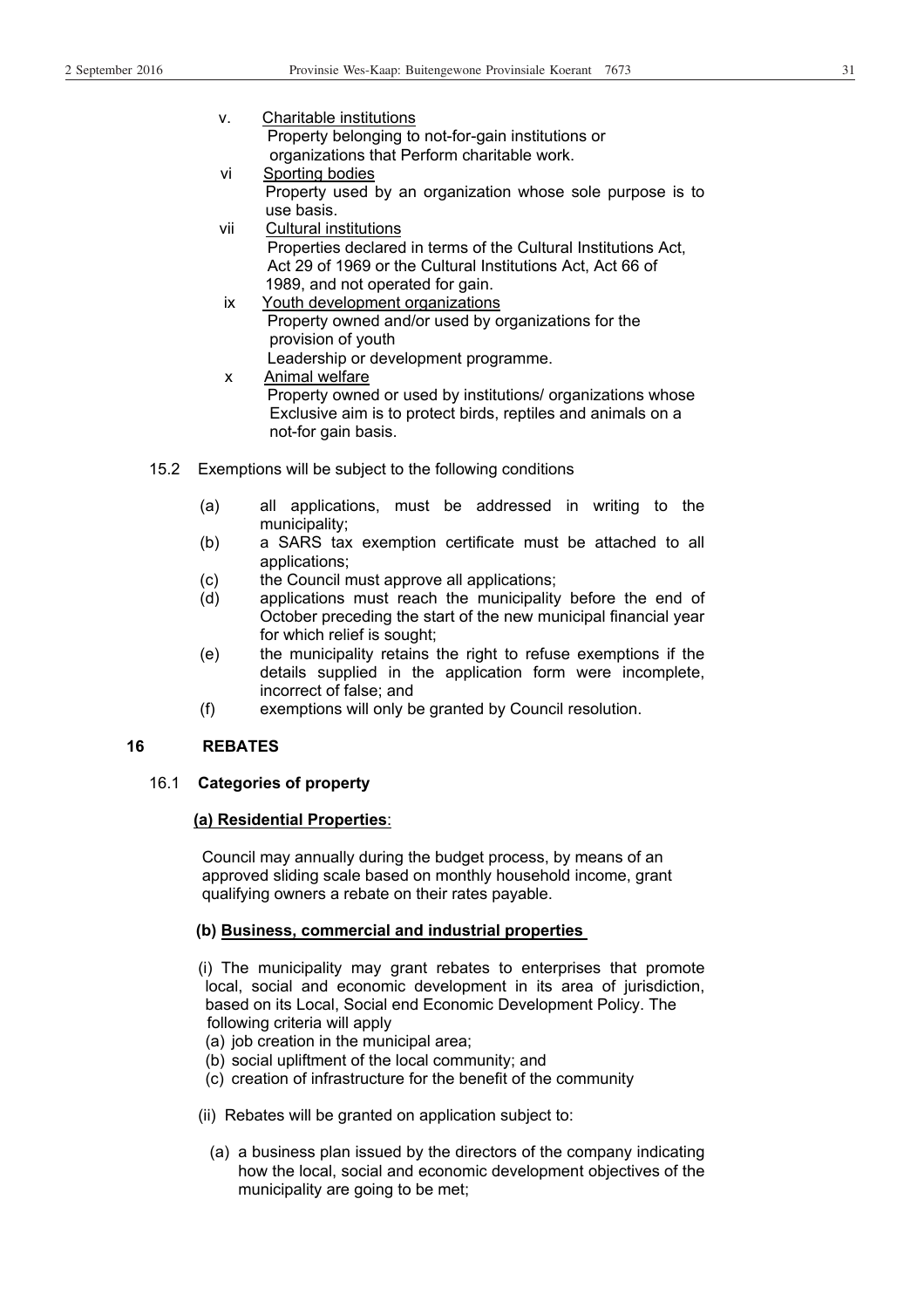- (b) a continuation plan issued by the directors and certified by auditors of the company stating that the objectives have been met in the first year after establishment and how the company plan to continue to meet the objectives;
- (c) an assessment by the municipal manager or his/her nominee indicating that the company qualifies; and
- (d) an Council resolution.
- **(d) Agricultural property rates ratio & rebate: (provincial regulation gazette Vol 537, 12 March 2010 no 33016)**
- i. Agricultural properties :

 The rates ratio between agricultural properties used for agricultural purposes;

 agricultural properties not used for any purpose; small holdings used for agricultural purposes and small holdings not used for any purpose and residential properties may not be more than the ratio that the Minister for Provincial and Local Government in concurrence with the Minister of Finance may from time to time determine and promulgate in the Government Gazette

 ii Council may however when reviewing its rates policy during its budget process resolve to approve further rebates on farm properties used for agricultural purposes. Qualifying requirements are that the property must be categorized according to it's usage in terms of section  $8(2)(d)(i)$ of the act supra or the owner should be taxed by SARS as a *bona fide* farmer and the last tax assessment must be provided as proof ,or

 iii where the owner is not taxed as a farmer, proof is required that income from farming activities exceeds 60% of the household income.

#### **(d) Conservation Land**

No rebates are granted to privately owned properties whether designated or used for conservation purposes.

#### **(e) Historical or heritage properties**

 No rebates are granted other than residential rebates if appropriate

#### **(f) Game Farms:**

 Taking into account the contribution to the local economy, Council may annually during the budget process determine the rebate on game farms

#### **(g) Eco –Tourism Farms:**

 Taking into account the contribution to the local economy, Council may annually during the budget process determine the rebate on Eco- Tourism farms

#### 16.2 **Categories of owners**

#### **(a) Retired and Disabled Persons Rate Rebate**

- i Retired and disabled persons qualify for special rebates according to monthly household income. To qualify for the rebate a property owner must:
	- a. occupy the property as his/her normal residence;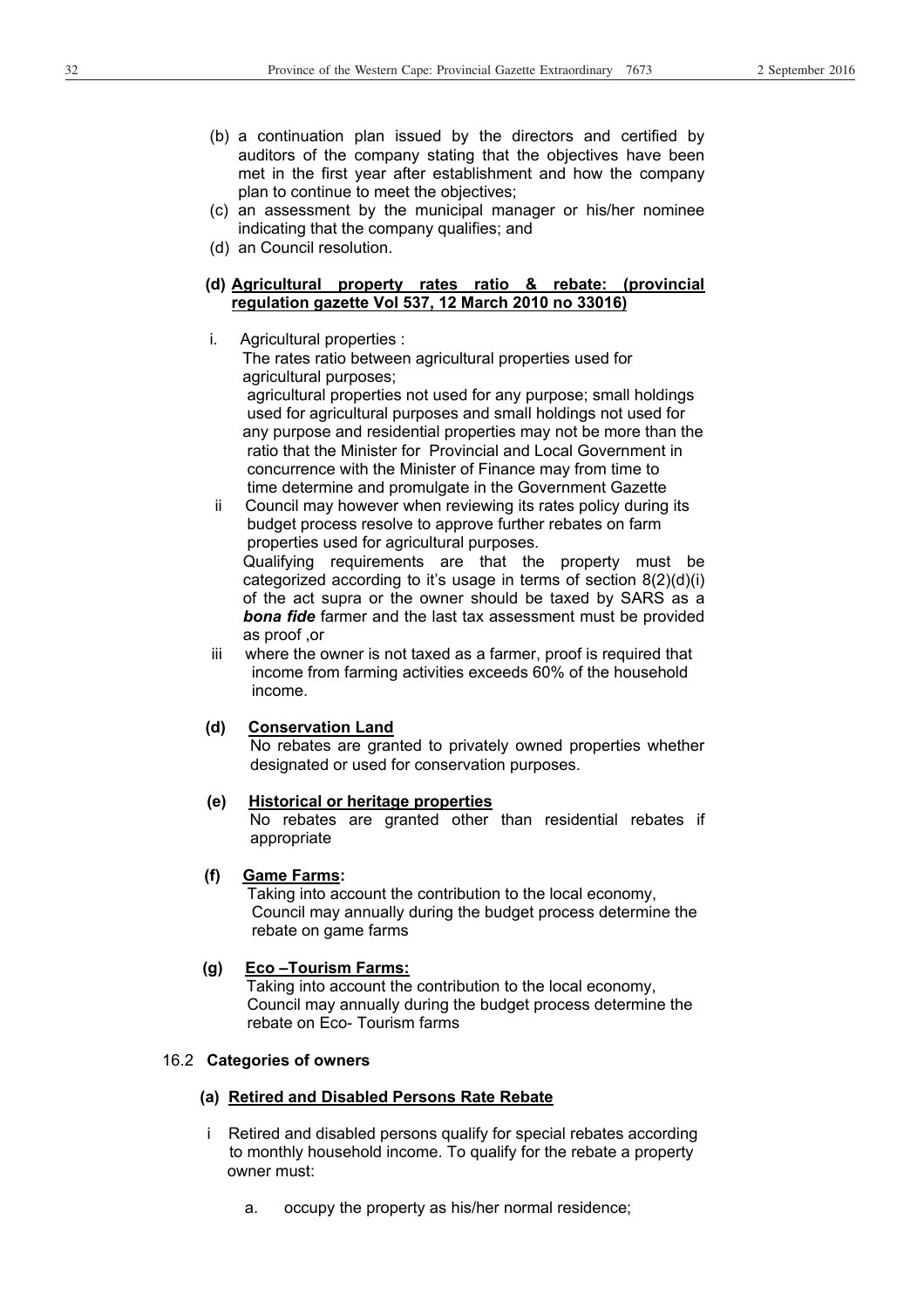- b. be at least 60 years of age or retired due to medical reasons or in receipt of a disability pension.
- c. be in receipt of a total monthly income from all sources (including income of spouses of owner) not exceeding the amount annually set by Council
- d. not be the owner of more than one property; and
- e. provided that where the owner is unable to occupy the property due to no fault of his/her own, the spouse or minor children may satisfy the occupancy requirement.
- f. Owners of properties within a specific geographical area in terms of section 8(1)(c) of the Act may according to conditions adopted by council apply for rebate.

#### **(b) Method of application**

 Property owners must apply on a prescribed application form for a rebate as determined by the municipality.

- a. Applications must (where applicable) be accompanied by
	- i a certified copy of the identity document or any other proof of the owner's age which is acceptable to the municipality;
	- ii. an affidavit from the owner;
	- iii if the owner is a disabled person proof of a disability pension must be supplied; and
	- iv if the owner has retired at an earlier stage for medical reasons proof thereof must be submitted.
	- v These applications must reach the municipality before the end of October preceding the start of the new municipal financial year for which relief is sought. The Municipality retains the right to refuse rebates if the Details supplied in the application form are incomplete, incorrect of false.

#### **OWNERS WILL ONLY QUALIFY FOR A REBATE IN TERMS OF ONE CATEGORY:**

#### **17 REDUCTIONS**

17.1 A reduction in the municipal valuation as contemplated in section 15(1)(b) of Act will be granted where the value of a property is affected by-

- (a) a disaster within the meaning of Disaster Management Act, 2002 (Act No.57 of 2002 ); or
- (b) any other serious adverse social or economic conditions

17.2 The reduction will be in relation to the certificate issued for this purpose by the municipal valuer.

17.3 All categories of owners can apply for a reduction in the rates payable as described above.

17.4 Reduction will only be granted as per Council resolution

#### **18 COSTS OF EXEMPTIONS, REBATES, REDUCTIONS, PHASING IN OF RATES AND GRANTS-IN-LIEU OF RATES**

 (1) During the budget process the Chief Financial Officer must inform council of all the costs associated with the suggested exemptions, rebates, reductions, phasing in of rates and grants-in-lieu of rates.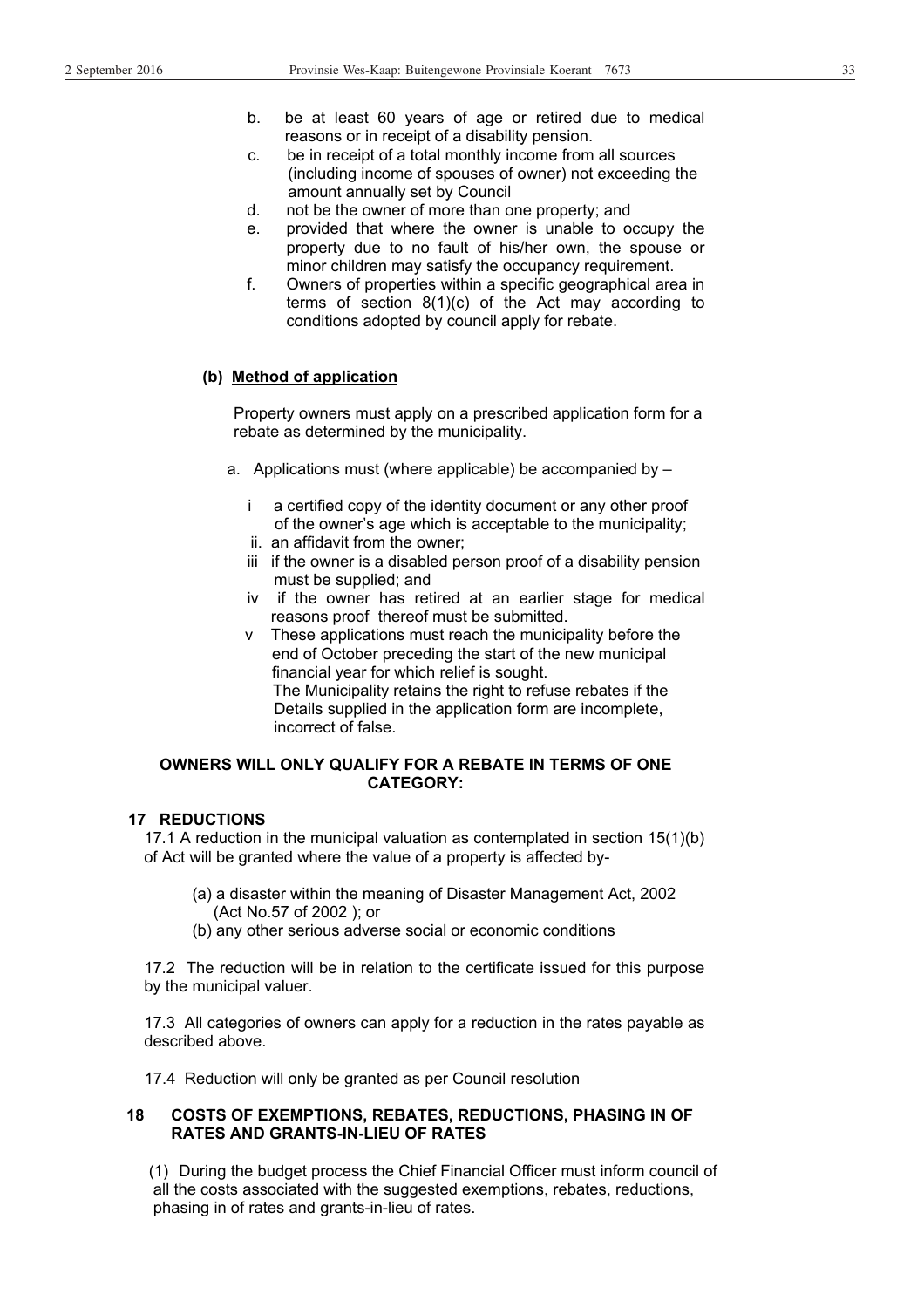- (2) Provisions must be made in the operating budget –
- (a) for the full potential income associated with property rates; and
- (b) for the full costs associated with exemptions, rebates**,** reductions, phasing in of rates and grants-in-lieu of rates.
	- Projections regarding revenue foregone for a financial year in relation to exemptions, rebates, reductions, exclusions, phasing – in etc. must be reflected in the council's annual budget for that year.

 (c) A list of all exemptions, rebates, reductions, exclusions, phasing in etc. must be tabled before council.

#### **19 SPECIAL RATING AREAS**

 The municipality may by council resolution determine an area within its boundaries as a special rating area for the purpose of raising funds for improving or upgrading that area; and differentiate between categories of property when levying an additional rate

 Before determining a special rating area the municipality must consult the local community on the proposed boundaries of the area, the proposed improvement or upgrading of the area and obtain the consent of the majority of the ratepayers in that proposed special rating area. The municipality must determine the boundaries and indicate how the area is to be improved or upgraded by the funds derived from the additional rate. Establish a separate accounting and record-keeping system regarding the revenue generated by the special rate and the improvement or upgrading of the area.

The municipality may establish a committee composed of persons representing the community to act as a consultative and advisory forum. Representivity, including gender must be taken into account when such a committee is established.

#### **20**. **RATES INCREASES**

- 20.1 The municipality will consider increasing rates annually during the budget process in terms of the guidelines issued by National Treasury from time to time.
- 20.2 Rate increases will be used to finance the increase in operating costs of community and subsidized services.
- 20.3 Relating to community and subsidized services the following annual adjustments to rates payable will at least be made:
	- i. All salary and wage increases as agreed at the South African Local Government Bargaining Council
	- ii An inflation adjustment for general expenditure, repairs and maintenance and contribution to statutory funds, and
	- iii Additional depreciation costs or interest and redemption on loans associated with the assets created during the previous financial year
- 20.4 Extraordinary expenditure related to community service not foreseen during the Previous budget period and approved by the Council during a budget review process will be financed by an increase in property rates.
- 20.5 All increases in property rates will be communicated to the local community in terms of the municipality's policy on community participation.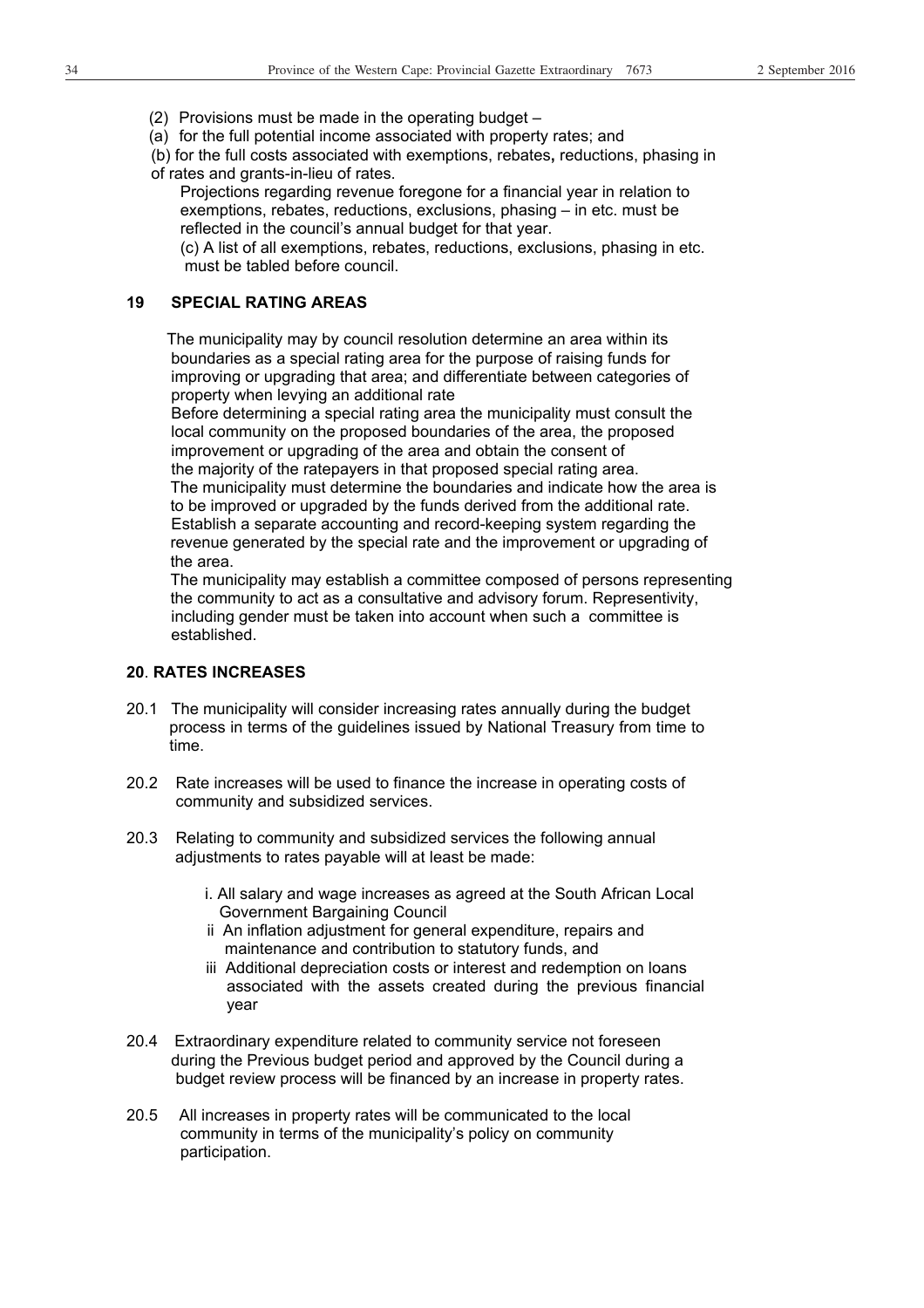#### **21. DISREGARDED ITEMS FOR VALUATION PURPOSES**

The following must not be taken into account in determining the market value of a property

(i) Any building or other immovable structure under the surface of the property which is the subject matter of any mining authorization or mining right defined in the Mineral and Petroleum Resources Development Act, 2002 (Act no 28 of 2002)

(ii) the value of any equipment or machinery which, in relation to the property concerned, is immovable property, excluding-

a lift

an escalator

an air-conditioning plant

fire extinguishing apparatus

a water pump installation for a swimming pool or for irrigation or domestic purposes; and

any other equipment or machinery that may be prescribed; and

(iii) an unregistered lease in respect of the property

(iv) in respect of property used for agricultural purposes the value of any annual crops or growing timber on the property that have yet not been harvested at the date of valuation.

(v) Public Service Infrastructure needs only too be valued if it is the council's intention to levy rates on it.

#### **22 LOCAL, SOCIAL AND ECONOMIC DEVELOPMENTS**

The municipality may grant rebates to organisations that remotes local, social and economic development in its area of jurisdiction based on the criteria determined in its local, social and economic development policy. The following criteria will apply:

(a) job creation in the municipal area;

(b) social upliftment of the local community; and poverty alleviation to the indigents

(c) Improve local economic growth

(d) Promote service delivery

#### **23. REGISTER OF PROPERTIES**

The Chief Financial Officer must draw up and maintain a register of properties as contemplated in section 23 of the Act.

#### **24**. **NOTIFICATION OF RATES**

24.1 The municipality will give notice of all rates approved at the annual budget meeting at least 30 days prior to the date that the rates become affective. **Accounts delivered after 30 days notice will be based in the new rates.** 

24.2 A notice stating the purport of the municipality's resolution and the date on which the new rates become operational will be displayed by the municipality at places provided for that purpose.

#### **25. FREQUENCY OF VALUATIONS**

The municipality shall prepare a new valuation roll every 5 (five) years and a supplementary valuation roll annually.

#### **26. GENERAL VALUATION AND PREPARATION OF VALUATION ROLLS**

A municipality intending to levy a rate on property must cause a general valuation to be made of all properties in the municipality, and must prepare a valuation roll of all properties in terms of such valuation.

All rateable properties in a municipal area must be valued during such general valuation, including all properties fully or partially excluded from rates in terms of Section 17 of the present Act. However, if the municipality does not intend to levy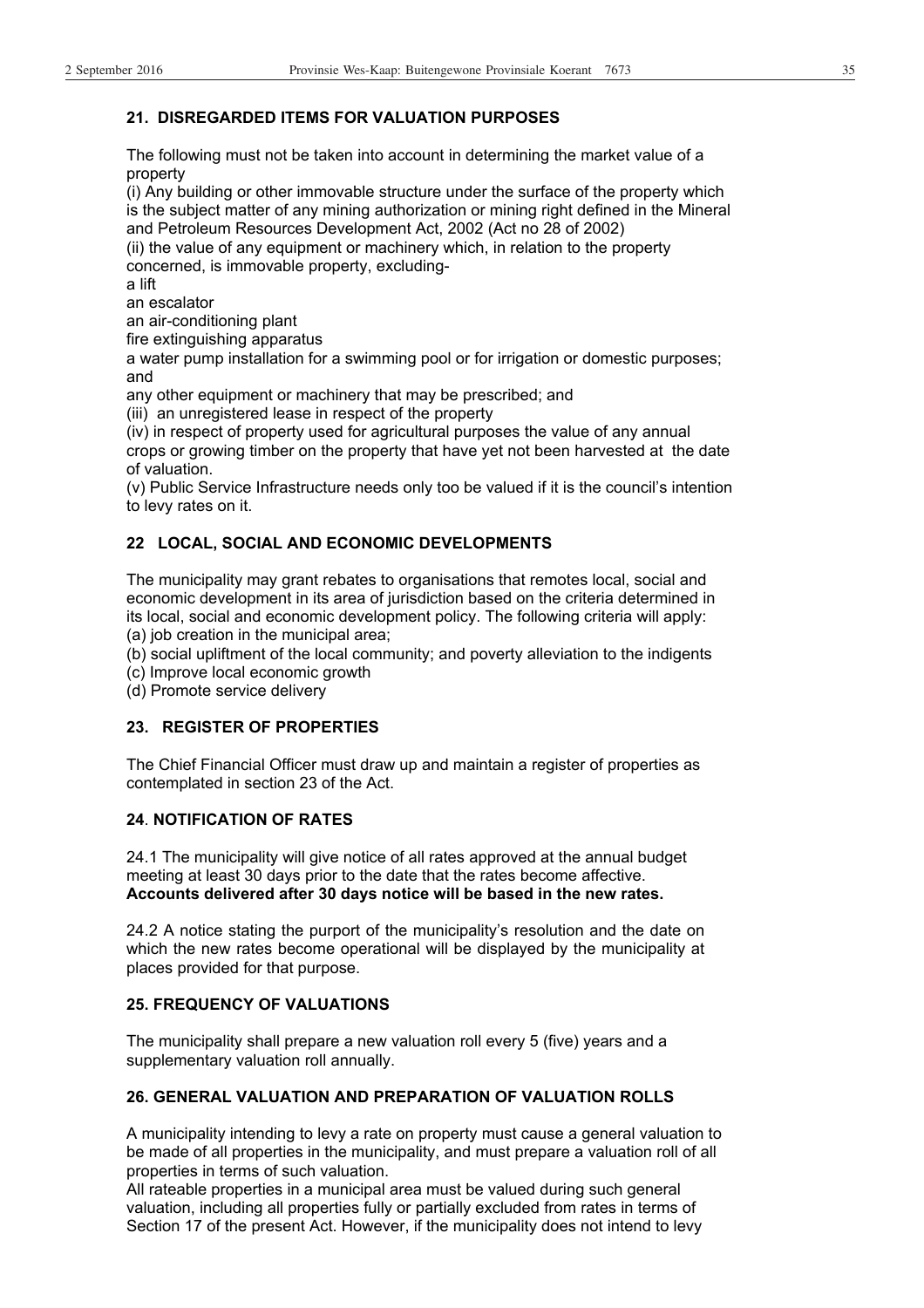rates on its own property, on public service infrastructure owned by a municipal entity, on rights in properties, and on properties in respect of which it is impossible or unreasonably difficult to establish a market value because of legally insecure tenure resulting from past racial discrimination, the municipality is not obliged to value such properties as part of the valuation process.

A municipality may also apply to the Minister for exemption from the obligation to value properties excluded from rates in terms of Section 17 if the municipality can demonstrate that the valuation of such properties is too onerous for it, given its financial and administrative capacity.

Properties which have not been valued, because of any of the foregoing considerations, must nevertheless be included in the valuation roll.

#### **27. DATE OF VALUATION**

For the purposes of a general valuation a municipality must determine a date that may be not more than 12 months before the start of the financial year in which the valuation roll is to be first implemented.

The general valuation must reflect the market values of properties in accordance with market conditions which apply as at the date of the valuation, and in accordance with any other applicable provisions of the present Act.

#### **28. COMMENCEMENT AND PERIOD OF VALIDITY OF VALUATION ROLLS**

A valuation roll takes effect from the start of the financial year following completion of the public inspection period required by the present Act, and remains valid for that financial year or for one or more subsequent financial years, as the municipality may decide, but in total not for more than four financial years.

Section 32(2) provides for the extension of the period of validity of the valuation roll by the MEC for Local Government, but only up to a period of five financial years, and only in specified circumstances

#### **29. GENERAL BASIS OF VALUATION**

The market value of a property is the amount the property would have realised if sold on the date of valuation in the open market by a willing seller to a willing buyer.

#### **30. VALUATION OF PROPERTY IN SECTIONAL TITLE SCHEMES**

When valuing a property which is subject to a sectional title scheme, the valuer must determine the market value of each sectional title unit in the scheme.

#### **31. SUPPLEMENTARY VALUATIONS**

A municipality must regularly, but at least once a year, update its valuation roll by causing a supplementary valuation roll to be prepared, or the valuation roll itself to be amended.

#### **32 REGULAR REVIEW OF RATES POLICY**

32.1 The rates policy must be reviewed on an annual basis during the Budget period to ensure that it complies with the Municipality's strategic objectives and with legislation.

#### **33. ENFORCEMENT / IMPLEMENTATION**

This first amended rates policy has been approved by the Municipality in terms of resolution (a) 932 dated 31/03/2012 and comes into effect from 1 July 2012.

#### **34. LEGAL REQUIREMENTS**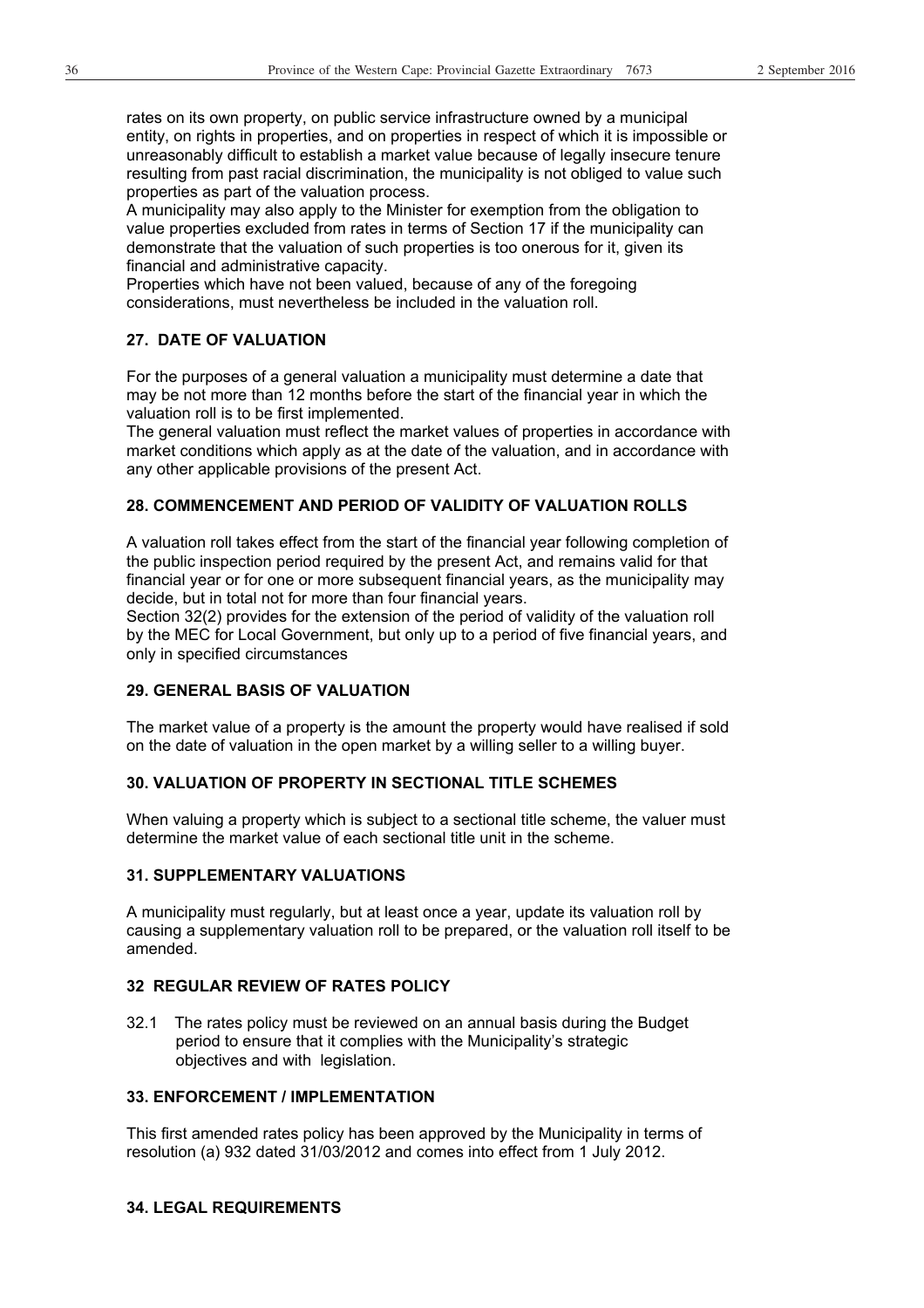A paraphrase – and in some instances an abridgement – of the key requirements of the Local Government: Property Rates Act no. 6 of 2004 is attached as an Addendum "A" to this policy.

#### **35 SHORT TITLE**

35.1 This policy is the Property Rates Policy of the Oudtshoorn Local Municipality.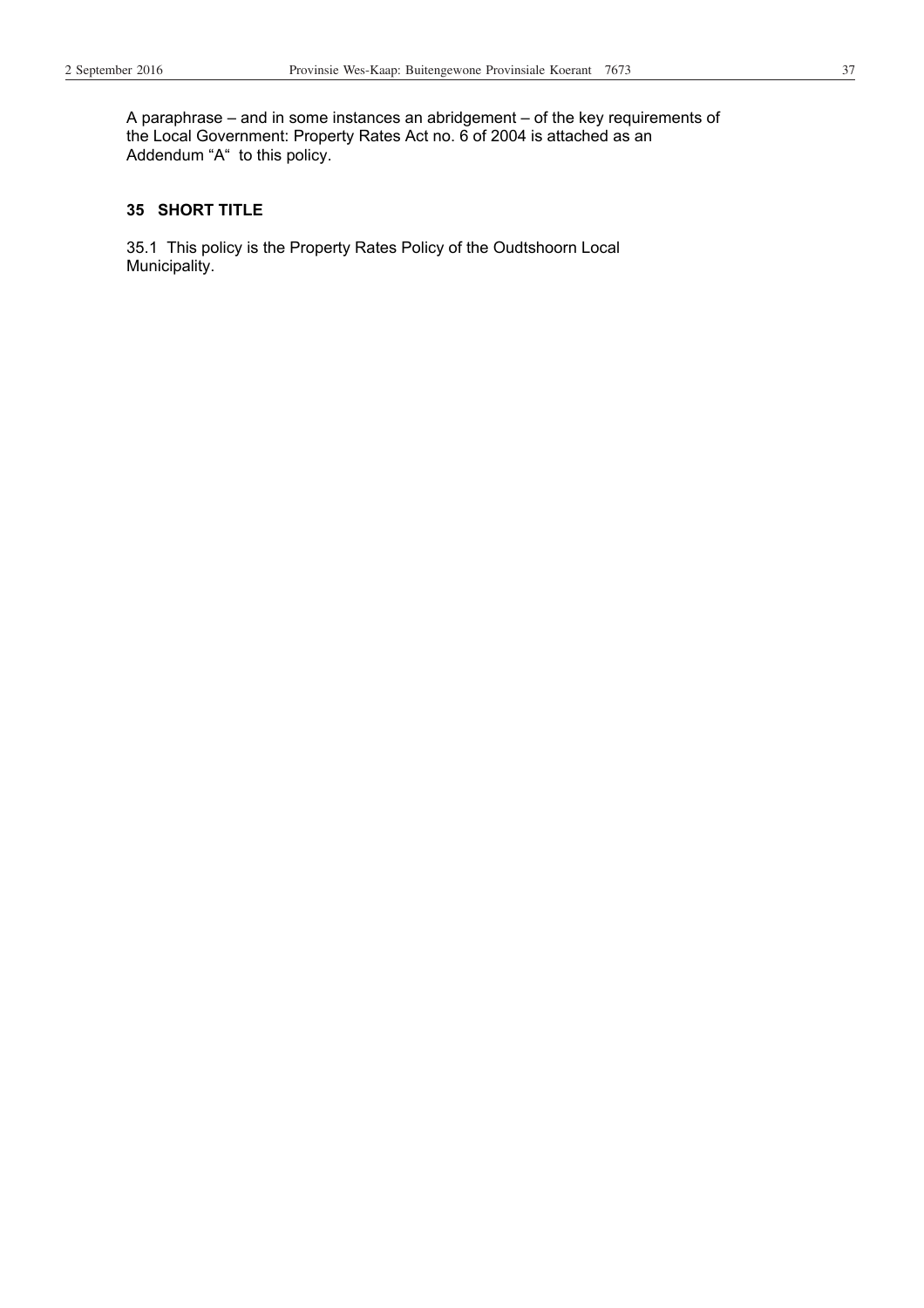#### **ADDENDUM "A"**

#### *LEGAL REQUIREMENTS:*

#### *CAUTIONARY NOTE*

*This paraphrase is not meant to cover the complete contents of the Property Rates Act, but is focused rather on those requirements, which are immediately relevant to a municipality's rates policy. Thus, the section dealing with transitional arrangements has been omitted, and so have most of the provisions dealing with the valuation process.* 

#### **SECTION 2: POWER TO LEVY RATES**

A metropolitan or local municipality may levy a rate on property in its municipal area. A municipality must exercise its power to levy a rate on property subject to Section 229 and any other applicable provisions of the Constitution, the provisions of the present Act and Amended Act, the regulations pertaining thereto and the rates policy it must adopt in terms of this Act.

#### **SECTION 3: ADOPTION AND CONTENTS OF RATES POLICY**

Logical order of processes for implementation of the Act.

Rates policy development and adoption including categorization of properties for the purpose of compiling the valuation roll.

Compilation of the valuation roll in order to determine the market value of properties so as to inform the determination of a reasonable amount in a Rand to be determined in respect of the various categories of rateable property taking into account the budget.

Tabling of the municipal budget accompanied by an adopted rates policy in terms of section 3 (2) of the Act.

(2) Section 3 (3) (e) of the Act must be complied with by providing a general description of that which may be foregone by the municipality without quantifying it in Rand & Cent

The council of a municipality must adopt a policy consistent with the present Act and amended Act on the levying of rates on rateable property in the municipality. Such a rates policy will take effect on the effective date of the first valuation roll prepared by the municipality in terms of the present Act, and such policy must accompany the municipality's budget for the financial year concerned when that budget is tabled in the council in terms of the requirements of the Municipal Finance Management Act.

A rates policy must treat persons liable for rates equitably determine the criteria to be applied by the municipality if it: levies different rates for different categories of property; exempts a specific category of owners of properties, or the owners of a specific category of properties, from payment of a rate on their properties;

grants to a specific category of owners of properties, or to the owners of a specific category of properties, a rebate on or a reduction in the rate payable in respect of their properties; or increases rates;

determine or provide criteria for the determination of categories of properties for the purposes of levying different rates, and categories of owners of properties, or categories of properties, for the purpose of granting exemptions, rebates and reductions;

determine how the municipality's powers in terms of Section 9 must be exercised in relation to properties used for multiple purposes;

identify and quantify in terms of cost to the municipality and any benefit to the local community, exemptions, rebates and reductions; exclusions; and rates on properties that must be phased in, in terms of Section 21;

take into account the effect of rates on the poor and include appropriate measures to alleviate the rates burden on them;

take into account the effect of rates on organisations conducting specified public benefit activities and registered in terms of the Income Tax Act for tax reductions because of those activities, in the case of property owned and used by such organisations for those activities;

take into account the effect of rates on public service infrastructure; allow the municipality to promote local, social and economic development; and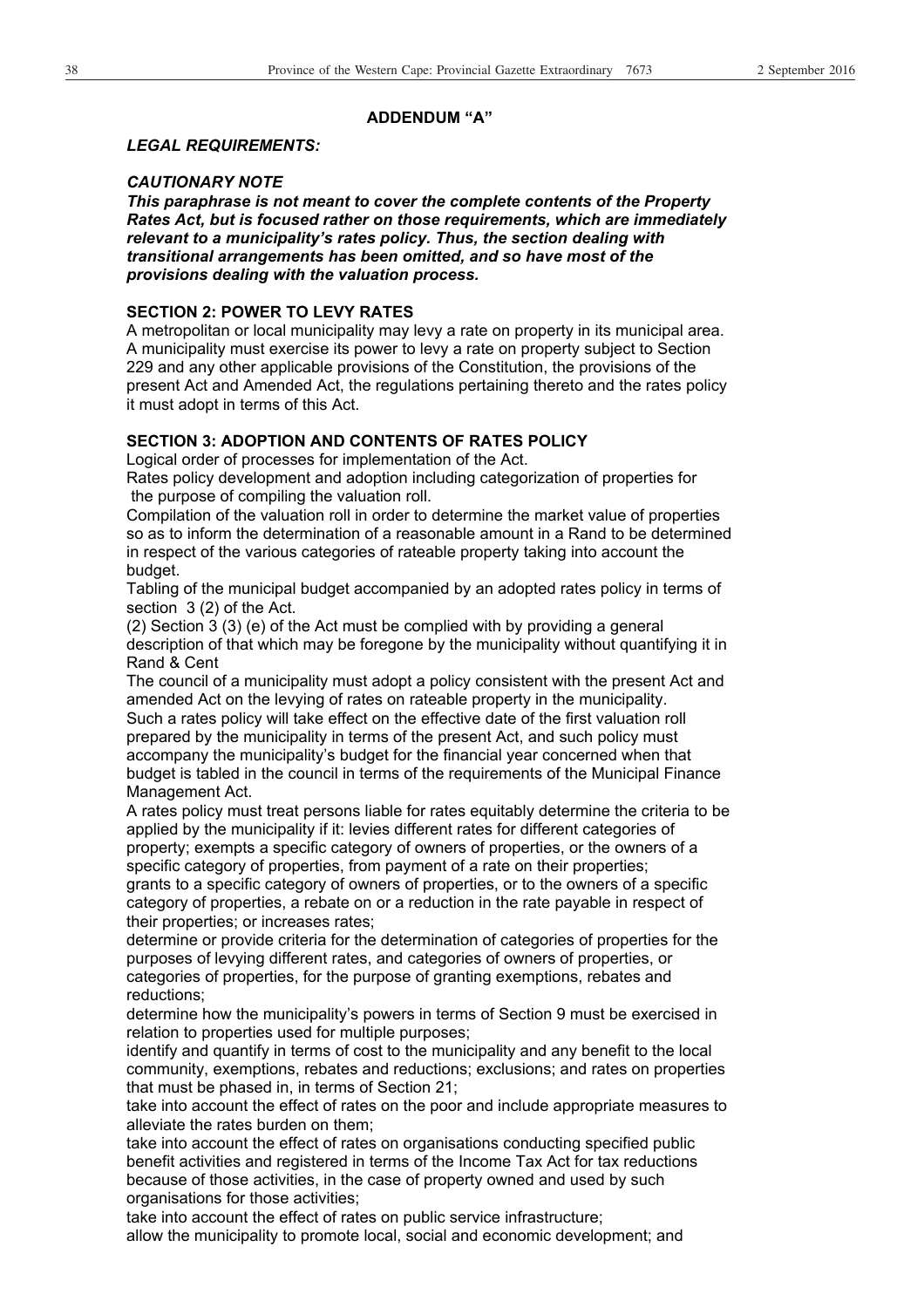identify, on a basis as may be prescribed, all rateable properties in the municipality that are not rated in terms of Section 7.

When considering the criteria to be applied in respect of any exemptions, rebates and reductions on properties used for agricultural purposes, a municipality must take into account:

the extent of services provided by the municipality in respect of such properties; the contribution of agriculture to the local economy;

the extent of which agriculture assists in meeting the service delivery and development obligations of the municipality; and

the contribution of agriculture to the social and economic welfare of farm workers. Any exemptions, rebates or reductions granted and provided for in the rates policy adopted by a municipality must comply and be implemented in accordance with a national framework that may be prescribed after consultation with organized local government.

No municipality may grant relief in respect of the payment of rates to:

a category of owners of properties, or to the owners of a category of properties, other than by way of an exemption, rebate or reduction as provided for in its rates policy and granted in terms of Section 15 of the present Act; or the owners of properties on an individual basis.

#### **SECTION 4: COMMUNITY PARTICIPATION**

Before a municipality adopts its rates policy, the municipality must follow the process of community participation envisaged in Chapter 4 of the Municipal Systems Act; and comply with the following requirements, as set out below.

The municipal manager of the municipality must:

conspicuously display the draft rates policy for a period of at least 30 days at the municipality's head and satellite offices and libraries, and, if the municipality has an official website or a website available to it, on that website as well; and

publish in the media a notice stating that a draft rates policy has been prepared for submission to the council, and that such policy is available at the various municipal offices for public inspection, and (where applicable) is also available on the relevant website; and inviting the local community to submit comments and representations to the municipality within a period specified in the notice, but which period shall not be less than 30 days.

The council must take all comments and representations made to it into account when it considers the draft rates policy.

#### **SECTION 5: ANNUAL REVIEW OF RATES POLICY**

The council must annually review, and – if needed – amend its rates policy. Any amendments to the rates policy must accompany the municipality's annual budget when it is tabled in the council in terms of the Municipal Finance Management Act. When the council decides to amend the rates policy, community participation must be allowed for as part of the municipality's annual budget process.

#### **SECTION 6: BY-LAWS TO GIVE EFFECT TO RATES POLICY**

A municipality must adopt and published by-laws, in terms of section 12 and 13 of the Municipal Systems Act , to give effect to the implementation of its rates policy, and such by-laws may differentiate between different categories of properties, and different categories of owners of properties liable for the payment of rates.

#### **SECTION 7: RATES TO BE LEVIED ON ALL RATEABLE PROPERTY**

When levying rates a municipality must , subject to subsection (2) levy such rates on all rateable property in its area but it is nevertheless not obliged to levy rates on: properties of which the municipality itself is the owner;

public service infrastructure;

rights registered against immovable property in the name of a person;

properties in respect of which it is impossible or unreasonably difficult to establish a market value because of legally insecure tenure attributable to past racially discriminatory laws or practices or

The requirement to levy rates on all rateable properties does not prevent a municipality from granting exemptions or rebates on, or reductions in rates levied.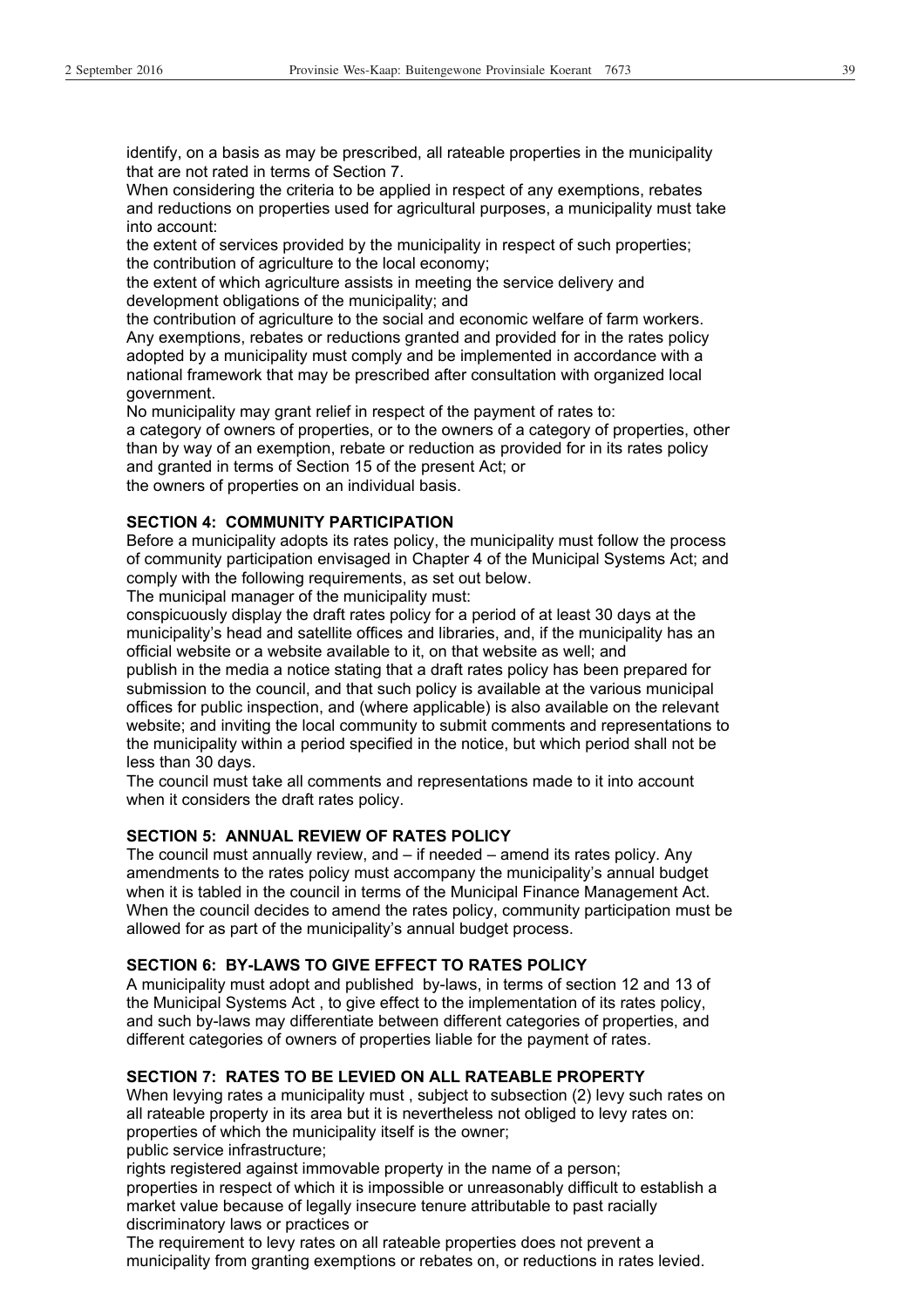#### **SECTION 8: DIFFERENTIAL RATES**

Subject to section 19, a municipality may, in terms of the criteria set out in its rates policy levy different rates for different categories of rateable property, determined in subsection (2) and (3), which must be determined according to the: use of the property; permitted use of the property; or a combination of (a) and (b) A municipality must determine the following categories of rateable property in terms of subsection (1): Provided such property category exists within the municipal jurisdiction: residential properties industrial properties business and commercial properties

farm properties used for: agricultural purposes other business and commercial purposes residential purposes Industrial eco-tourism game farming & -hunting purposes other than those specified above farm properties not used for any purpose

smallholdings used for: agricultural purposes residential purposes industrial purposes business and commercial purposes eco-tourism game farming & -hunting purposes other than those specified above

state owned properties municipal properties public service infrastructure public service purpose privately owned towns serviced by the owner formal and informal settlements communal land state trust land properties acquired through the provision of Land Assistance Act 1993 or the Restitution of Land Rights Act 1994 or which is subject to the Communal Property Associations Act 1996 protected areas properties on which national monuments are proclaimed properties owned by public benefit organisations and used for any specific public benefit activities properties used for multiple purposes.

#### **SECTION 9: PROPERTIES USED FOR MULTIPLE PURPOSES**

A property used for multiple purposes must, for rates purposes, be assigned to a category determined by the municipality for properties used for a purpose corresponding with the permitted use of the property, if the permitted use of the property is regulated; a purpose corresponding with the dominant use of the property; or multiple purposes, as specified in Section 8 above.

A rate levied on a property assigned to a category of properties used for multiple purposes must be determined by: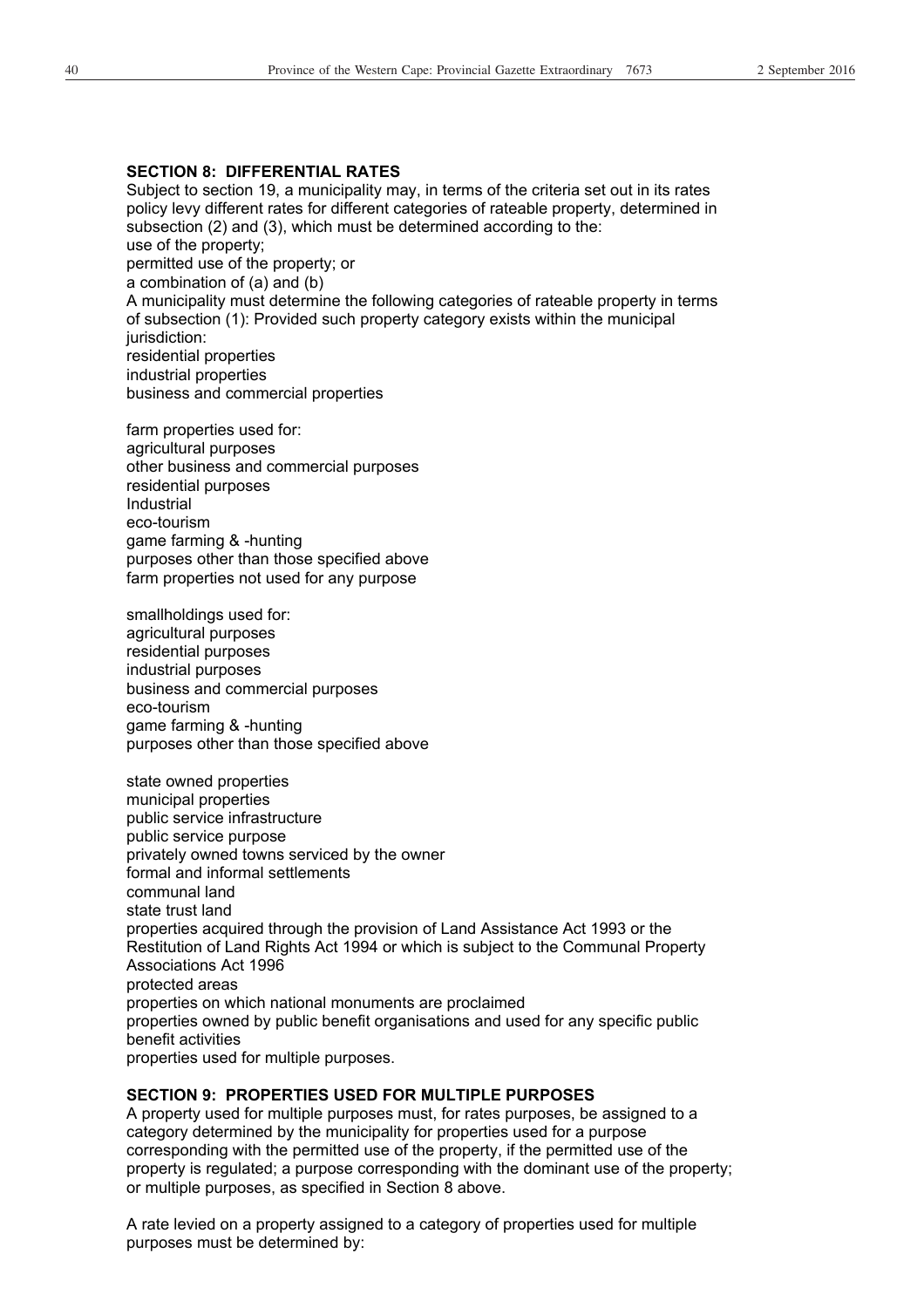apportioning the market value of the property, in a manner as may be prescribed to the different purposes for which the property is used; and

applying the rates applicable to the categories determined by the municipality for properties used for those purposes to the different market value apportionments.

#### **SECTION 10: LEVYING OF RATES ON PROPERTY IN SECTIONAL TITLE SCHEMES**

A rate on a property, which is subject to a sectional title scheme, must be levied on the individual sectional title units in the scheme, and not on the property on a whole.

#### **SECTION 11: AMOUNT DUE FOR RATES**

A rate levied by a municipality on property must be stated as an amount in the rand: on the market value on the property;

in the case of public service infrastructure, on the market value of the public service infrastructure less 30% of that value;

in the case of property to which Section 17(1)(h) applies, on the market value of the property less the amount stated in that section (note the section concerned deals with the requirement that the first R15 000 of the market value of certain properties is not rateable or on such other amount as the minister may determine in terms of section 17(3)

#### **SECTION 12: PERIODS FOR WHICH RATES MAY BE LEVIED**

In levying rates, a municipality must levy the rate for a financial year. A rate lapses at the end of the financial year for which it was levied.

The levying of rates forms part of the municipality's annual budget process, and the municipality must therefore annually, at the time of its budget process, review the amount in the rand of its current rates in line with the annual budget for the next financial year.

#### **SECTION 13: COMMENCEMENT OF RATES**

A rate becomes payable as from the start of the particular financial year, or if the municipality's annual budget is not approved by the start of the financial year, as from such later date when the municipality's annual budget, including the resolution levying the rates, is approved by the provincial executive in terms of section 26 of the Municipal Finance Management Act.

#### **SECTION 14: PROMULGATION OF RESOLUTIONS LEVYING RATES**

A rate is levied by a municipality by a resolution passed by the council with a supporting vote of a simple majority of its members.

The resolution for levying the rates must be annually promulgated within 60 days from the date of the resolution by publishing the resolution in the provincial gazette. The resolution must contain the following details:

 the date on which the the resolution levying rates was passed differentiate between categories of properties; and

reflect the cent amount in the Rand rate for each category of property

Whenever a municipality passes a resolution to levy rates, the municipal manager must, without delay, conspicuously display the resolution for a period of at least 30 days at the municipality's head and satellite offices and libraries, and if the municipality has an official website or a website is available to it, on that website as well; and advertise in the media a notice stating that the resolution levying the property rates has been passed by the council, and that the resolution is available at the municipality's head and satellite offices as so forth.

#### **SECTION 15: EXEMPTIONS, REDUCTIONS AND REBATES**

A municipality may in terms of the criteria, which it has set out in its rates policy: exempt a specific category of owners of properties, or the owners of a specific category of properties, from payment of the rate levied on their property; or grant to a specific category of owners, or to the owners of a specific category of properties, a rebate on or a reduction in the rates payable in respect of their properties.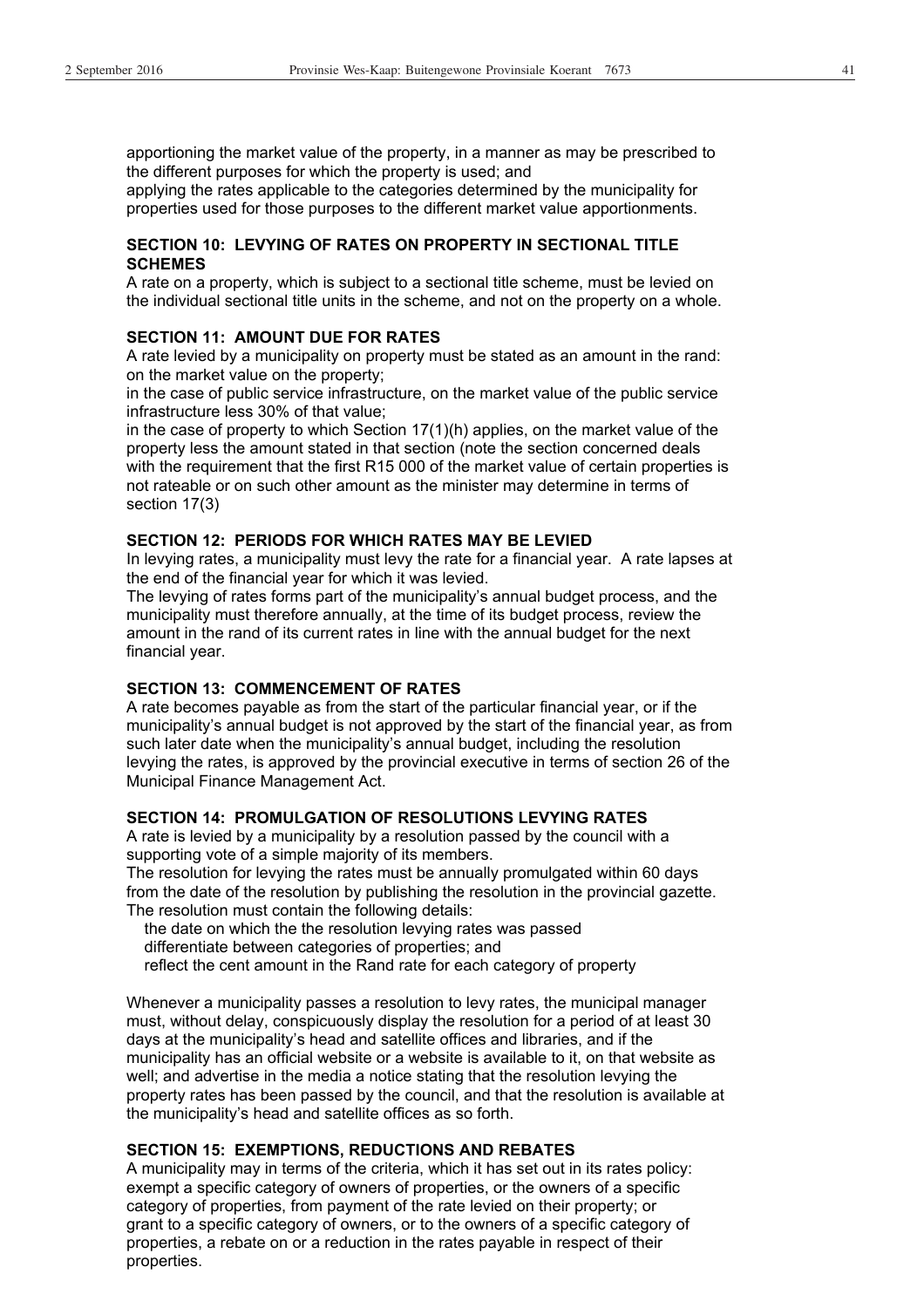In granting exemptions, reductions and rebates in respect of owners or categories of properties, a municipality may determine such categories in accordance with Section 8(2) and subsection (2A)of the Act, and when granting exemptions, reductions or rebates in respect of categories of owners of properties, such categories may include:

indigent owners:

owners dependent on pensions or social grants for their livelihood including owners of properties within the income group of pensions or social grants owners temporarily without income;

owners of property situated within an area affected by a disaster or any other serious adverse social or economic conditions;

owners of residential properties with a market value lower than an amount determined by the municipality; and owners of agricultural properties who are bona fide farmers.

In addition to the categories of rateable property determined in terms of section 8(2) , a municipality may, subject to any ratio determined in terms of section 19, for the purposes of granting exemptions, rebates and reductions, determine such category based on;

properties used for public service purposes; and

 properties to which the provisions of the National Heritage Recources Act, no 25 of 1999 apply, or an institution that has been declared to be subject to the Cultural Institutions Act, no 119 of 1998

 The municipal manager must annually table in the council a list of all exemptions, reductions and rebates granted by the municipality during the previous financial year; and

a statement reflecting the income, which the municipality has forgone during the previous financial year by way of such exemption, reductions and rebates, Projections regarding revenue to be forgone for a financial year in relation to subsection 3(b) must be reflected in the municipality's annual budget for that year as income on the revenue side and expenditure on the expenditure side.

#### **SECTION 16: CONSTITUTIONALLY IMPERMISSIABLE RATES**

In terms of section 229(2)(a) of the Constitution, a municipality may not exercise its power to levy rates on property in a manner that materially and unreasonably prejudices national economic policies, economic activities across its boundaries, or the national mobility of goods, services, capital and labour.

If a rate on a specific category of properties, or a rate on a specific category of owners of properties above a specific amount in the rand, is materially and unreasonably prejudicing any of the matters referred to above, the Minister of Provincial and Local Government with concurrence of the Minister of Finance, must, by notice in the gazette, give notice to the relevant municipality that the rate must be limited to an amount in the rand specified in the notice.

#### **SECTION 17: OTHER IMPERMISSIBLE RATES (ABRIDGED)**

A municipality may not levy a rate on:

subject to paragragh (aA) the first 30% of the market value of public service infrastructure;

 any property referred to in paragraphs (a), (b), (e), (g) and (h) of the definition of "public service infrastructure"

any part of the seashore;

any part of the territorial waters of the Republic;

any islands of which the state is the owner;

those parts of a special nature reserve, national park or nature reserve within the meaning of the National Environmental Management Protected Areas Act, 2003 (Act no. 57 of 2003),

of a national botanical garden which are not developed or used for commercial, business, agricultural or residential purposes, (Act 2004, no. 10);

on mining rights or a mining permit

property belonging to a land reform beneficiary or his or her heirs, dependants or spouse provided that this exclusion lapses 10 years from the date on which such beneficiary's title was registered in the office of the registrar of deeds; or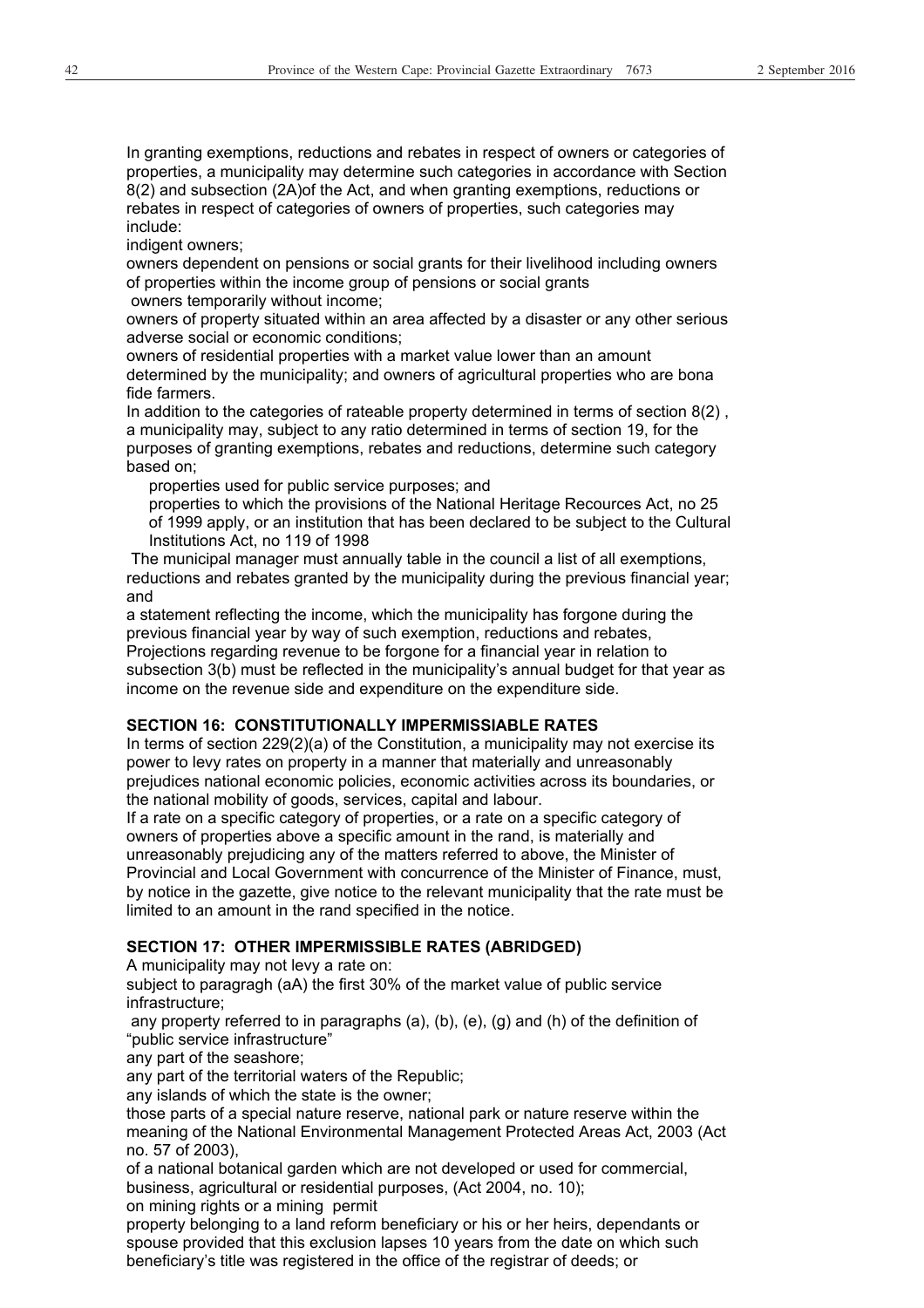upon alienation of the property by the land beneficiary or his or her heirs, dependants or spouse

the first R15 000 of the market value of a property assigned in the valuation roll or supplementary valuation roll to a category determined by the municipality for residential purposes; or

for properties used for multiple purposes, provided one or more components of the property are used for residential purposes; or

on a property registered in the name of and used primarily as a place of public worship by a religious community, including the official residence registered in the name of that community which is occupied by the office-bearer of that community and who officiates at services at that place of workshop.

The exclusion from rates of a property referred to in subsection (1)(b) lapses; if the property is alienated or let: or as determined in section 17(1A)

The remainder of this Section deals with situations where the various exemptions lapse: eg (section 17(2)(b) and section 17(5)(b)

#### **SECTION 18: EXEMPTION OF MUNICIPALITIES FROM PROVISIONS OF SECTION 17**

The municipality may apply in writing to the Minister for Provincial and Local Government to be exempted from applying the exemptions granted in respect of the first 30% of the market value of public infrastructure, the exemptions on nature reserves, national parks and national botanical gardens, the exemption on property belonging to land beneficiaries, and the exemption applying to the first R15 000 of the market value of residential and multiple used property. If the municipality can demonstrate that such exclusions are compromising or impeding its ability or right to exercise its powers or perform its functions within the meaning of the Constitution.

#### **SECTION 19: IMPERMISSIBLE DIFFERENTIATION**

A municipality may not levy:

different rates on residential properties , except as provided for in sections 11(2), 21 and 89A provided that this paragraph does not apply to residential properties that is vacant

where transitional arrangements apply or where some of the properties are newly rateable as [provided for in terms of section 11(i) (b) and section 89 of the act supra. a rate on non-residential properties that exceeds a prescribed ratio to the rate on residential properties;

rates which unreasonably discriminate between categories of non-residential properties; and

additional rates, except as provided for in Section 22.

The ratio referred to in subsection (1)(b) may be subject to prescribed norms and standards, and may only be prescribed with the concurrence of the Minister of Finance.

#### **SECTION 20: LIMITS ON ANNUAL INCREASES OF RATES**

The Minister of Provincial Local Government may, with the concurrence of the Minister of Finance and by notice in the gazette, set an upper limit on the percentage by which:

rates on property categories or a rate on a specific category of properties may be increased; or

the total revenue derived from rates on all property categories or a rate on a specific category of properties may be increased

Different limits may be set in terms of subsection (1) for different kinds of municipalities or different categories of properties (section 20(2)

The Minister may, on written application by a municipality, and on good cause, exempt a municipality from a limit set in terms of subsection (1).

This section must be read with section 43 of the Municipal Finance Management Act.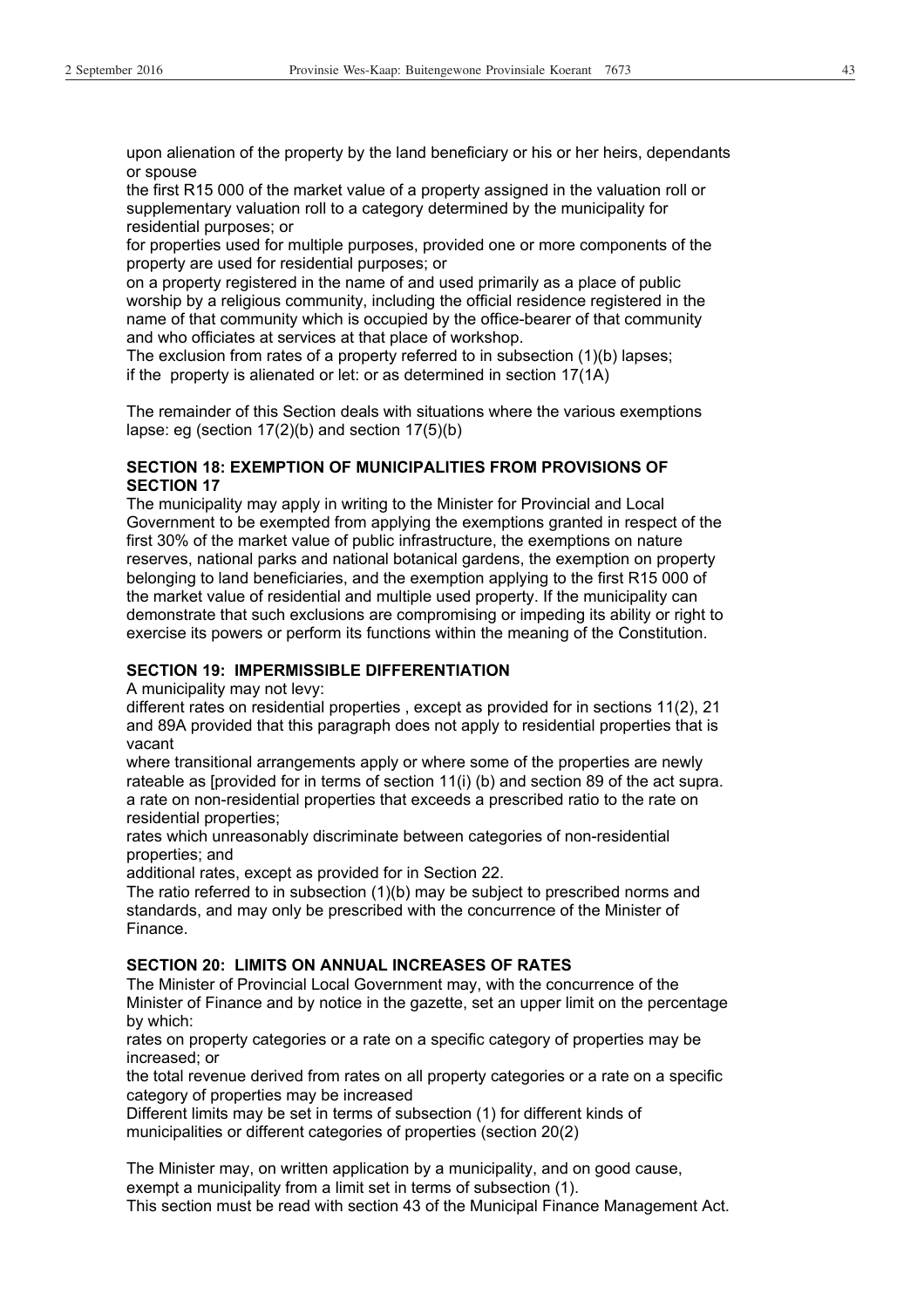#### **SECTION 21: COMPULSORY PHASING IN OF CERTAIN RATES**

A rate levied on newly rateable property must be phased in over a period of three financial years.

Similarly, a rate levied on property owned by a land reform beneficiary must, after the exclusion period of ten years has lapsed, be phased in over a period of three financial years.

A rate levied on a newly rateable property owned and used by organisations conducting specified public benefit activities and registered in terms of the Income Tax Act for those activities must be phased in over a period of four financial years. The phasing in discount on a property referred to is subsection  $(1)(a)$  or  $(b)$  must **in the first year**, be at least 75% of the rate for that year otherwise applicable to that property;

**in the second year**, be at least 50% of the rate for that year otherwise applicable to that property, and;

**in the third year**, be at least 25% of the rate for that year otherwise applicable to that property.

The phasing in discount on a property referred to is subsection (1) (c) must - No rate may be levied during the first year on newly rateable property owned and used by organisations conducting specified public benefit activities. Thereafter the phasing in discount shall apply as for other newly rateable property except that the 75% discount shall apply to the second year, the 50% to the third year, and the 25% to the fourth year.

A rate levied on newly rateable property may not be higher than the rate levied on similar property or categories of property in the municipality.

#### **SECTION 22: SPECIAL RATING AREAS (ABRIDGED)**

A municipality may by a resolution of its council determine an area within that municipality as a special rating area, levy an additional rate on property in that area for the purpose of raising funds for improving or upgrading that area, and differentiate between categories of properties when levying such additional rate.

For determining such a special rating area, the municipality must undertake a prescribed process of consultation with the local community, and obtain the consent of the majority of the members of the local community in the proposed special rating area who will be liable for paying the additional rate.

The levying of an additional rate may not be used to reinforce existing inequities in the development of the municipality, and any determination of a special rating area must be consistent with the objectives of the municipality's IDP.

#### **SECTION 23: REGISTER OF PROPERTIES**

The municipality must draw up and maintain a register in respect of all properties situated within that municipality, dividing such register into a part A and a part B. Part A of the register consists of the current valuation roll of the municipality, including any supplementary valuation rolls prepared from time to time. Part B of the register specifies which properties on the valuation roll or any supplementary valuation rolls are subject to:

an exemption from rates in terms of Section 15 of the present Act;

a rebate on or a reduction in the rate in terms of Section 15;

a phasing in of the rate in terms of Section 21; and

an exclusion referred to in Section 17.

The register must be open for inspection by the public during office hours, and if the municipality has an official website or a website available to it, the register must also be displayed on that website.

The municipality must at regular intervals, but at least annually, update part B of the register.

#### **SECTION 24: PROPERTY RATES PAYABLE BY OWNERS**

The owner of the property must pay a rate levied by a municipality on property. Joint owners of a property are jointly and severally liable for the amount due for rates on that property.

In the case of agricultural property owned by more than one owner in undivided shares, the municipality must consider whether in the particular circumstances it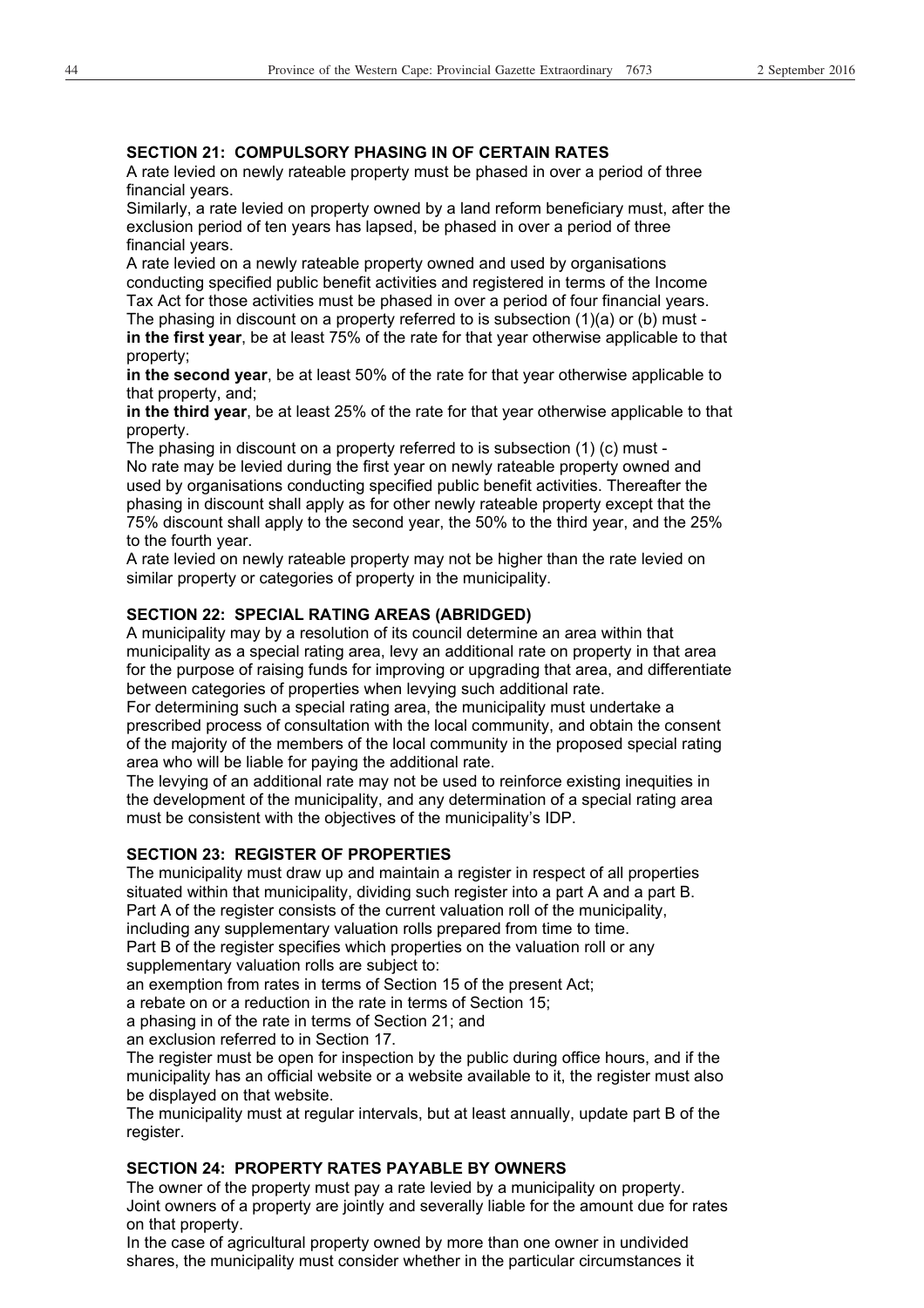would be more appropriate for the municipality to hold any one of the joint owners liable for all rates levied in respect of the agricultural property, or to hold any joint owner only liable for that portion of the rates levied on the property that represent that joint owner's undivided share in the agricultural property.

#### **SECTION 25: PAYMENT OF RATES ON PROPERTY IN SECTIONAL TITLE SCHEMES**

The rate levied by a municipality on a sectional title unit is payable by the owner of the unit, or the holder of the right contemplated in section 25 or 27of the Sectional Titles Act

The municipality may not recover the rate on such sectional title unit, or on a right contemplated in section 25 or 27 of the Sectional Titles Act registered against the sectional title unit, or any part of such rate, from the body corporate controlling the sectional title scheme, except when the body corporate itself is the owner of any specific sectional title unit, or the holder of such right

A body corporate controlling a sectional title scheme may not apportion and collect rates from the owners of the sectional title units in the scheme

#### **SECTION 26: METHOD AND TIME OF PAYMENT**

A municipality must recover a rate on a monthly basis, or less often as may be prescribed in terms of the Municipal Finance Management Act, or annually, as may be agreed to with the owner of the property.

If the rate is payable in a single annual amount, it must be paid on or before a date determined by the municipality. If the rate is payable in instalments, it must be paid on or before a date in each period determined by the municipality.

*Payment of rates may be deferred but only in special circumstances* 

#### **SECTION 27: ACCOUNTS TO BE FURNISHED**

A municipality must furnish each person liable for the payment of a rate with a written account specifying:

the amount due for rates payable;

the date on or before which the amount is payable;

how the amount was calculated;

the market value of the property;

if the property is subject to any compulsory phasing in discount in terms of Section 21(a)(b) or (c), the amount of the discount, and

if the property is subject to any additional rate in terms of Section 22, the amount due for additional rates.

A person liable for rates must furnish the municipality with an address where correspondence can be directed to

**The person liable for payment of the rates remains liable for such payment whether or not such person has received a written account from the municipality.** If the person concerned has not received a written account, that person must make the necessary enquiries from the municipality.

#### **SECTION 28: RECOVERY OF RATES IN ARREARS FROM TENANTS AND OCCUPIERS**

If an amount due for rates levied in respect of a property is unpaid by the owner of the property after the date determined for payment by the municipality, the municipality may recover the amount in whole or in part from a tenant or occupier of the property, despite any contractual obligation to the contrary on the tenant or occupier. The municipality may recover an amount only after it has served a written notice on such tenant or occupier.

The amount that the municipality may recover from the tenant or occupier is limited to the amount of the rent or other money due or payable, but not yet paid, by such tenant or occupier to the owner of the property.

#### **SECTION 29: RECOVERY OF RATES FROM AGENTS**

A municipality may recover the amount due for rates on a property in whole or in part from the agent of the owner, if this is more convenient for the municipality, but only after the municipality has served a written notice on the agent in this regard.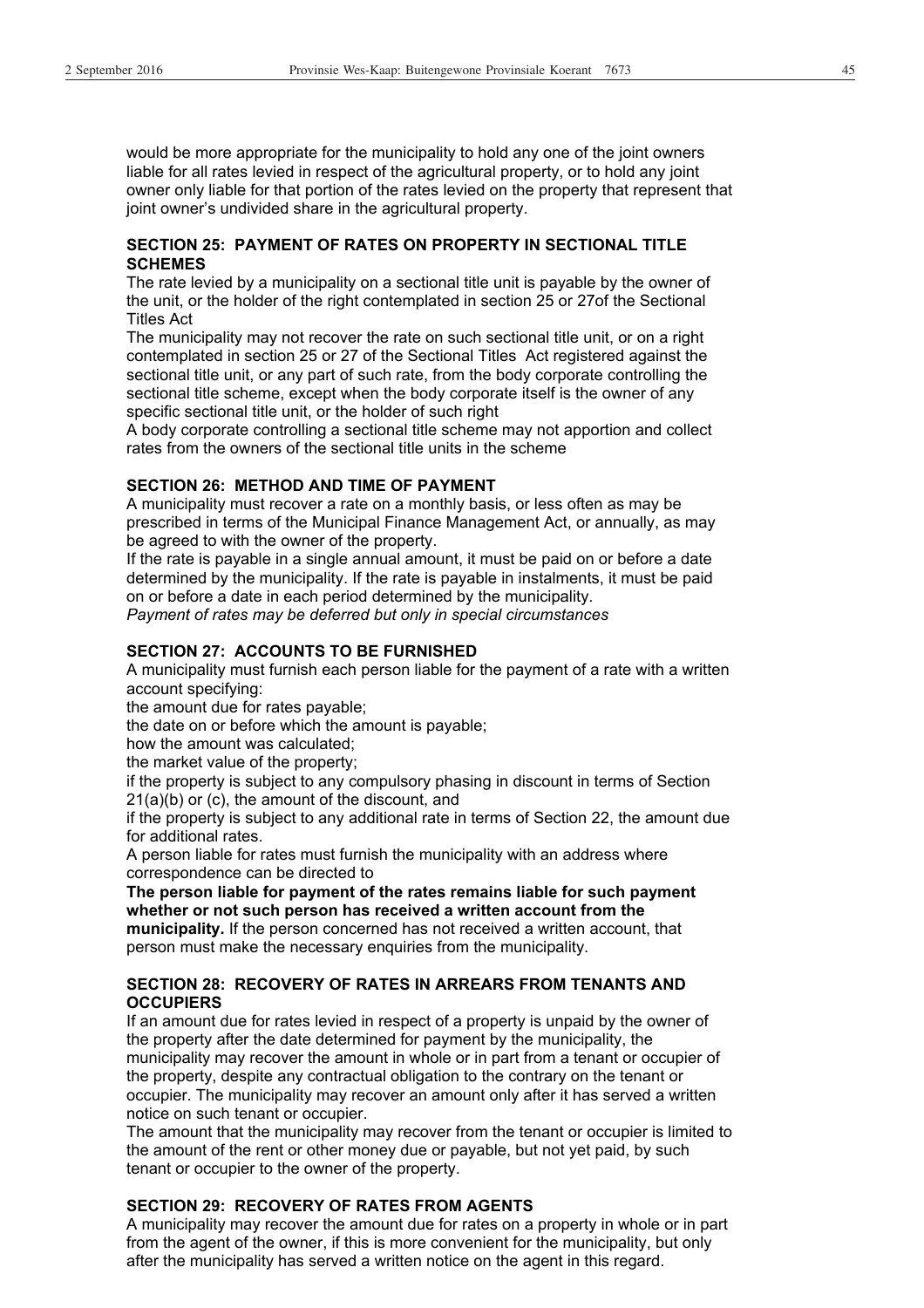The amount that the municipality may recover from the agent is limited to the amount of any rent or other money received by the agent on behalf of the owner, less any commission due to the agent.

#### **SECTION 30: GENERAL VALUATION AND PREPARATION OF VALUATION ROLLS**

A municipality intending to levy a rate on property must cause a general valuation to be made of all properties in the municipality, and must prepare a valuation roll of all properties in terms of such valuation.

All rateable properties in a municipal area must be valued during such general valuation, including those properties partially excluded from rates in terms of Section 17(1)(a) and (h) of the Act provided that properties referred to in section 7(2)(a) must be valued only to the extent that the municipality intends to levy a rate on those property

*However, if the municipality does not intend to levy rates on its own property, on public service infrastructure owned by a municipal entity, on rights in properties, and on properties in respect of which it is impossible or unreasonably difficult to establish a market value because of legally insecure tenure resulting from past racial discrimination, the municipality is not obliged to value such properties as part of the valuation process.*

A municipality may also apply to the Minister for exemption from the obligation to value properties excluded from rates in terms of Section 17(1)(e), (g) and (i) if the municipality can demonstrate that the valuation of such properties is too onerous for it, given its financial and administrative capacity.

Properties, which have not been valued, because of any of the foregoing considerations, must nevertheless be included in the valuation roll.

#### **SECTION 31: DATE OF VALUATION**

For the purposes of a general valuation, a municipality must determine a date that may be not more than 12 months before the start of the financial year in which the valuation roll is to be first implemented.

The general valuation must reflect the market values of properties in accordance with market conditions, which apply as at the date of the valuation, and in accordance with any other applicable provisions of the present Act.

#### **SECTION 32: COMMENCEMENT AND PERIOD OF VALIDITY OF VALUATION ROLLS (ABRIDGED)**

A valuation roll takes effect from the start of the financial year following completion of the public inspection period required by the present Act, section 49 and remains valid for that financial year or for one or more subsequent financial years, as the municipality may decide, but in total not for more than;

four financial years in respect of a metropolitan municipality; and

five financial years in respect of a local municipality

Section 32(2) provides for the extension of the period of validity of the valuation roll by the MEC for Local Government but;

a metropolitan municipality, to five financial years and;

a local municipality, to seven financial years

#### **SECTION 34: FUNCTIONS OF MUNICIPAL VALUER**

The valuer of a municipality must in accordance with this act value all properties as determined in terms of section 30(2)

The municipal valuer must also submit a monthly progress report to the municipal manager on the valuation of properties, regardless of whether properties are valued in terms of section 45(2)(a) or in terms of a combination of section 45(2)(a) and (b) Prepare a valuation roll of all properties in the municipality determent in terms of section 30(3);

Sign and certify the rolls ;

Submit valuation rolls to the municipal manager within a prescribed period; Consider and decide on objections to the valuation roll

Attend every meeting of an appeal board;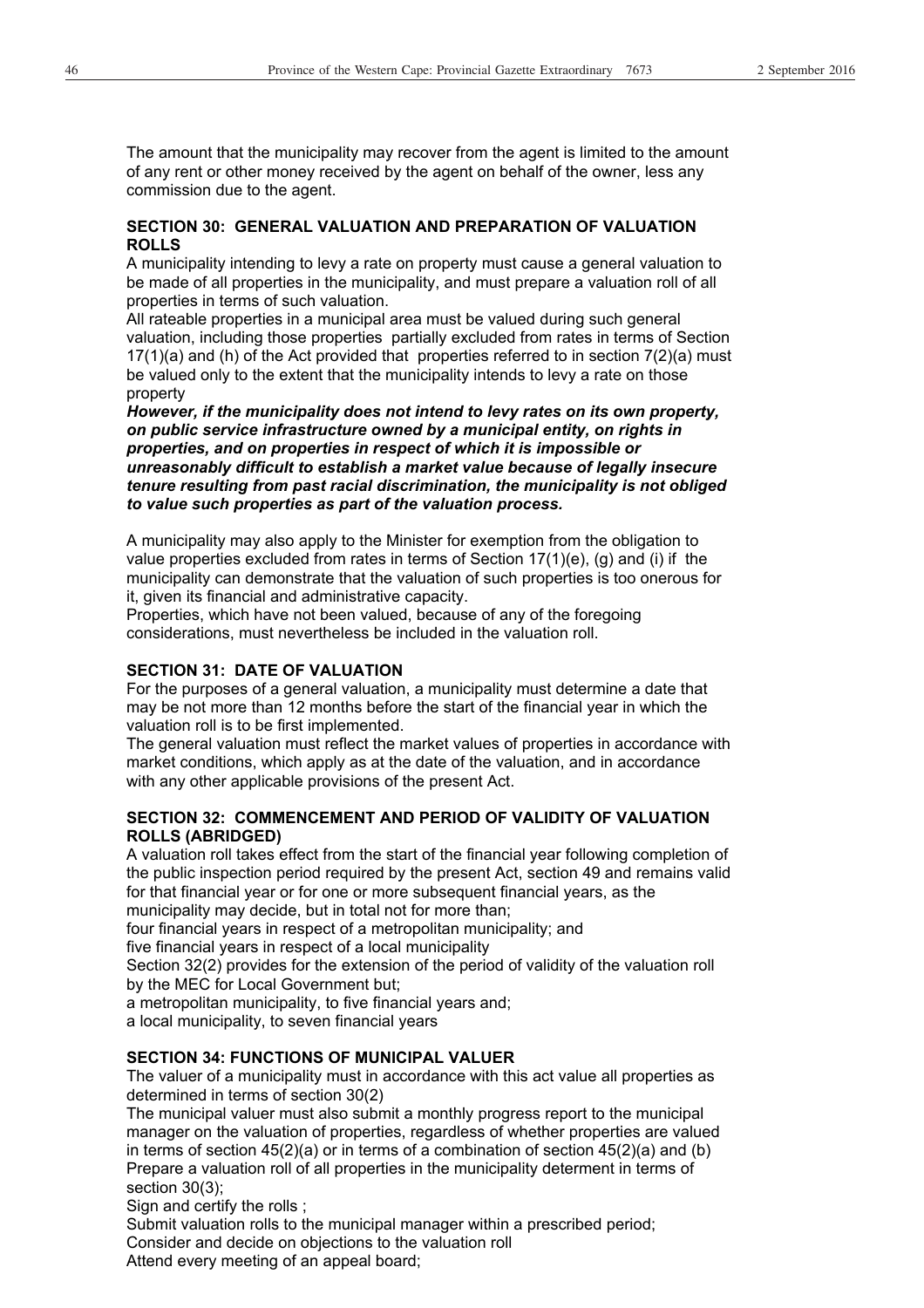Prepare a supplementary valuation roll whenever this becomes necesary; Assist the municipality in the collection of postal addresses of owners when valuing properties;

Generally provide the municipality with appropriate administrative support incidental to the valuation roll

#### **SECTION 42: ACCESS TO INFORMATION**

A municipal valuer or assistant municipal valuer may require the owner , tenant / occupier, agent of owner, the body corporate controlling a sectional title scheme or the share block company in respect of a share block scheme or the management association in respect of a property time-sharing g scheme to give the valuer access to any documents or information in possession of the owner , tenant/occupier, agent of owner, the body corporate controlling a sectional title scheme or the share block company in respect of a share block scheme or the management association in respect of a property time–sharing g scheme

#### **SECTION 46: GENERAL BASIS OF VALUATION (ABRIDGED)**

The market value of a property is the amount the property would have realised if sold on the date of valuation in the open market by a willing seller to a willing buyer.

In determining the market value of a property the following must be disregarded for purposes of valuing the property;

any building or other immovable structure under the surface of the property which is the subject matter of any mining authorisation or mining right defined in Act 2002, no 28

#### **SECTION 47: VALUATION OF PROPERTY IN SECTIONAL TITLE SCHEMES**

When valuing a property, which is subject to a sectional title scheme, the valuer must determine the market value of each sectional title unit in the scheme.

#### **SECTION 55: ADJUSTMENTS OR ADDITIONS TO VALUATION ROLLS**

If an adjustment in the valuation of the property effects the amount due for rates payable on that property, the municipal manager **must;**

**recover** from the person liable for the payment of rates the different **without adding interest** on the amount due; **or**

**repay** to the person who made the payment the difference determined in terms of paragraph (a) **plus interest** at the prescribed rate

#### **SECTION 77: GENERAL**

A municipality must regularly, but at least once a year, update its valuation roll by causing a supplementary valuation roll to be prepared, or the valuation roll itself to be amended.

#### **SECTION 80: CONDONATION OF NON-COMPLIANCE WITH TIME PERIODS:**

The MEC for local government in a province may, on good cause shown,

and on such conditions as the MEC may impose, condone any non- compliance by a municipality with a provision of this Act requiring any act to be done within a specified period or permitting any act to be done only within a specific period.

Non-compliance with section 21, 23 or 32 may not be condoned in terms of subsection (1)

The powers conferred in terms of this section on an MEC for local government may only be exercised within a framework as may be prescribed.

#### **SECTION 81: PROVINCIAL MONITORING:**

The MEC for local government in a province must monitor whether municipalities in the province comply with the provisions of this Act

If the municipality fails to comply with the provisions of this Act, the MEC may take any appropriate steps to ensure compliance, including proposing an intervention by the provincial executive in terms of section 139 of the Constitution.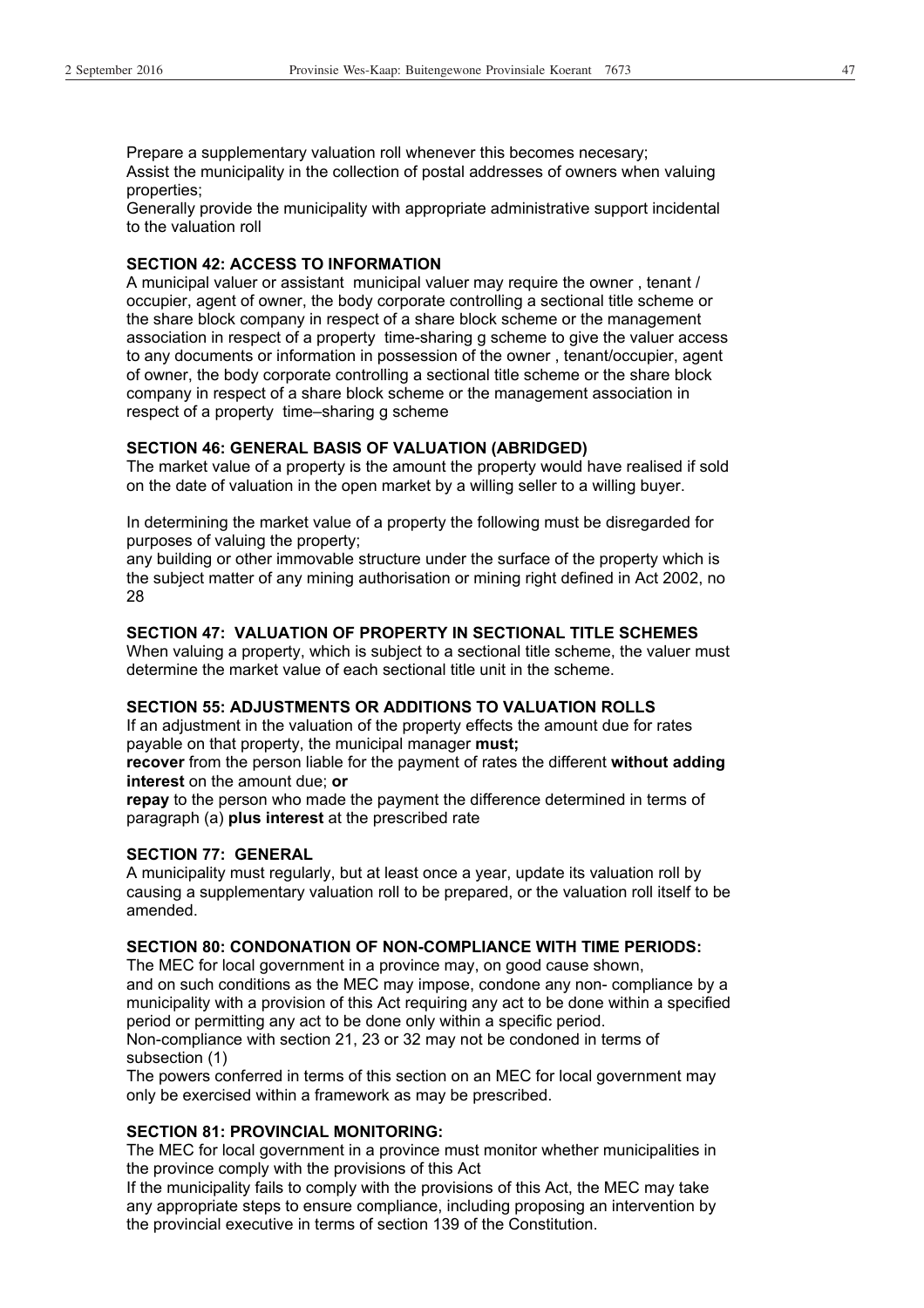#### **SECTION 82A: REPORTING TO MINISTER BY MUNICIPALITIES**

A municipality must submit reports, in such form and at such intervals as may be prescribed by the minister on the implementation of provisions of the Act relating to the following matters in this section

#### **SECTION 82B: REPORTING TO MINISTER BY MEC'S**

The MEC for local government must submit reports in such form and at such intervals as my be prescribed to the minister relating the following matters in this section

#### **SECTION 87: APPLICATION WHEN IN CONFLICT WITH OTHER LAWS**

This Act prevails in the event of any inconsistency between this Act and any other legislation regulating the levying of municipal rates

#### **SECTION 93A: TRANSITIONAL ARRANGEMENT: PUBLIC SERVICE INFRASTRUCTURE;**

The prohibition on the levying of rates on public service infrastructure referred in section 17(1)(aA) must be phased in over a period of five municipal financial years, with effect from the date of commencement of this Act. The rates levied on property referred to in subsection (1) must not be more than;

80 % in the first year

60 % in the second year

40 % in the third year

20 % in the fourth year

10 % in the fifth year

#### **SECTION 93B: TRANSITIONAL ARRANGEMENT: DIFFERENTIAL RATES:**

The provisions of section 8 must be applied by a municipality within seven years of the date of commencement of this Act

#### **SECTION 96: SHORT TITLE AND COMMENCEMENT**

This is the amended Rates policy in terms of the Local Government Municipal Property Rates Act, Act 6 of 2004 as amended in 2014, (Act 29 of 2014). In terms of section 3 of the above Act, this policy shall come into operation on 01 July 2016.

*"Working together in good governance"* 

| <b>MR A PAULSE</b>              | <b>CIVIC CENTER</b> |
|---------------------------------|---------------------|
| <b>ACTING MUNICIPAL MANAGER</b> | <b>OUDTSHOORN</b>   |
| Date published: 2016-06-17&18   |                     |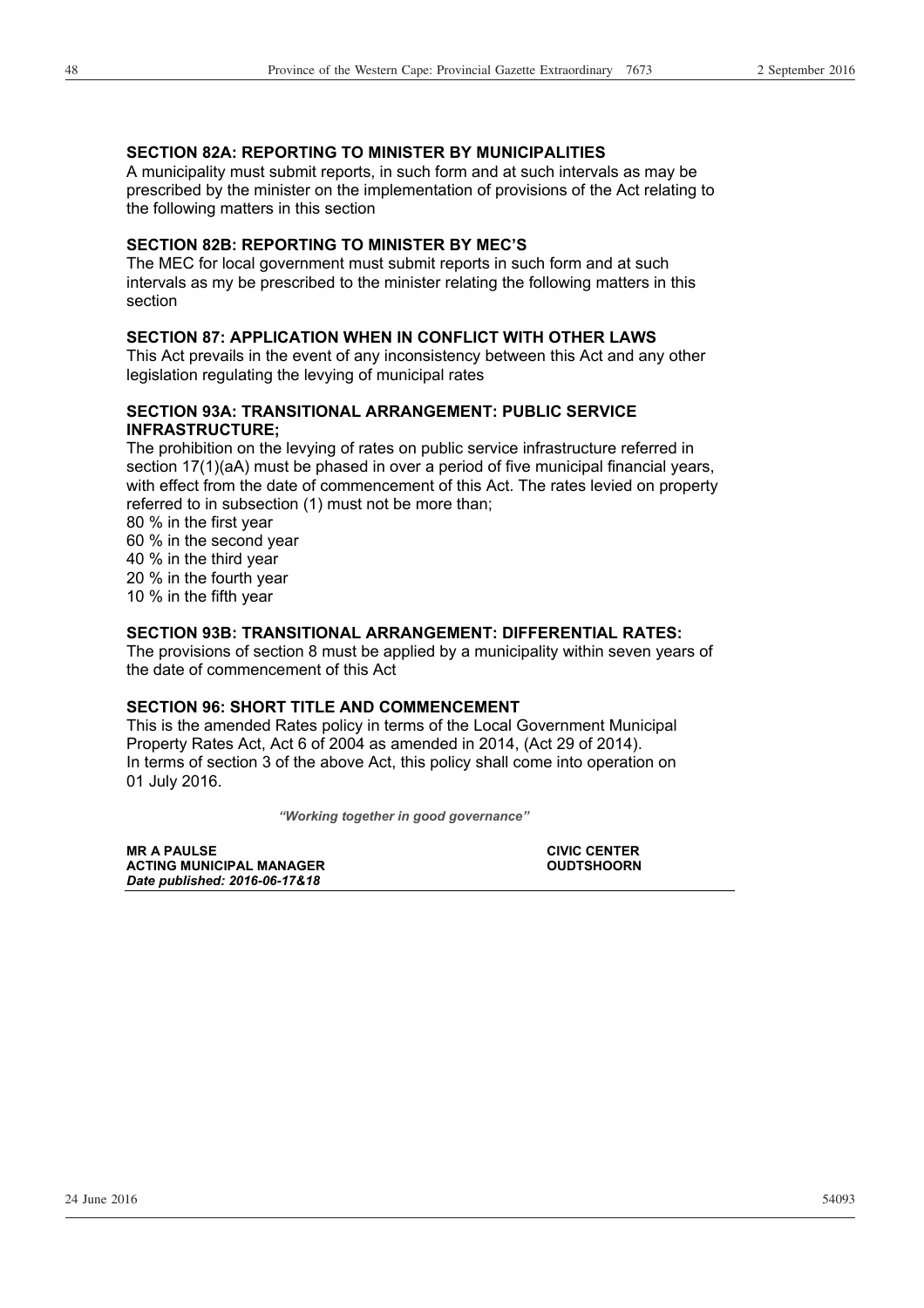



Oudtshoorn 6620 - Tel. (044) 2033000 - Fax: (044) 2033104 - Epos: post@oudtmun.co.za

## **OUDTSHOORN** MUNICIPALITY

## BY – LAW RELATING TO PROPERTY RATES

**Council Resolution No: 60.7/05/16** 

 **Date: 26 May 2016**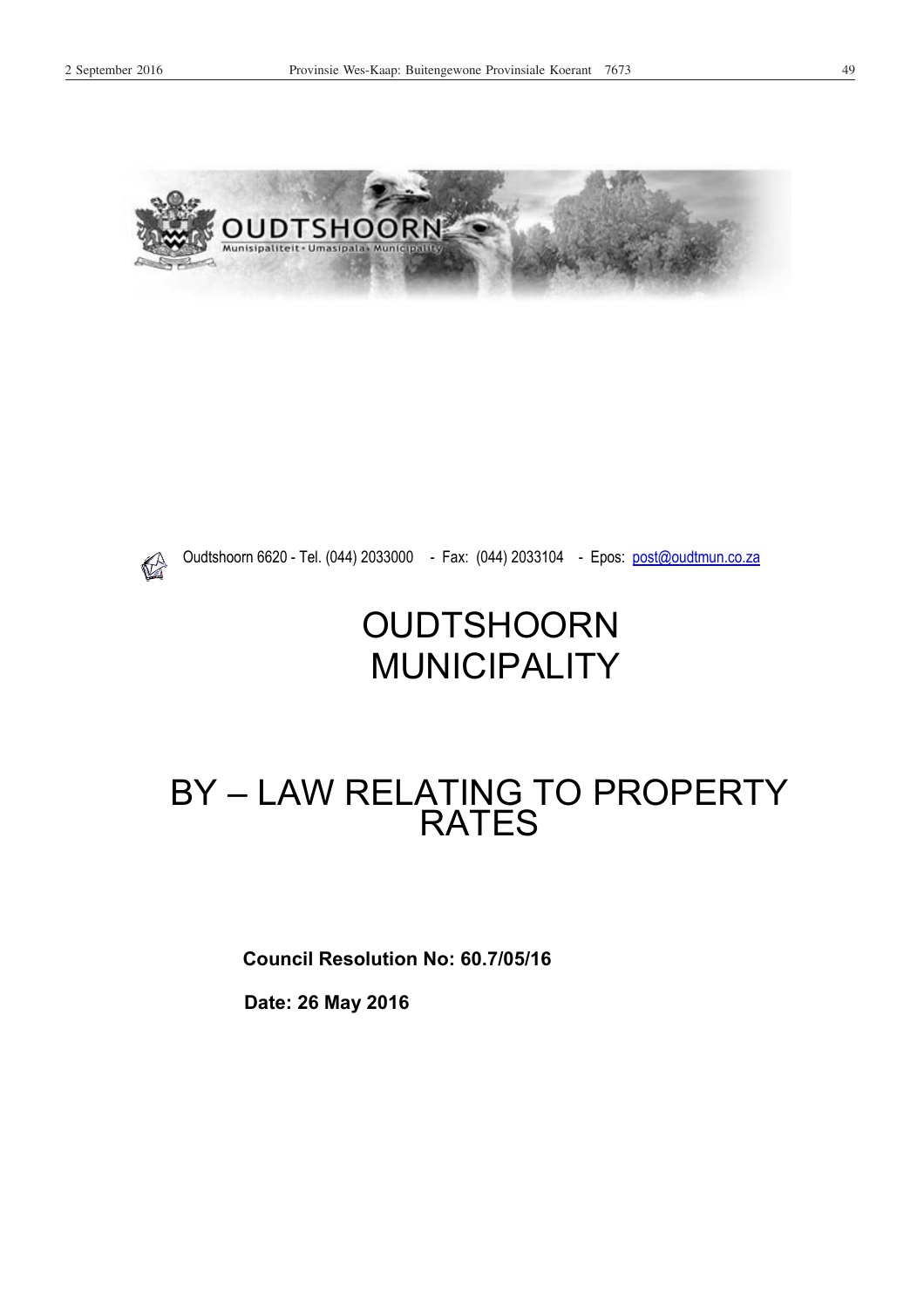#### **OUDTSHOORN LOCAL MUNICIPALITY**

#### **THIRD AMENDED PROPERTY RATES BY-LAW**

#### **1. PREAMBLE:**

- (1) Section 229(1) of the Constitution authorises a municipality to impose rates on property and surcharges on fees for services provided by or on behalf of the municipality.
- (2) In terms of section 3 of the Property Rates Act, a municipal council must adopt a policy consistent with the Property Rates Act on the levying of rates on rateable property in the municipality.
- (3) In terms of section 6(1) of the Property Rates Act, a municipality must adopt by-laws to give effect to the implementation of the rates policy.
- (4) In terms of section 6(2) of the Property Rates Act, by-laws adopted in terms of section 6(2) may differentiate between different categories of properties, and different categories of owners of properties liable for the payment of rates.

#### **2. INTERPRETATION:**

In this by-law, the English text shall prevail in the event of any conflict with the Afrikaans text, and unless the context otherwise indicates:-

**"Constitution"** means the Constitution of the Republic of South Africa;

**"Credit Control and Debt Collection By-Law and Policy"** means the municipality's Credit Control and Debt Collection By-Law and Policy as required by sections 96(b), 97 and 98 of the Municipal Systems Act;

"**Municipality"** means the Municipality of Oudtshoorn;

**"Municipal Rates Policy"** means the Rates Policy adopted by the Municipal Council in terms of this By-Law;

**"Property Rates Act"** means the Local Government: Property Rates Act, 6 of 2004 & amended act 29 of 2014;

**"Rate"** or "**Rates"** means a municipal rate on property as envisaged in section 229 of the Constitution.

#### **3. ADOPTION AND IMPLEMENTATION OF RATES POLICY:**

- (1) The Municipality shall adopt and implement a rates policy consistent with the Property Rates Act on the levying of rates on rateable property in the municipality.
- (2) The Municipality shall not be entitled to levy rates other than in terms of a valid rates policy.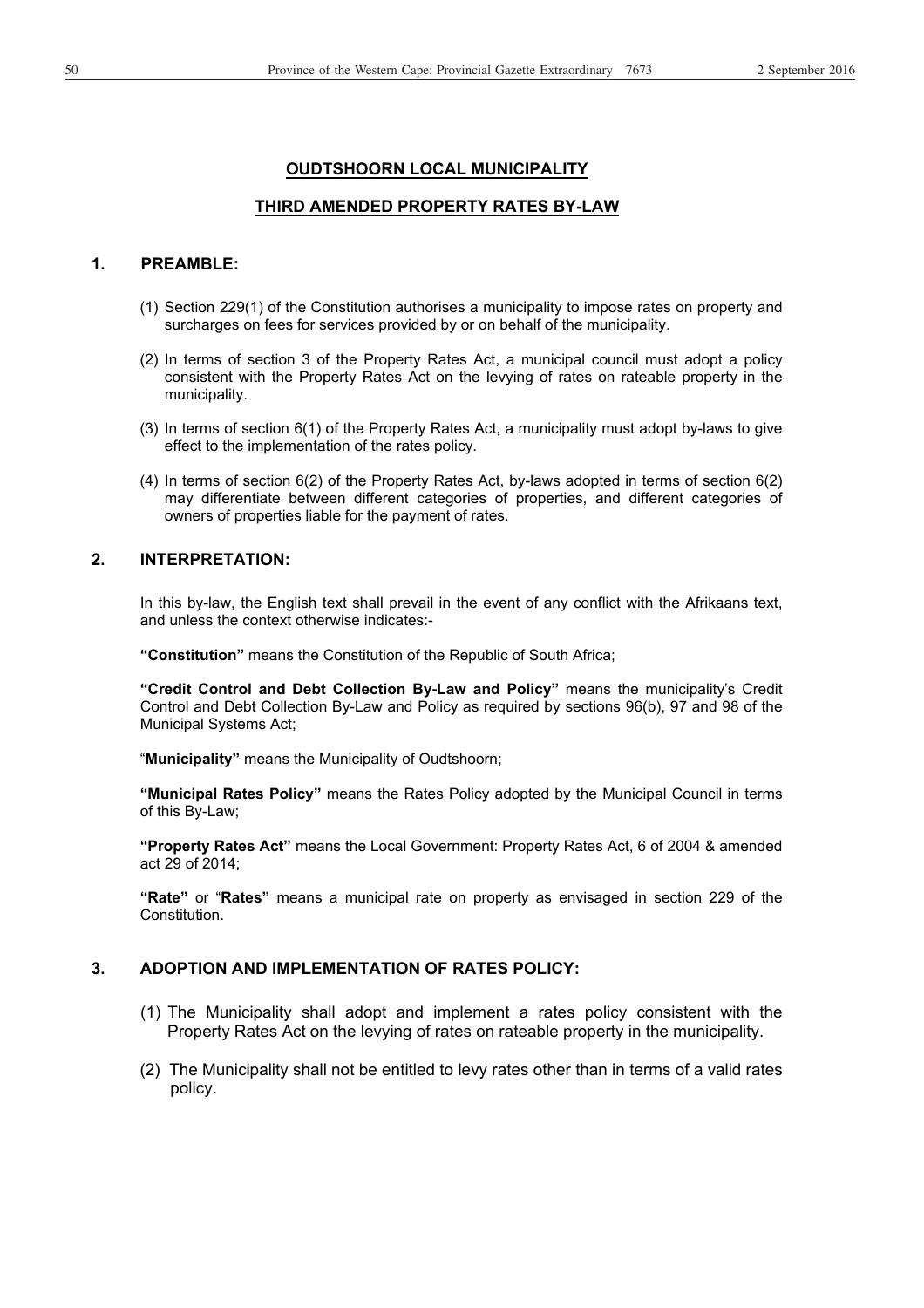#### **4. CONTENTS OF RATES POLICY:**

The Municipality's rates policy shall, *inter alia*:

- (1) Apply to all rates levied by the Municipality pursuant to the adoption of the Municipality's annual budget;
- (2) Comply with the requirements for:-
	- (a) the adoption and contents of a rates policy as contemplated in section 3 of the Property Rates Act;
	- (b) the process of community participation as contemplated in section 4 of the Property Rates Act;
	- (c) the annual review of the rates policy as contemplated in section 5 of the Property Rates Act;
- (3) Contemplate any further principles, criteria and implementation measures consistent with the Property Rates Act for the levying of rates which the Municipality may wish to adopt;
- (4) Include such further enforcement mechanisms, if any, as the Municipality may wish to impose in addition to those contained in the Credit Control and Debt Collection By-Law and Policy.

#### **5. ENFORCEMENT OF RATES POLICY:**

The Municipality's rates policy shall be enforced through the Credit Control and Debt Collection By-Law and Policy and any further enforcement mechanisms stipulated in the rates policy.

#### **6. EFFECTIVE DATE:**

This By-Law shall take effect on 01 July 2016, and after it is been promulgated in the Government Gazette.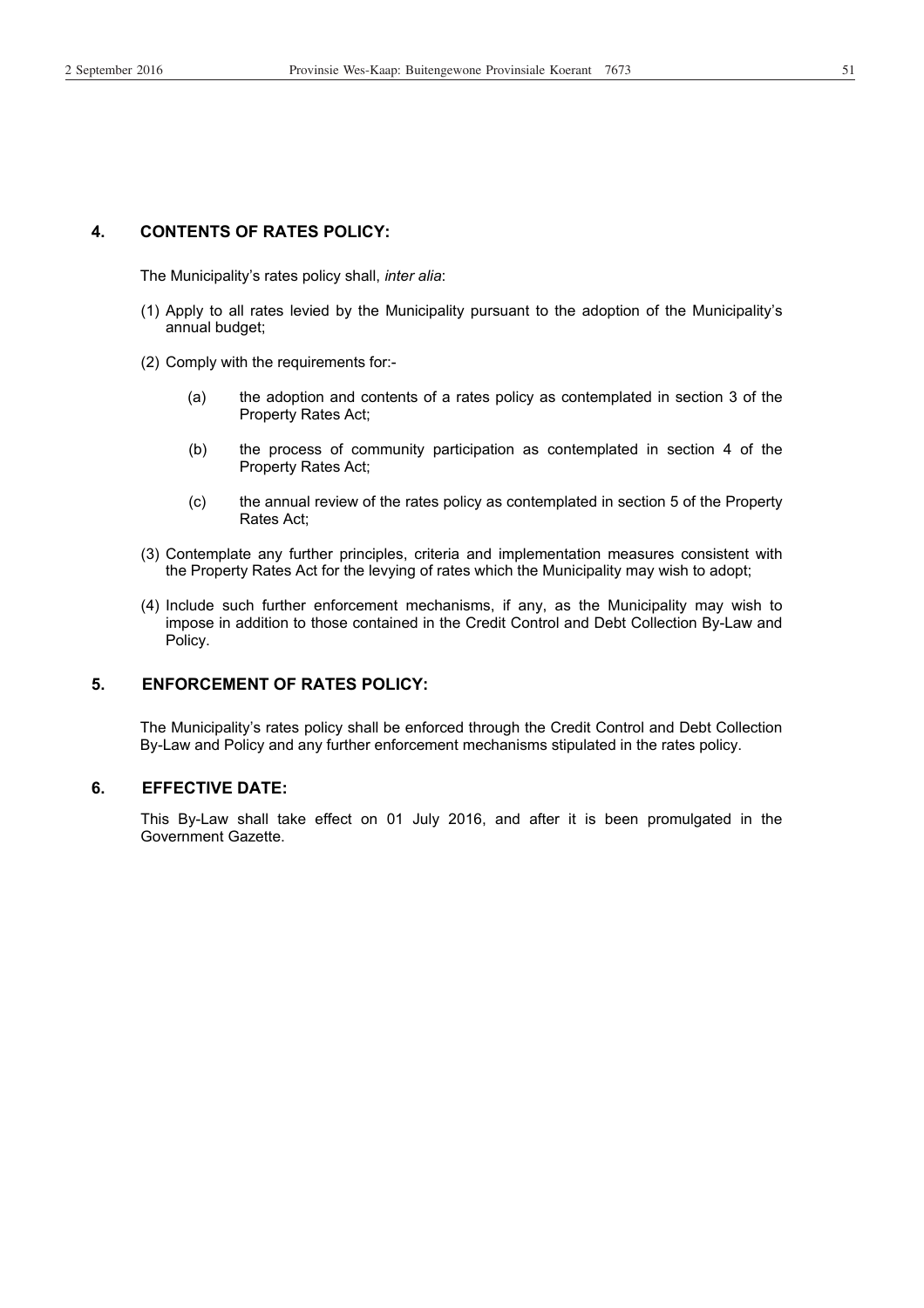#### **OUDTSHOORN PLAASLIKE MUNISIPALITEIT**

#### **TWEEDE GEWYSIGDE VERORDENING OP EIENDOMS BELASTING**

#### **1. AANHEF:**

- (1) Artikel 229(1) van die Grondwet magtig ƌ munisipaliteit om eiendomsbelasting en bobelasting op gelde vir dienste deur of namens die munisipaliteit verskaf, op te lê.
- (2) Ingevolge artikel 3 van die Wet op Eiendomsbelasting moet 'n munisipale raad 'n beleid in ooreenstemming met artikel 3 van die Wet op Eiendomsbelasting oor die heffing van belastings op belasbare eiendom in die munisipaliteit aanvaar.
- (3) Ingevolge artikel 6(1) van die Wet op Eiendomsbelasting moet 'n munisipaliteit verordeninge aanvaar om uitwerking te gee aan die inwerkstelling van sy beleid oor belasting.
- (4) Ingevolge artikel 6(2) van die Wet op Eiendomsbelasting mag verordeninge wat ingevolge artikel 6(2) aanvaar is, tussen verskillende kategorieë eiendomme,en verskillende kategorieë eienaars van eiendomme wat aanspreeklik is vir die betaling van belastings, differensieer.

#### **2. UITLEG:**

In hierdie Verordening geld die Engelse teks en in die geval van enige teenstrydigheid met die Afrikaans teks, en, tensy die konteks anders aandui, beteken:-

"Belasting" of "Belastings" in munisipale belasting op eiendom soos beoog in artikel 229 van die Grondwet;

**"Grondwet"** die Grondwet van die Republiek van Suid-Afrika;

**"Munisipaliteit"** die Munisipaliteit Oudtshoorn;

**"Munisipaliteit se belastingbeleid"** ƌ belastingbeleid wat deur die munisipaliteit ingevolge hierdie verordening aanvaar is;

**"Verordening op en Beleid oor Kredietbeheer en Skuldinvordering"** die Munisipaliteit se Verordening op en Beleid oor Kredietbeheer en Skuldinvordering ingevolge artikels 96(b), 97 en 98 van die Munisipale Stelselswet;

**"Wet op Eiendomsbelasting"** die Wet op Plaaslike Regering: Munisipale Eiendomsbelasting No 6 van 2004 asook gewysigde No 29 van 2014.

#### **3. AANVAARDING EN INWERKINGSTELLING VAN DIE BELASTINGBELEID:**

- (1) Die Munisipaliteit moet ƌ belasting beleid in ooreenstemming met die Wet op Eiendomsbelasting vir die heffing van belastings op belasbare eiendom in die munisipaliteit aanvaar en in werking stel.
- (2) Die Munisipaliteit is nie geregtig om belastings te hef behalwe ingevolge 'n geldige belastingbeleid nie.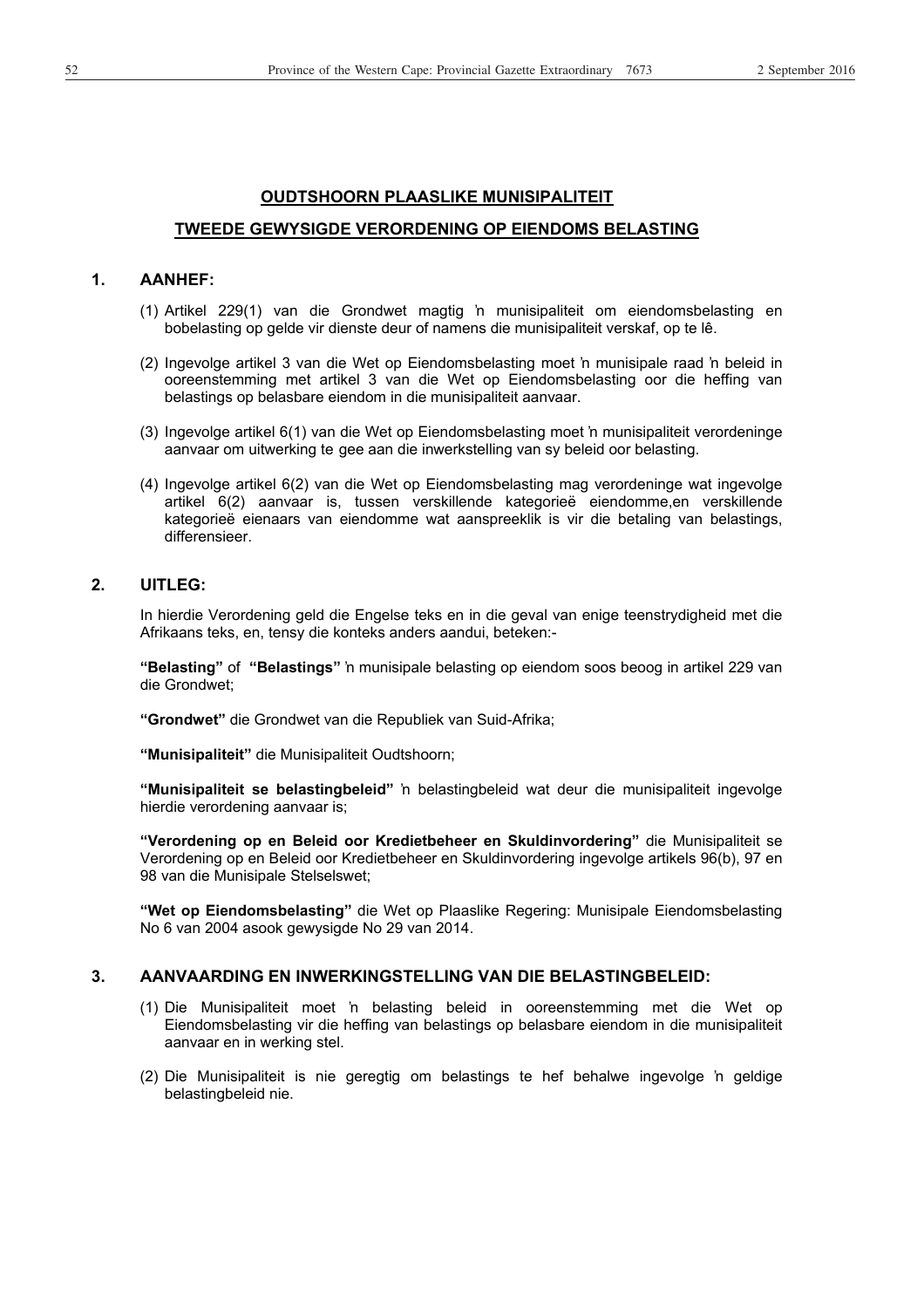#### **4. INHOUD VAN BELASTINGBELEID:**

Die Munisipaliteit se belastingbeleid moet, onder meer:

- (1) Van toepassing wees op alle belastings wat deur die Munisipaliteit gehef word nadat die munisipaliteit se jaarlikse begroting aanvaar is;
- (2) Voldoen aan die volgende vereistes:-
	- (a) die aanvaarding en inhoud van 'n belastingbeleid ingevolge artikel 3 van die Wet op Eiendomsbelasting;
	- (b) die proses van gemeenskapdeelname ingevolge artikel 4 van die Wet op Eiendomsbelasting;
	- (c) die jaarlikse hersiening van ƌ belastingbeleid ingevolge artikel 5 van die Wet op Eiendomsbelasting;
- (3) Die spesifisering van enige verdere beginsels, maatstawwe en maatreëls in ooreenstemming met die Wet op Eiendomsbelasting vir die heffing van belastings wat die Munisipaliteit mag wens om te aanvaar;
- (4) Die insluiting van sodanige verdere toepassingmeganismes, indien enige, wat die Munisipaliteit mag wens om op te lê bykomend tot daardie in die Verordening op en Beleid oor Kredietbeheer en Skuldinvordering vervat.

#### **5. TOEPASSING VAN DIE BELASTINGBELEID:**

Die Munisipaliteit se belastingbeleid moet deur middel van die Verordening op en Beleid oor Kredietbeheer en Skuldinvordering en enige verdere toepassingsmeganismes ingevolge die Munisipaliteit se belastingbeleid toegepas word.

#### **6. EFFEKTIEWE DATUM:**

Hierdie Verordening tree in werking op 1 Julie 2016 en sodra dit in die Provinsiale Staatskoerant afgekondig was.

#### *"Working together in good governance"*

| <b>MR A PAULSE</b>              | <b>CIVIC CENTER</b> |
|---------------------------------|---------------------|
| <b>ACTING MUNICIPAL MANAGER</b> | <b>OUDTSHOORN</b>   |
| Date published: 2016-06-17&18   |                     |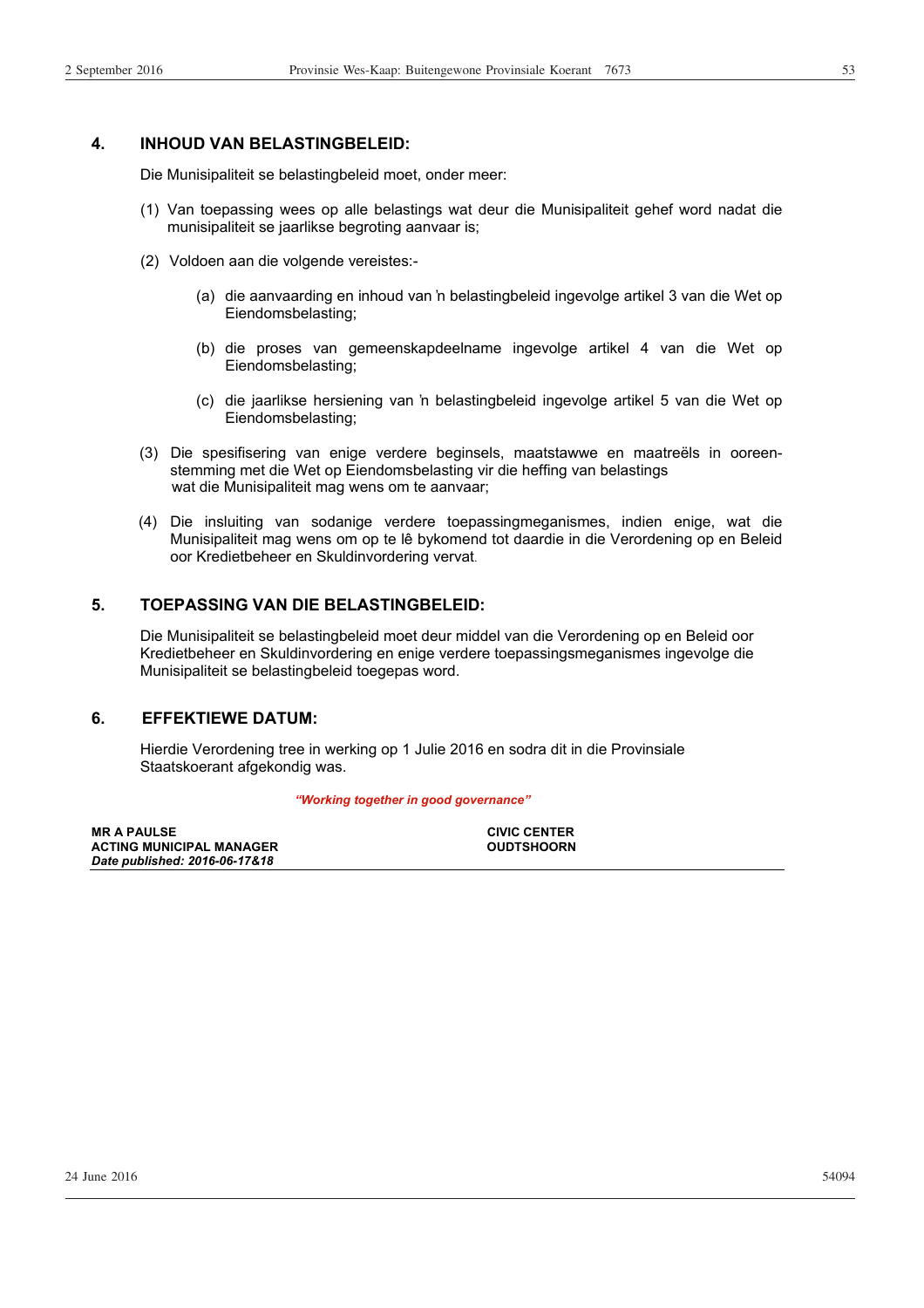



Oudtshoorn 6620 - Tel. (044) 2033000 - Fax: (044) 2033104 - Epos: post@oudtmun.co.za

## OUDTSHOORN MUNICIPALITY

## BY- LAW RELATING TO MUNICIPAL TARIFFS

**Council Resolution No: 60.07/05/16** 

**Date: 26 May 2016**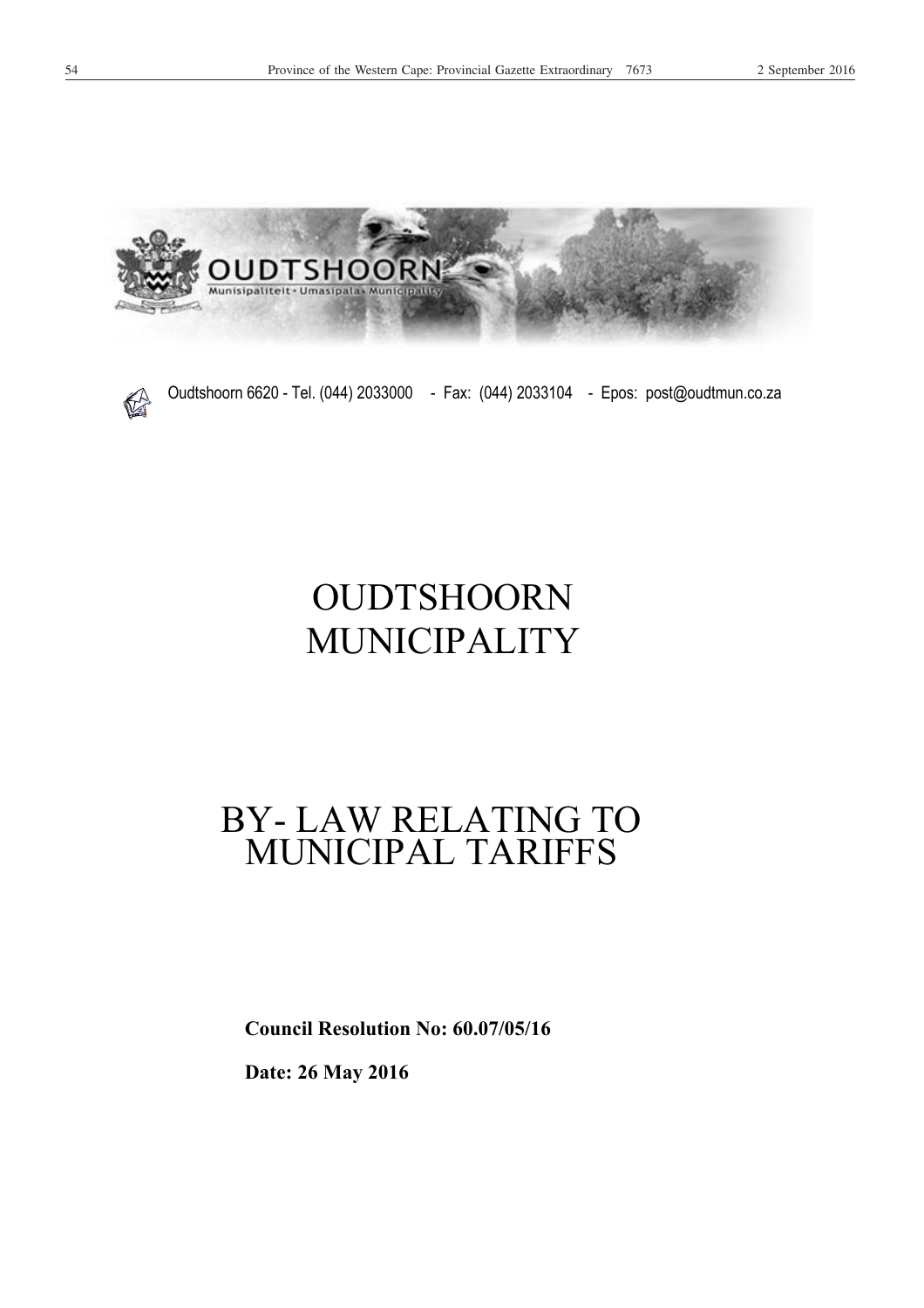**Whereas** the council of the municipality must, in terms of section 74(1) of the Local Government: Municipal Systems Act, 32 of 2000, adopt and implement a tariff policy on the levying of fees for a municipal service provided by the municipality or by way of service delivery agreements and which complies with the provisions of the Local Government: Municipal Systems Act, 32 of 2000, the Local Government: Municipal Finance Management Act, 53 of 2003 and any other applicable legislation;

**Whereas** the council of the municipality must, in terms of section 75(1) of the Local Government: Municipal Systems Act, 32 of 2000, adopt by-laws to give effect to the implementation and enforcement of its tariff policy.

**Whereas** the council of the municipality is obliged to strive to ensure that municipal services are provided to the local community in a financially and environmentally sustainable manner;

**The council adopts** this By-law and be it therefore enacted by the municipality as follows:

#### **1. Definitions** –

In this by-law, the singular includes the plural and vice versa unless the context otherwise indicates;

**"community services "** means services rendered by the municipality, which include, but are not limited to, street cleaning, grass cutting and the operation of community halls and cemeteries;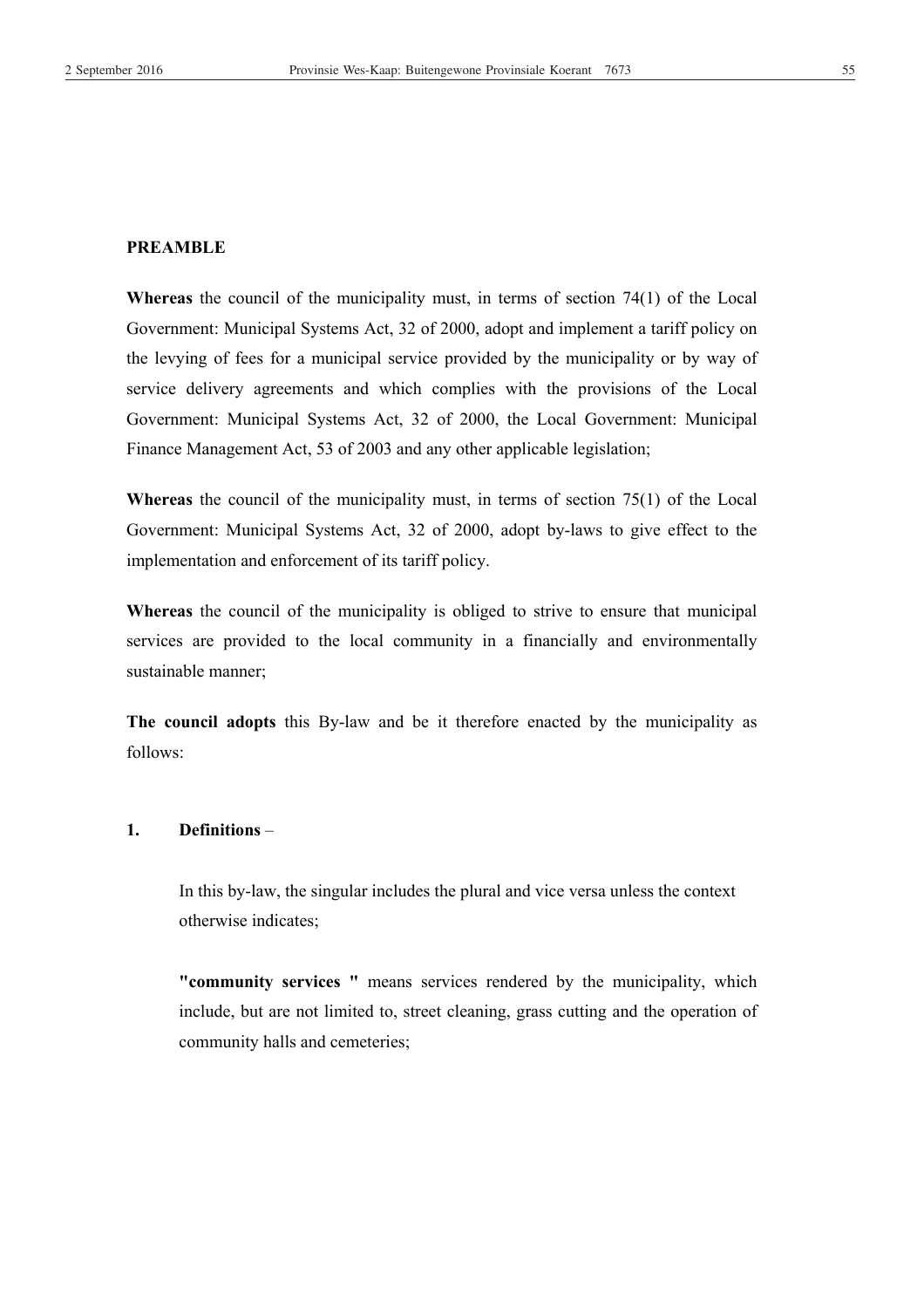**"consumer"** means any person resident within the municipal area and utilising services provided by the municipality;

**"economic services"** means services such as refuse removal and sanitation that the municipality renders for consumers;

**"indigent household"** means a household receiving a subsidy from the municipality in terms of its indigent support programme;

**"municipality"** or "municipal area" shall, where appropriate, mean the geographic area, determined in terms of the Local Government: Municipal Demarcation Act No. 27 of 1998 as the municipal area pertaining to the municipality.

**"municipal council"** or **"council"** means the municipal council of the municipality as referred to in terms of Section 157(1) of the Constitution;

**"municipal manager "** means a person appointed in terms of Section 82 of the Municipal Structures Act,1998 [ Act No. 117 of 1998];

**"municipal services"** means a service rendered by the municipality as defined in the Municipal Systems Act and includes community, economic and trading services;

**"Municipal Finance Management Act"** means the Local Government: Municipal Finance Management Act, 2000 [Act No. 53 of 2003], as amended from time to time:

**"Municipal Systems Act"** means the Local Government: Municipal Systems Act, 2000 [Act No. 32 of 2000], as amended from time to time;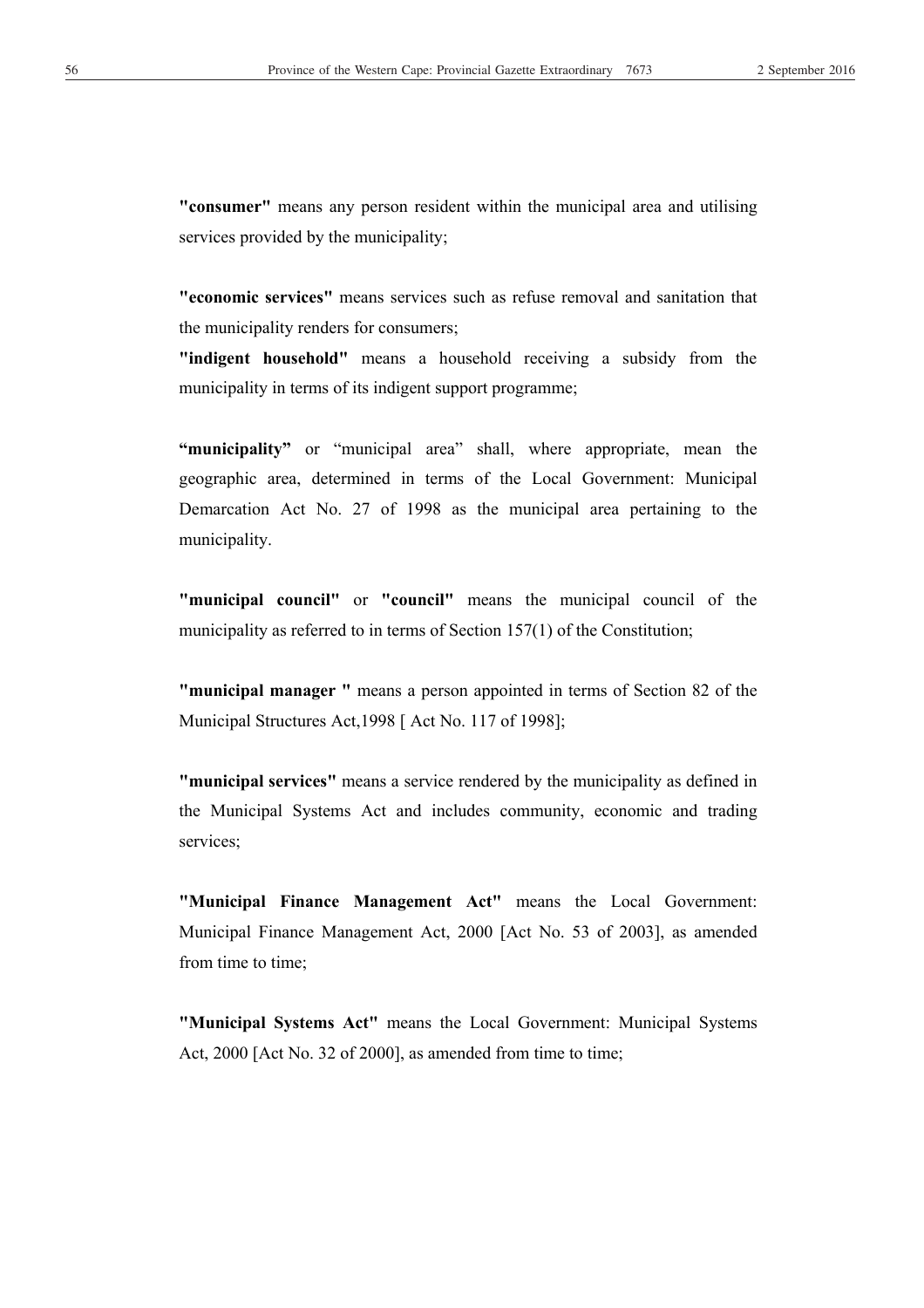**"Municipal Structures Act"** means the Local Government: Municipal Structures Act, 1998 [Act No. 117 of 1998], as amended from time to time;

**"subsidised services"** means community services or such other services that the municipality may render for the benefit of consumers;

**"tariff"** means the rate at which fees for municipal services will be determined;

**"trading services"** means services such as water and electricity that the municipality renders to consumers.

**2.** Application of by-law – This by-law shall only apply in respect of municipal services rendered by the municipality itself, or by an external mechanism in terms of a service delivery agreement, within the municipal area.

#### **3. Objective and principles of the tariff framework for municipal services**

- (1) Tariffs must reflect the costs reasonably associated with the rendering of the service, in order to facilitate the financial sustainability of the service.
- (2) Services must be rendered in a manner that is economical, efficient and indicative of an effective use of resources.
- (3) Tariffs should be applied consistently and in an equitable manner to all consumers within the municipal area.
- (4) Tariffs may differentiate between different categories of consumers, municipal services and service standards as long as such differentiation does not amount to unfair discrimination.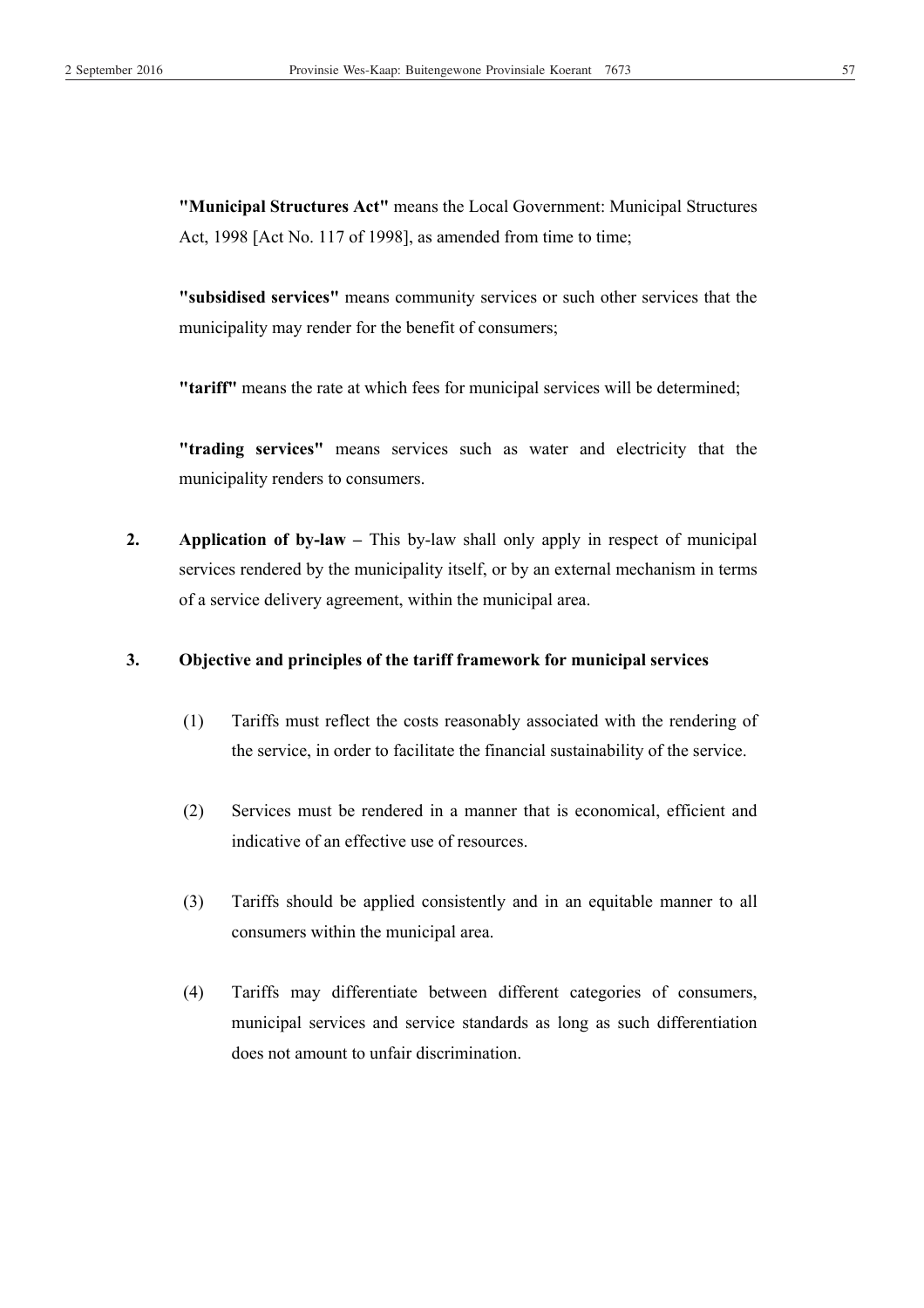- (5) Tariffs may make special provisions for certain categories of commercial and industrial consumers in order to promote local economic development.
- (6) Indigent households must have access to a minimum, nationally specified, level of service, provide that –
	- (a) the cost of such service shall be recovered through
		- (i) tariffs that recover operating and maintenance costs; or
		- (ii) special tariffs for low levels of use of consumption; and
	- (b) the municipality may subsidise such service by means of any direct or indirect method permitted by law.
- (7) In the event of indigent households and other categories of users being subsidised, the extent of subsidisation must be fully disclosed.

#### **4. Determination of tariffs**

- (1) In determining tariffs for municipal services, the municipality shall ensure that –
	- (a) provision is made for working capital reserves to be maintained at optimum levels; and
	- (b) contributions to funds and other reserves are maintained at specified levels.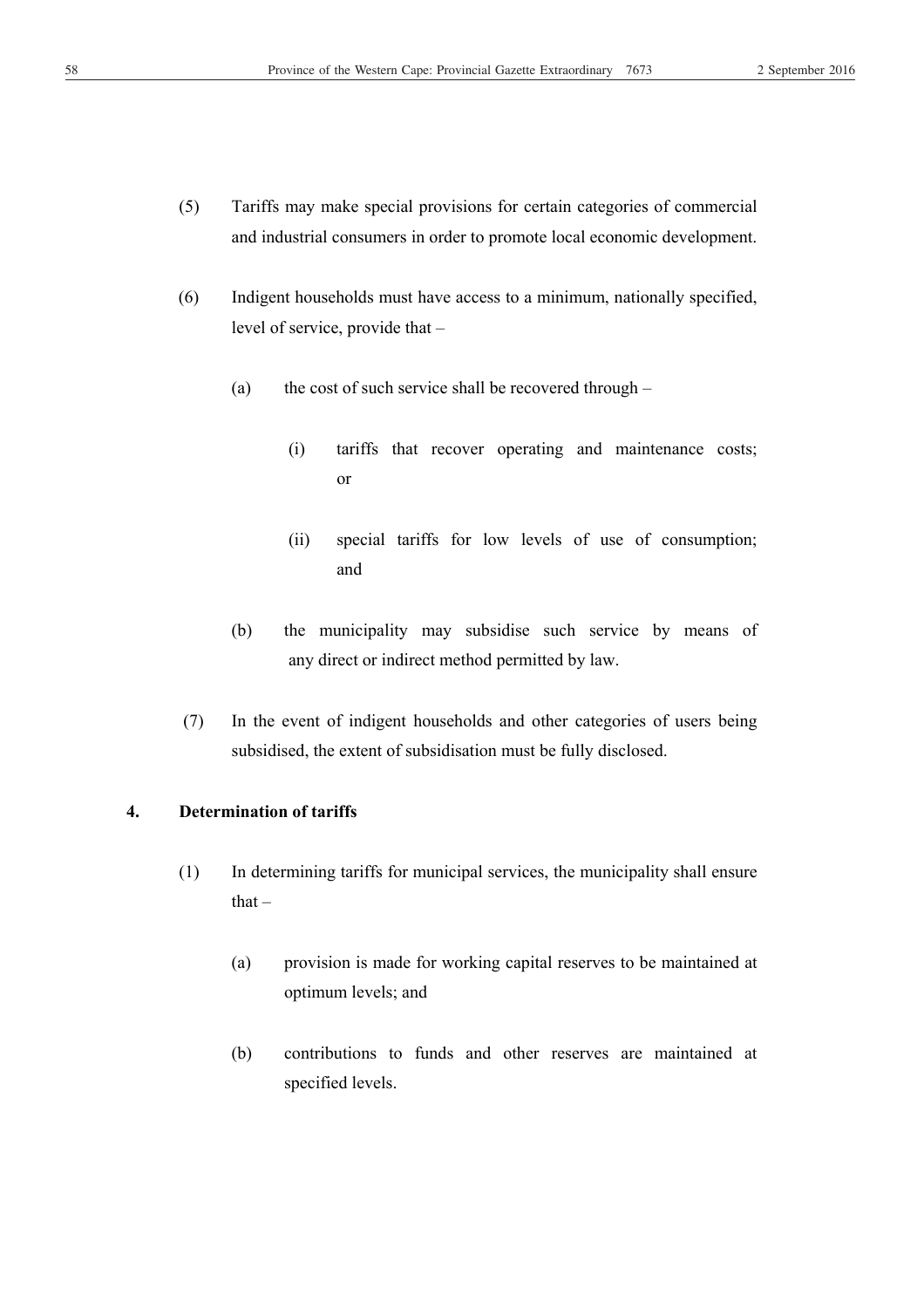- (2) The municipal council shall determine a process for the setting of tariffs, which shall take into consideration the following –
	- (a) the level of service delivery based on the availability thereof and the condition of the current infrastructure;
	- (b) the level of services required to meet the reasonable expectations of consumer groups;
	- (c) an analysis of the costs of providing services;
	- (d) an analysis of the subsidy level framework;
	- (e) the revenue generating capacity to recover the cost of services; and
	- (f) the affordability of services to various consumer groups.
- (3) In setting a tariff structure, the municipality shall ensure that the tariff fairly reflects the costs of providing the service.
- $(4)$  In respect of
	- (a) trading service tariffs, the municipality must ensure that the service yields a trading surplus not exceeding an amount to be determined by resolution of the municipality;
	- (b) economic service tariffs, the full cost of the service should be recovered without any deficit;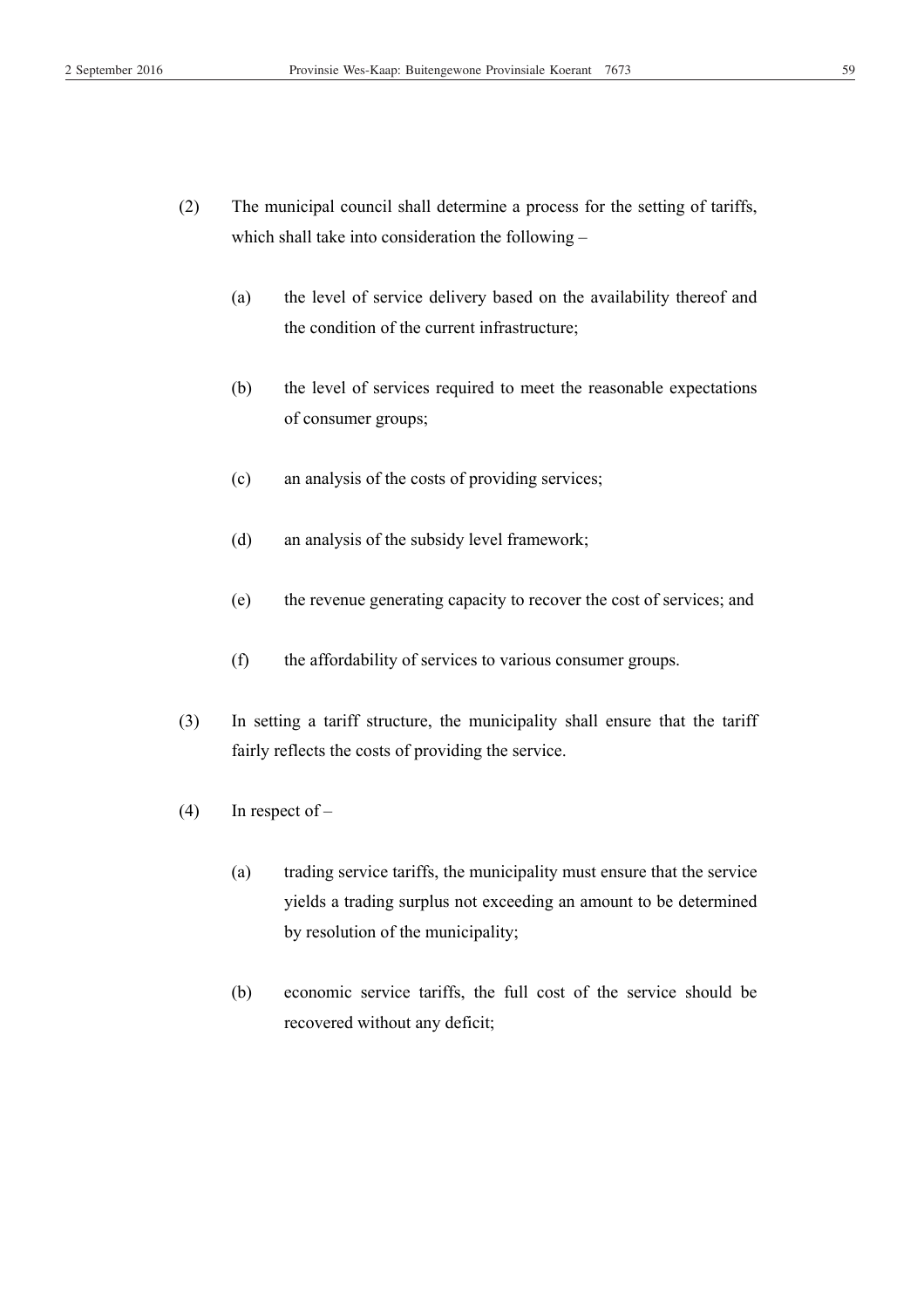- (c) subsidised service tariffs, the municipality shall ensure that the cost of operating, maintaining and upgrading the municipal asset is recovered; and
- (d) community service tariffs, the service may be rendered without a compensatory tariff, provided that the municipality may however, in its discretion, levy a charge.

#### **5. Subsidisation of tariffs**

- (1) In order to comply with its obligation to reflect the extent of subsidisation of tariffs for indigent households, the municipality shall ensure that the generation of revenue for subsidies and their disbursement is conducted in a transparent, equitable and efficient manner.
- (2) The municipality shall, in its annual financial statements, reflect:
	- (a) the source of revenue for financing subsidies; and
	- (b) the benefit provided to each consumer receiving a subsidy.

#### **6. Review of tariff policy and tariffs**

Council shall review the official tariff policy as well as the applicable tariffs for services prior to the adoption of its annual budget.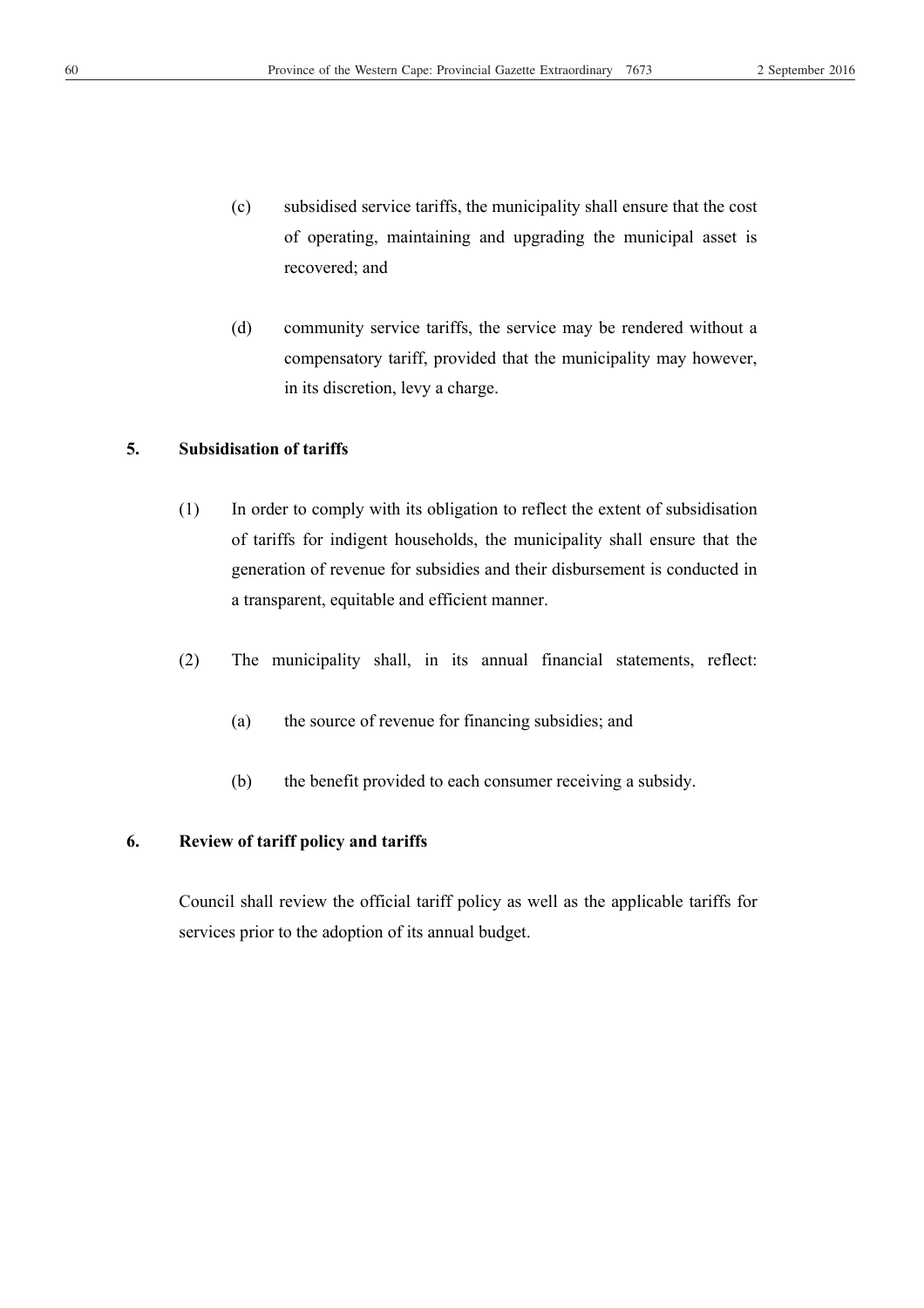#### **7. Procedure for the implementation of tariffs**

- (1) Prior to the implementation of any tariff, it shall first be approved by the passing of a resolution to this effect by the majority of the members of Council.
- (2) Once Council has passed such resolution, the municipal manager shall display a copy of the resolution at the main administrative offices of the municipality or such other places as he or she may determine, for a period of at least 30 days.
- (3) The municipal manager must further publish a notice in the local newspaper, stating that –
	- (a) the municipality has passed the resolution referred to in sub section  $(1)$ ;
	- (b) the resolution is available for inspection during office hours; and
	- (c) the date upon which the tariff will come into operation is the date indicated.
- (4) If possible, the contents of the notice referred to in (3) must be conveyed to the local community by radio broadcasts, covering the municipal area.
- (5) The municipal manager must forthwith send a copy of the notice to the Member of the Executive Committee for Local Government in the Province of Western Cape.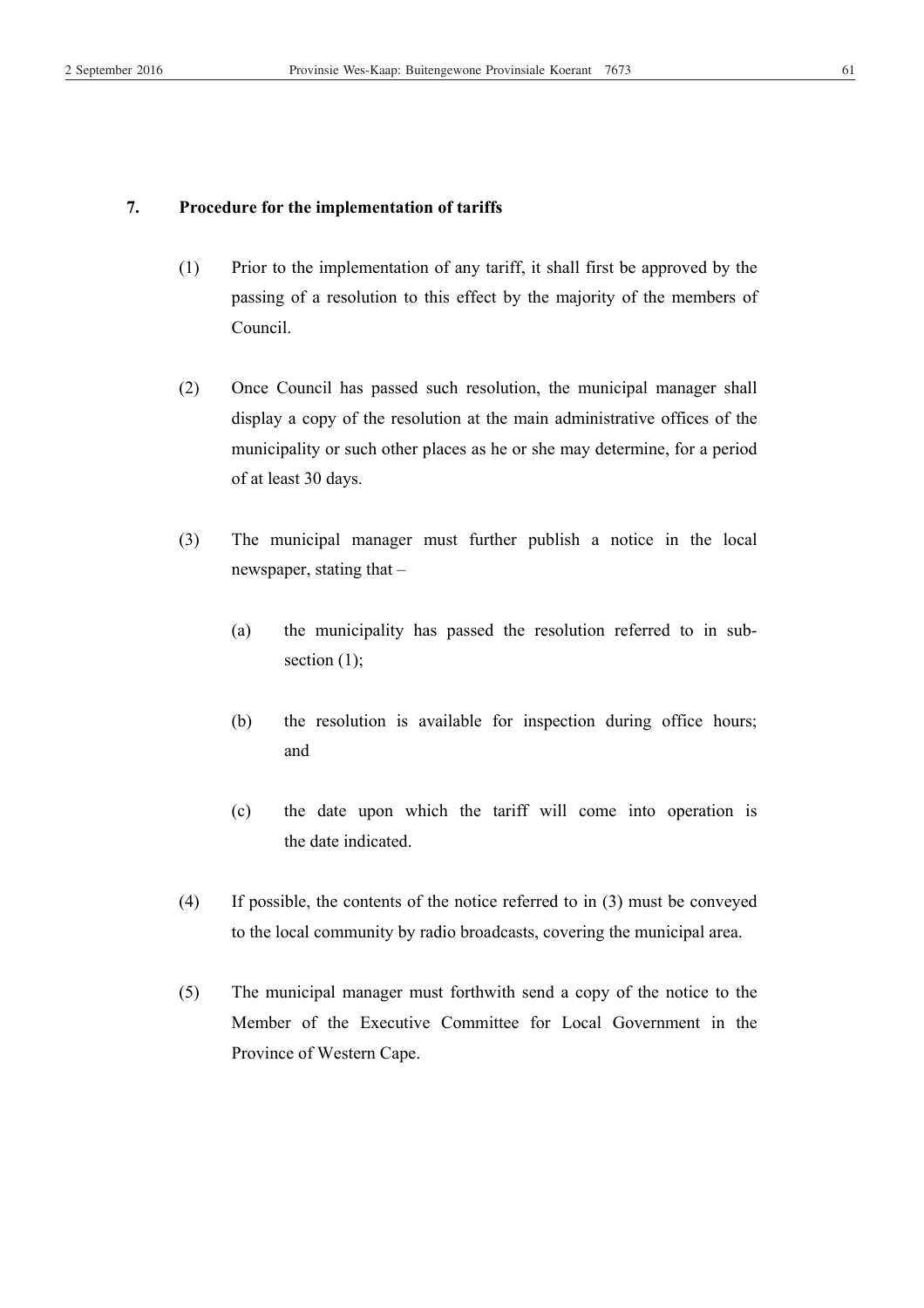(6) The provisions of this section must be interpreted and applied in accordance with the requirements of sections 21 and 21A of the Municipal Systems Act.

#### **8. Regulations**

The municipality may make regulations not inconsistent with this by-law, prescribing –

- (a) any matter that may or must be prescribed in terms of this by-law; and
- (b) any matter that may facilitate the application of this by-law.

#### **9. Repeal of by-law**

Any by-law relating to a tariff framework in respect of the levying of fees for municipal services adopted by the municipal council or any municipal council it superseded, shall be repealed from the date of promulgation of this by-law.

#### **10. Short title and commencement**

This by-law is called the By-law Relating to Municipal Tariffs, 2016 - 2017, and takes effect on a date determined by the municipality by proclamation in the Provincial Gazette.

#### *"Working together in good governance"*

| <b>MR A PAULSE</b>              | <b>CIVIC CENTER</b> |
|---------------------------------|---------------------|
| <b>ACTING MUNICIPAL MANAGER</b> | <b>OUDTSHOORN</b>   |
| Date published: 2016-06-17&18   |                     |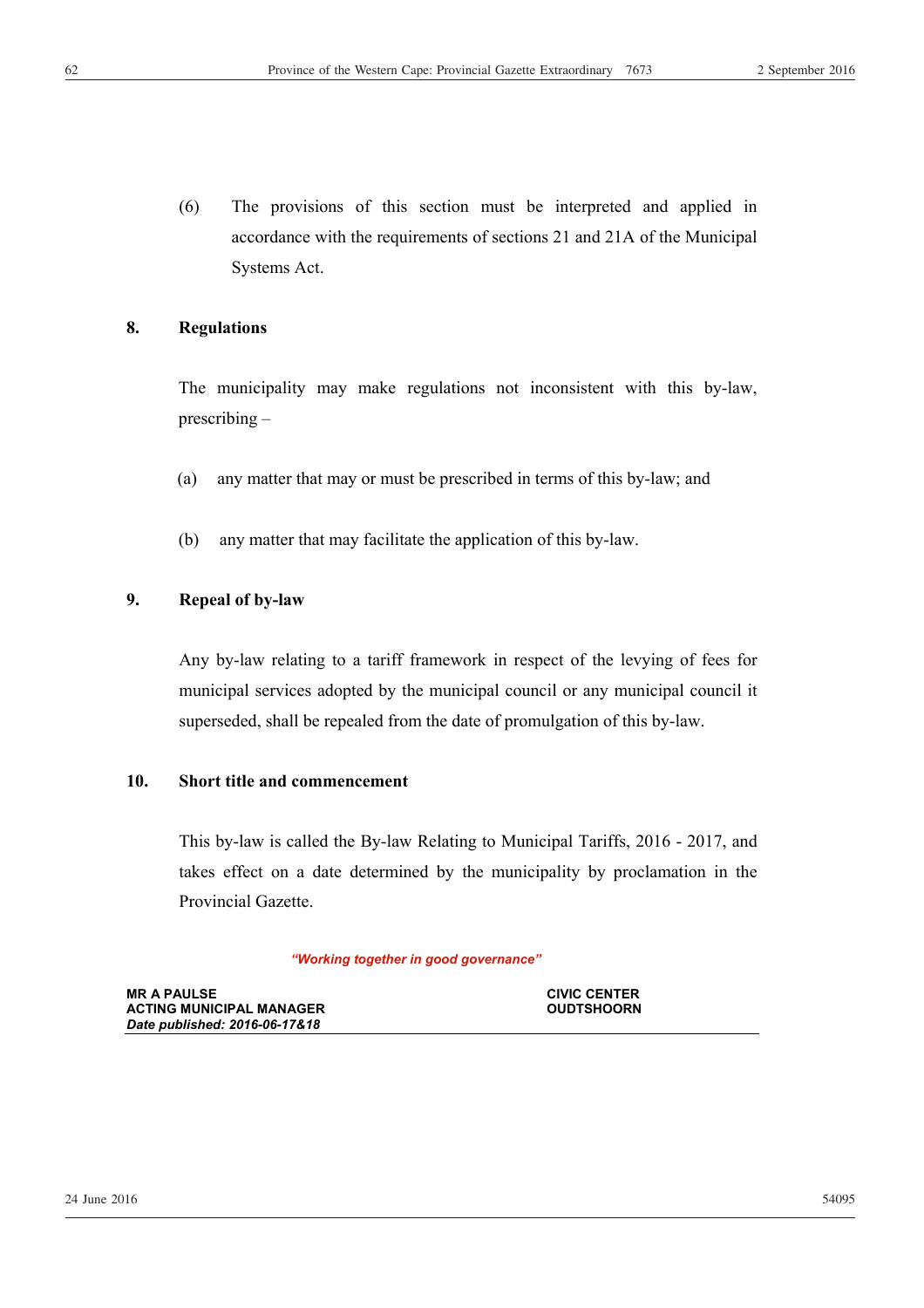

#### **KENNISGEWING NR 56 VAN 2016**

#### **BESLUIT VIR DIE HEF VAN EIENDOMSBELASTING VIR DIE JAAR JULIE 2016 TOT 30 JUNIE 2017**

Kennis geskied hiermee ingevolge Artikel 14(1) en (2) van die Wet op Munisipale Eiendomsbelasting (Wet 6 van 2004) dat die Oudtshoorn Munisipale Raad by wyse van raadsbesluit nommer 60.7/05/16, soos vervat in die skedule die hef van Eiendomsbelasting tariewe goedgekeur het, vir implementering vanaf 1 Julie 2016. Die volledige tariewe lys is beskikbaar op die munisipale webtuiste oudtshoorn@oudtmun.gov.za Kortings, waarvoor aansoek gedoen kan word, word onder voorgeskrewe omstandighede op koerse toegestaan. Die engels en isiXhosa tariewe lys is beskikbaar op versoek.

|                                                                                                                                                                                                                                                                                                                                                                            | 2016/2017             |
|----------------------------------------------------------------------------------------------------------------------------------------------------------------------------------------------------------------------------------------------------------------------------------------------------------------------------------------------------------------------------|-----------------------|
|                                                                                                                                                                                                                                                                                                                                                                            | R                     |
| <b>EIENDOMSBELASTING</b>                                                                                                                                                                                                                                                                                                                                                   | <b>BTW UITGESLUIT</b> |
| Tarief per R1.00 waardasie                                                                                                                                                                                                                                                                                                                                                 |                       |
| 1) Pensionarisse:                                                                                                                                                                                                                                                                                                                                                          | 0.00720               |
| Van toepassing op persone 60 en bo op 1 Julie met 'n inkomste van tussen R0 en R82 950.<br>Die applikant moet die geregistreerde eienaar van die eiendom of die enigste erfgenaam in die<br>geval van 'n afgestorwe boedel, of anders die vruggebruiker van die eiendom wat elke jaar op<br>1 Julie hernieubaar is, wees. Die eiendom moet deur die applikant bewoon word. |                       |
| 2) Ongeskiktheidstoelae:                                                                                                                                                                                                                                                                                                                                                   | 0.00654               |
| Van toepassing op persone 60 en bo op 1 Julie met 'n inkomste van tussen R0 en R82 950.<br>Die applikant moet die geregistreerde eienaar van die eiendom of die enigste erfgenaam in die<br>geval van 'n afgestorwe boedel, of anders die vruggebruiker van die eiendom wat elke jaar op<br>1 Julie hernieubaar is, wees. Die eiendom moet deur die applikant bewoon word. |                       |
| 3) Staatseiendom                                                                                                                                                                                                                                                                                                                                                           | 0.01459               |
| 4) Verblyfsondernemings (Gastehuise, B&B's, Hotelle ens.)                                                                                                                                                                                                                                                                                                                  | 0.01495               |
| 5) Verblyfsondernemings (Woonstelle) (15000 waardasie vrystelling) Art 17(1)(h) MPRA                                                                                                                                                                                                                                                                                       | 0.01495               |
| 6) Residensiële eiendom                                                                                                                                                                                                                                                                                                                                                    | 0.01088               |
| 7) Residensiële Vakant                                                                                                                                                                                                                                                                                                                                                     | 0.01414               |
| 8) Besighede en Nywerhede                                                                                                                                                                                                                                                                                                                                                  | 0.01495               |
| 9) Landelike Belasting - Bona fide boere                                                                                                                                                                                                                                                                                                                                   | 0.00218               |
| 10) Publieke Infrastruktuur                                                                                                                                                                                                                                                                                                                                                | 0.00273               |
| 11) Publike Infrastruktuur - Vrystelling Art 93(a) MPRA                                                                                                                                                                                                                                                                                                                    | 0.00163               |
| 12) Landelike Residensieël                                                                                                                                                                                                                                                                                                                                                 | 0.01088               |
| 13) Landelike Residensieël met verblyf vergunnings gebruik.                                                                                                                                                                                                                                                                                                                | 0.01495               |
| 14) Landelike Bona Fide met verblyf vergunnings verbruik                                                                                                                                                                                                                                                                                                                   | 0.01495               |
| 15) Wildsplase (Landelike + 50%)                                                                                                                                                                                                                                                                                                                                           | 0.00326               |
| 16) Publieke welsyns organisasies (moet geregistreer wees by die SAID ingevolge bylae 9)                                                                                                                                                                                                                                                                                   | 0.00273               |